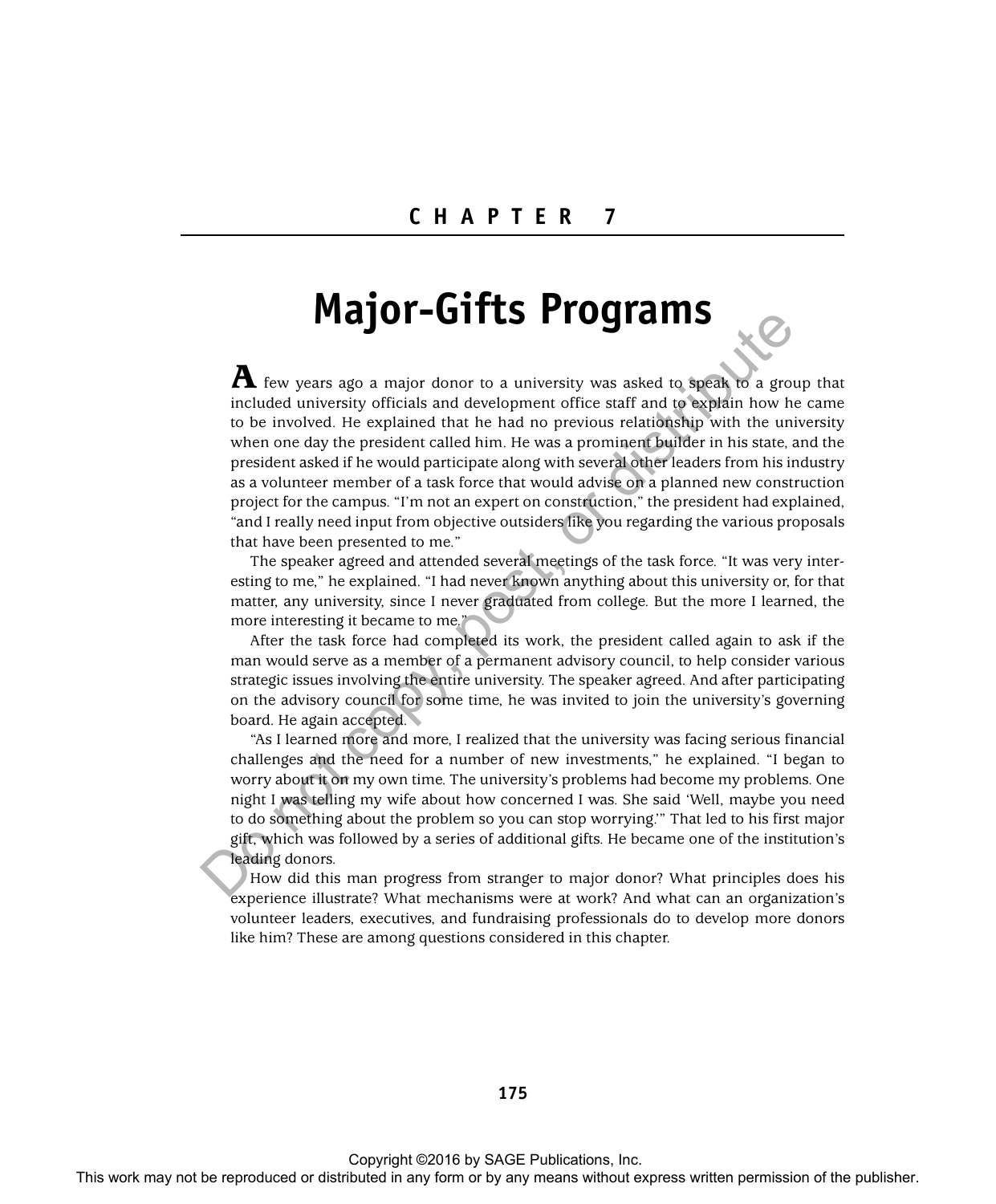## **DEFINITION AND CHARACTERISTICS OF MAJOR GIFTS**

A *major gift* is defined by the dollar amount, which may vary considerably among nonprofit organizations and institutions. Larger organizations commonly define \$100,000 as the threshold for a major gift, usually with the assumption that it will be paid in installments over five years. Smaller nonprofits may, of course, consider a major gift to be something less, depending on their particular histories and constituencies. For some small nonprofits, a gift of \$5,000 or \$10,000 on an annual basis may be considered major. A major gift is sometimes also a **special gift**, since it is over and above the donor's regular, annual gift. Some major gifts are unrestricted, but most are designated to support some particular purpose. Some are intended to support a program, but many are designated to meet capital needs or for endowment. A **principal gift** is a large major gift, commonly defined as \$1 million or more, although again, the exact definition varies among organizations (Schubert, 2002).

Major gifts may be pledged and paid in installments over time, especially if made from the donor's income. But many are made from the donor's assets. In this chapter, we are primarily concerned with outright major gifts, which of course, are also planned gifts if they involve complex assets or require integration with the donor's financial and estate plans.

## **MAJOR-GIFTS CYCLE**

The process of fundraising for major gifts is a particular adaptation of the generic fundraising process described in Chapter 4, focused on the organization's relationship with the donor. It has been described in similar terms by multiple authors (e.g., Broce, 1986; Kelly, 1998; Knowles & Gomes, 2009; Lindahl, 2010; Scarpucci & Lange, 2007; Seiler, 2011a). Figure 7.1 illustrates a parsimonious version of the cycle showing five basic steps: identify, cultivate, solicit, thank, and steward. Some models depict additional steps, but again, most are similar in concept.

The cycle depicted here relates to a particular prospect or donor, so identification is depicted as occurring only once, although an existing donor could, of course, be identified again in terms of readiness for another gift. Once the prospect has been identified, a strategy for cultivation and solicitation is developed, including a timetable and specific initiatives that will be undertaken to advance the relationship. The cultivation plan is implemented and a gift is solicited when the timing is right. Of course, there may be a period of negotiation and gift planning that occurs at this point. A variety of people may be involved in this phase, including the fundraiser and the donor but also the donor's financial and legal advisors and the organization's own legal and financial officers. Among the questions to be addressed may be the timing of the gift, the specific assets and gift vehicles the donor will use to make the gift, and the terms and conditions attached to use of the gift. And, of course, the process does not end with the donor's commitment of the major gift. Rather, acknowledgment and stewardship continue the cycle, becoming cultivation that leads to future major gifts. Some authors articulate additional strategies and techniques within the cycle. For example, Knowles and Gomes (2009) discuss the solicitation of a **trial gift** is a. git in 6 55,000 is contour annual basis may be combined insign of the solution of the solution of the publisher. A may git is a content and designated to support any form or poster and designated to support any mean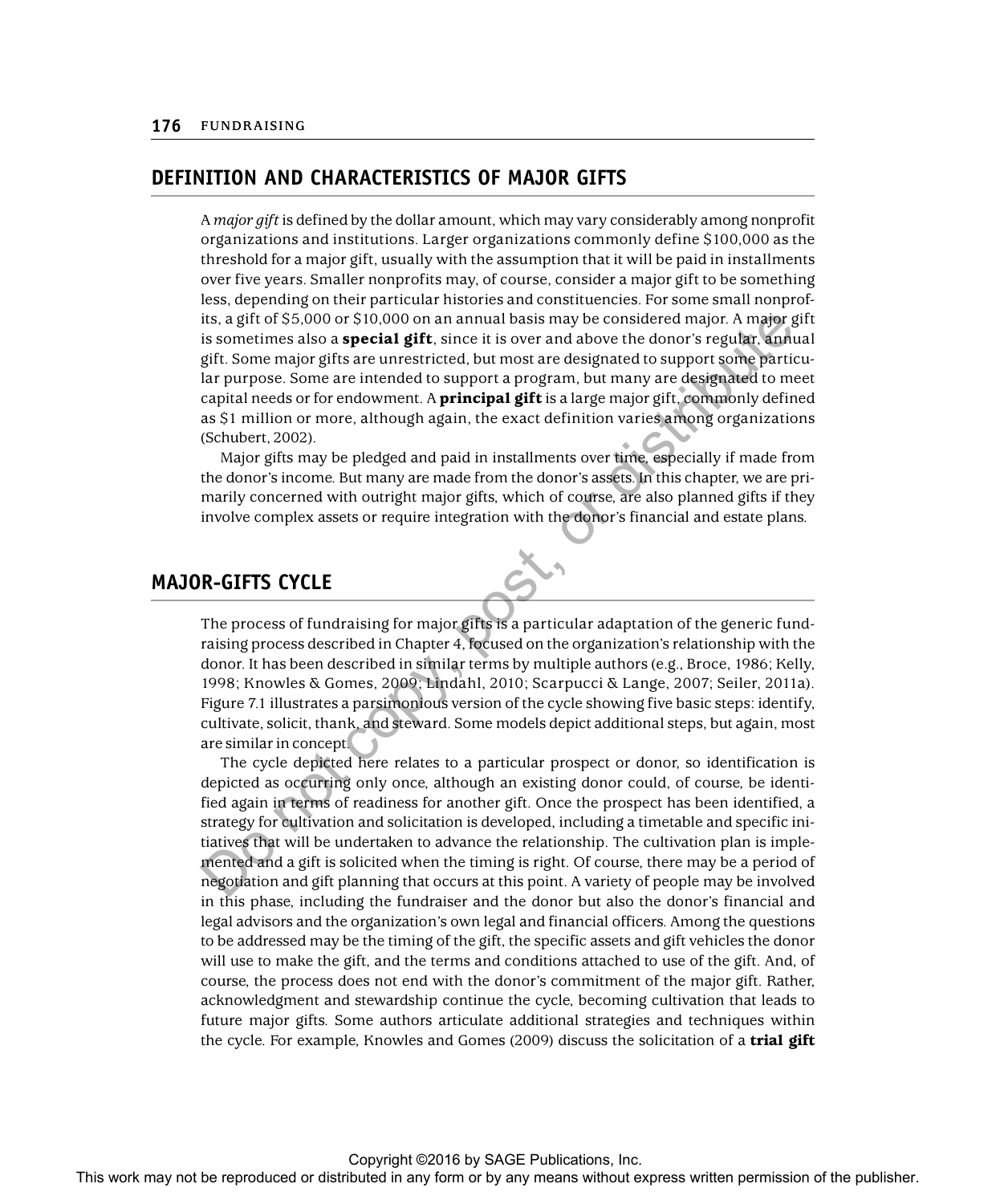

as a step that precedes moving on to a major-gift ask. And Fredericks (2010) emphasizes using a **pre-ask conversation** to test the waters by exploring the hypothetical of how a donor might respond to a future solicitation. For example, a development officer might ask an oblique question, something like "Bob, as you know, our campaign is focusing now on gifts of \$100,000 and above. Should I bring the executive director to discuss something in that range with you, or would you advise me to wait until a later period of the campaign?" It's not quite a solicitation, but it plants a seed, paves the way, and elicits a response that may be helpful.

But, in general, again, the major-gifts cycle is described in similar terms by virtually all authors and includes a systematic and planned progression of interactions between the prospect and the fundraising organization, in which the relationship is nurtured on a continuing basis, in a cycle similar to that shown in Figure 7.1.

Major-gifts fundraising is distinguished by its emphasis on the cultivation phase of the process, on developing the relationship with the prospective donor. Thinking back on our discussion in Chapter 4, it is different from speculative fundraising, which emphasizes the volume of solicitations and relies on the probability that some percentage of those asked will give, even without much cultivation. In major-gifts fundraising, progress is measured not only by the end result, the gift, but by the progression of the relationship with the donor throughout the cultivation cycle.

### **CULTIVATING MAJOR-GIFTS PROSPECTS**

Cultivation is itself a process, within the larger major-gifts cycle. Figure 7.2 depicts two versions of the cultivation cycle, developed by two prominent individuals in the history of major-gifts fundraising. This model is still the foundation of major-gifts programs. G. T. "Buck" Smith (1977) began his career as a fundraiser for his alma mater, Cornell University; became vice president at the College of Wooster for many years; and eventually served as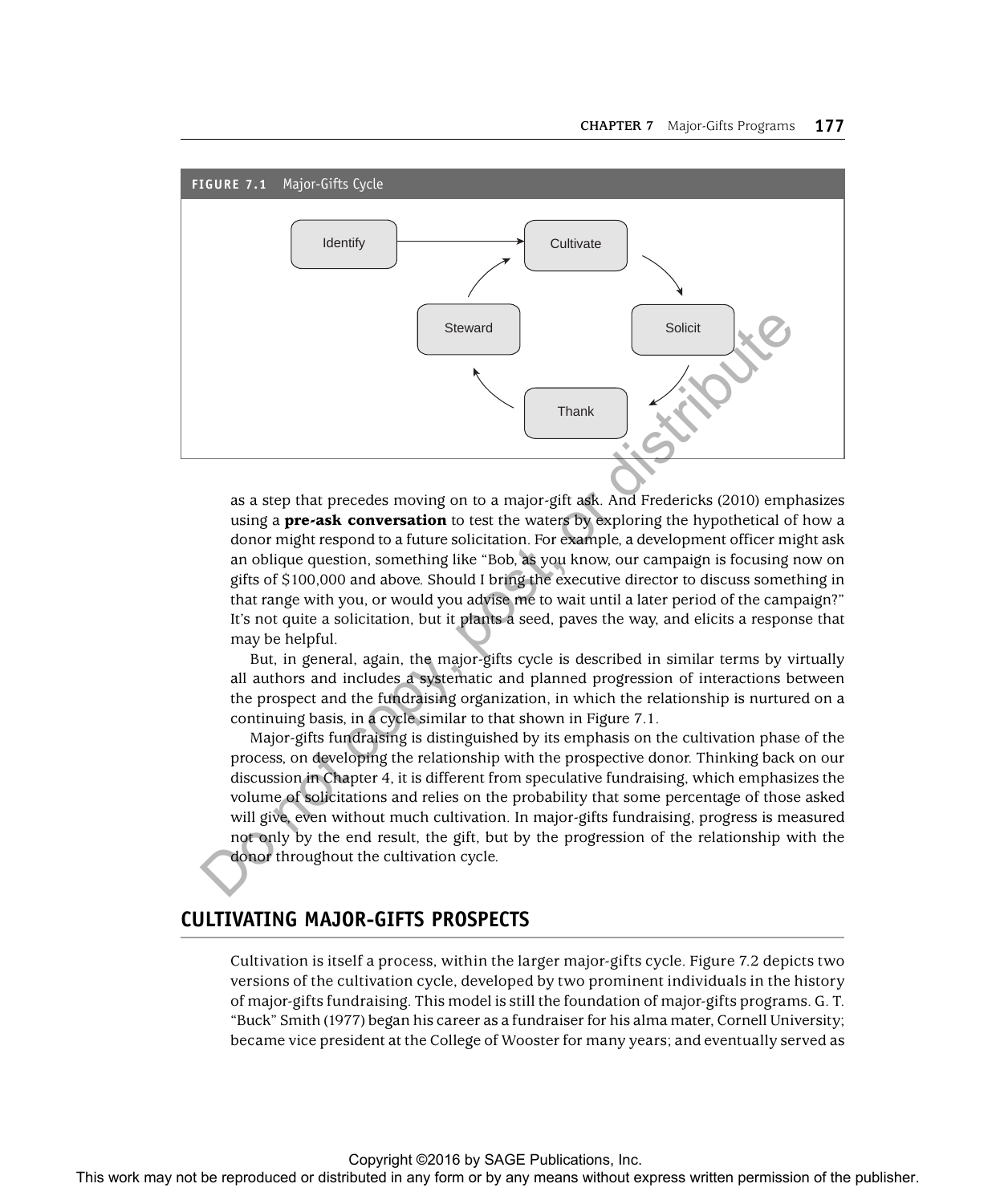#### **178 FUNDRAISING**



*Sources:* Based on Dunlop (1993); Smith (1977).

a college president. He retired in 2013 as president of Davis & Elkins College in West Virginia. David R. Dunlop (2002) also was an alumnus of Cornell, who served that university as a major-gifts and principal-gifts fundraiser for thirty-eight years. He retired in 1997 and became a well-known author and speaker on major-gifts fundraising across the country. Smith wrote earlier than Dunlop, who refined some of Smith's concepts and added his own; the two men defined many of the terms and practices used in major-gifts fundraising today.

#### **Cultivation Cycle**

Smith and Dunlop offer two similar versions of a model describing how an individual's relationship with an organization or institution develops over time. In some respects, it is consistent with theory from the behavioral and social sciences, but it also reflects some assumptions that may be unsupported or even contradicted by research.

Smith's (1977) model is perhaps the best known, probably because of its memorable nickname: the **Five I's**. It begins with *identification* of the prospect and determination of the prospect's *interest—*these are steps discussed in Chapter 5. With more *information* and then *involvement*, the prospect becomes ready for *investment*, in other words, giving. Dunlop's (1993) refinement of Smith's (1977) model includes somewhat different terminology and some additional steps—*identification*, *information*, *awareness*, *understanding, caring*, *involvement*, and *commitment*—but the two models share similar assumptions and have similar implications for the actions fundraisers should undertake. This work may not be reproduced or distributed in any form or by any means which are also the reproduced in any form or by any means which are also press without a security and the publisher. And the publisher or may not

Both models have some points consistent with the theories of donor motivation discussed in Chapter 3. For example, Schervish and Havens (2002) identified psychological identification with the needs of the organization's beneficiaries as an important phenomenon and stated that it arises from association, that is, interacting with those who have needs. This psychological identification is not to be confused with identification of the donor as a prospect, depicted as the first step in the process by both Smith and Dunlop; rather, it is more related to Smith's involvement stage and Dunlop's awareness, understanding, and caring. But both Smith's and Dunlop's models have shortcomings as well.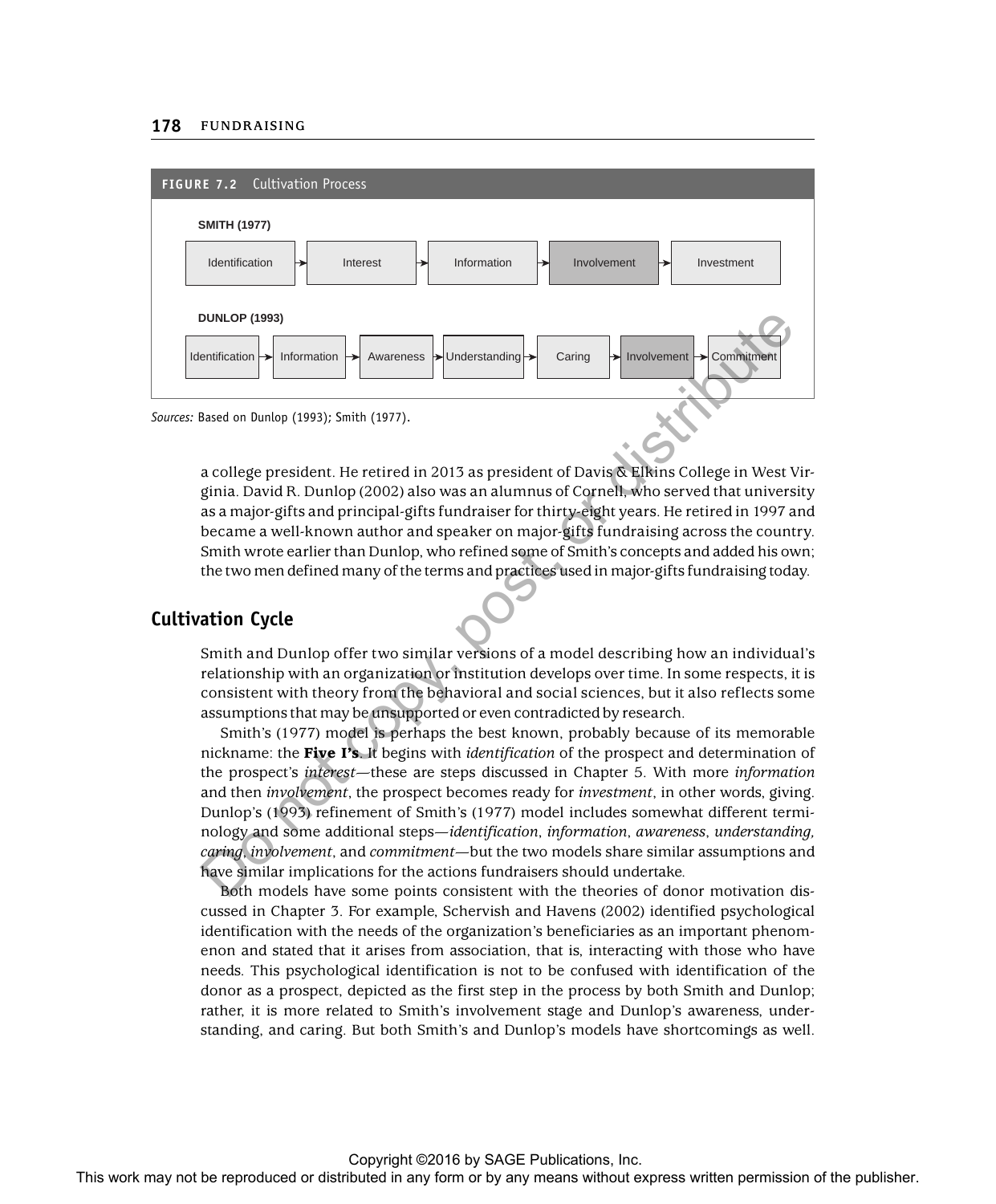Smith's mixes *behavior* (e.g., investment) with psychological or emotional conditions the prospect might achieve (e.g., interest). In addition, as Kelly (1998) notes, both represent a type of **domino model**; that is, they seem to reflect the assumption that "communication increases knowledge, after which knowledge leads to a positive attitude, which results in a desired behavior—all in an inevitable progression" (p. 355). In other words, the models imply that one step in the process will automatically lead to the next, like a row of dominos causing others to fall in order. This is, however, inconsistent with communications theory and research, which suggests that the mechanisms through which individuals reach various emotional states are complex rather than linear. Moreover, theory does not support the idea that information by itself leads to changes in behavior (Kelly, 1998). However, despite their shortcomings, the Five I's model and Dunlop's refinement of it have intuitive appeal and are imbedded in fundraising jargon and practice. As illustrated by the example of the university donor with which this chapter began, they often seem consistent with experience.

#### **Substantive Involvement**

The common and pivotal stage in both Smith's and Dunlop's models, and thus highlighted in Figure 7.2, is involvement, which may lead to psychological identification with the organization's goals and problems (Schervish & Haven, 2002). As the university donor quoted at the beginning of this chapter explained, involvement with the organization and its cause may result in a situation in which the donor accepts its goals and problems as his or her own. In other words, the individual acquires a sense of ownership in the organization or institution. As Dunlop (1993) describes,

When people first encounter an institution, they view its people and projects in the third person, in terms of "they," "them," and "those." Before they can become prospects for significant giving, that perspective must change to the first person: They must speak, think, and feel in terms of "we," "us," and "our." (p. 102)

Thus, a donor who spends time as a member of a committee, task force, or board may come to identify with the needs and goals of an organization as he or she comes to see first-hand the importance of its programs.

Another theoretical principle at work is the **rule of consistency**, identified by Cialdini (2003). As Cialdini explains, "[There is] a common tool of social influence that lies deep within people, directing their actions with quiet power. It is, quite simply, a desire to be (and to appear) consistent with what we have already done" (p. 25). Thus, an individual who agrees to serve as part of a group that identifies a problem, the solution to which is additional resources, is inclined to help provide those resources in order to exhibit behavior consistent with his or her position and role. ano. So the reproduced or distributed in the publisher and the reproduced or distributed in the reproduced or distributed in the reproduced or distributed in the reproduced or distributed in the publisher beginning to the

But involvement must be more than social; it must include what Seymour (1966) calls "involvement in program." As he explains, "Involvement . . . is more important than information, for information, alas, can be ignored" (p. 40). Involvement in program, or substantive involvement, may include asking an individual for advice, either as a member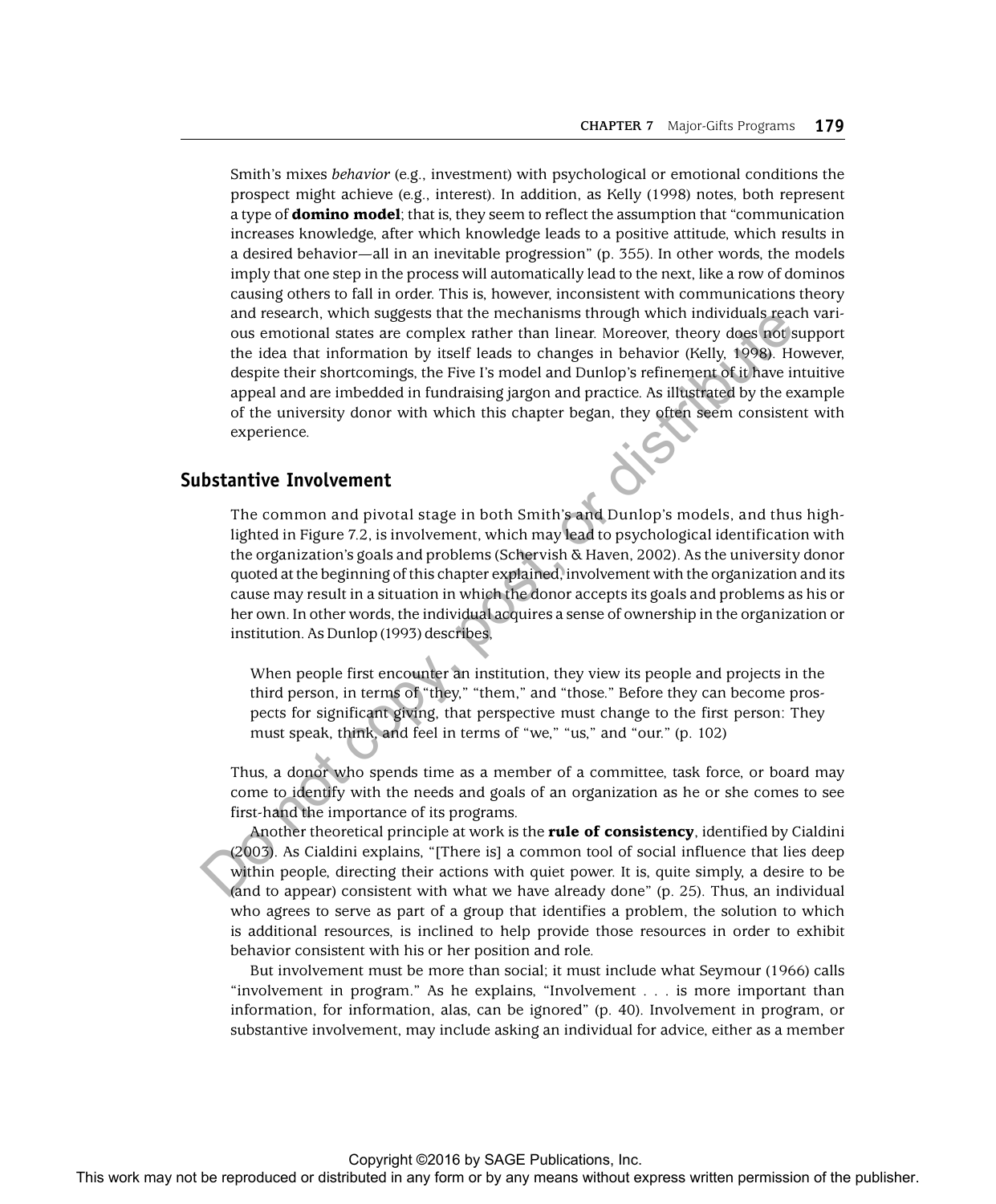of a formal advisory body or individually. It may include inviting the individual to participate in program-related activities, serving as a volunteer or perhaps a speaker. It may include asking the individual to take *responsibility* for the organization in some way, perhaps by serving as a member of the governing board or by making a gift. Indeed, the rule of consistency may help to explain why past donors are the best prospects for future gifts; since they already have identified themselves with the organization's programs and needs, it is consistent to continue supporting them. Looking back to the example with which this chapter began, the university president engaged the future major donor in a way consistent with these principles. He asked for advice and then enlisted the individual as a member of an advisory council, a role that led to his election to the governing board and his emergence as a major donor to the institution.

#### **CULTIVATION STRATEGIES**

In well-managed major-gifts programs, cultivation of prospects is a systematic, planned activity. This suggests that every contact with the prospect is undertaken as part of a predetermined strategy, in order to maximize results. Some people may think that developing a human relationship with such rational intention is inherently manipulative and inconsistent with the noble purposes of nonprofit organizations and institutions. Some also may find the vocabulary of major-gifts fundraising, some of which is introduced here, to be more suited to selling commercial products than nonprofit programs. However, the alternative to a systematic and planned approach would be a random and disorganized approach, which would fail to meet the financial needs of organizations and their programs. That would ultimately harm the interests of those who benefit from those programs. The techniques and vocabulary of fundraising may seem uncomfortable to some, but most would agree with the higher purposes they advance. This work may not be reproduced or the systems with the representation of the publisher or the publisher or distributed in any form or by any means which are the publisher of the publisher. This was not be the publisher of

Moreover, discomfort regarding the systematic methods of donor cultivation may be based on unrealistic assumptions about donors' interests and perceptions. Such methods do not reflect efforts to manipulate gullible donors, since most are more than sufficiently sophisticated to recognize and understand the process in which they are involved. Like a well-planned courtship, cultivation follows established principles in building a relationship that is mutually desired.

## **Major-Gifts Pipeline**

From the perspective of the fundraiser, the Smith/Dunlop continuum is viewed as a **pipeline** (Scarpucci & Lange, 2007). Like a pipeline that carries water, the major-gifts pipeline contains a flow. Prospects enter the pipeline as they are identified and proceed through it during cultivation and solicitation. Maintaining a constant flow thus requires the continuing identification of new prospects and efforts to keep prospects moving through the pipeline. Experts suggest a variety of guidelines for the time and effort required to move an identified prospect through the pipeline to a major gift. One example is provided by Scarpucci and Lange (2007), who suggest that it requires eighteen to twenty-four months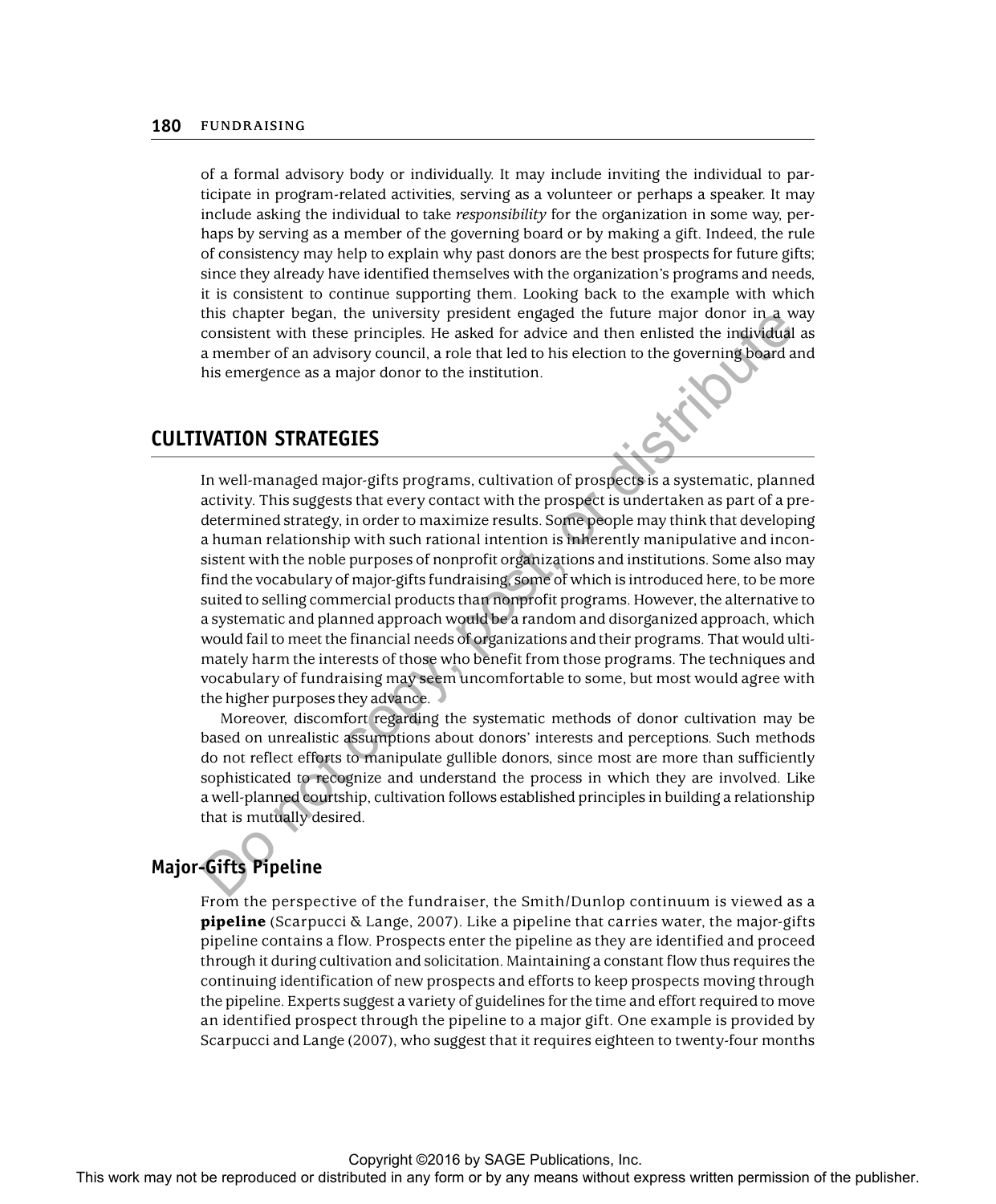

*Source:* Adapted from Scarpucci, P., & Lange, S. (2007, March). *Best practices in major gifts prospect management*. Presentation to the 44th annual AFP international conference. Retrieved April 10, 2014, from http://martsandlundy.com/reports-commentaries/ ml-special-reports/2007/06/best-practices-in-major-gift-prospect-management.

from an initial contact with a prospect to securing a major gift of \$100,000 or more. As shown in Figure 7.3, their conception of prospects' flow through the pipeline generally follows the Smith/Dunlop model.

#### **Moves, Initiatives, Actions**

The purpose of cultivation is to move prospective donors through the pipeline, from identification to solicitation (Lamb, 2012). The interactions undertaken to move prospects through that pipeline are commonly known as **moves**. The systematic implementation and **tracking** of those initiatives is known as **moves management**. The terms *moves* and *moves management* are generally credited to Smith and Dunlop, who introduced them at Cornell University (Weinstein, 2009). In more recent writing, Dunlop has substituted the term *initiative* for *move*, considering it a more respectful word (Dunlop, 2002). However, the terms *moves* and *moves management* are well-entrenched in the common vocabulary of major-gifts fundraising (Weinstein, 2009). Scarpucci and Lange (2007) offer a clarification on the terminology, defining the interaction a fundraiser initiates with a prospect as an *action*, and reserving the term *move* to describe the transition of the prospect from one stage to another, for example, from cultivation to being ready for solicitation. In other words, a contact with a donor that is just "keeping in touch" is not a move; the action must *move* the prospect one step closer to a gift (Lamb, 2012). **The reproduced or distributed in any means when the reproduced or the publisher may not be reproduced in any means when**  $\alpha$  **any means when**  $\alpha$  **any**  $\alpha$  **any**  $\alpha$  **any**  $\alpha$  **any**  $\alpha$  **any**  $\alpha$  **any**  $\alpha$  **any**  $\alpha$  **any**  $\alpha$  **any** 

Dunlop (1993, 2002) identifies two basic types of initiatives (or moves): **background initiatives** and **foreground initiatives**. Background initiatives are those undertaken "for a group that includes one or more prospects" (Dunlop, 2002, p. 99). Such initiatives might include, for example, invitations to events, mailing of a newsletter or magazine, and other ongoing communications and contact. These activities have not been developed with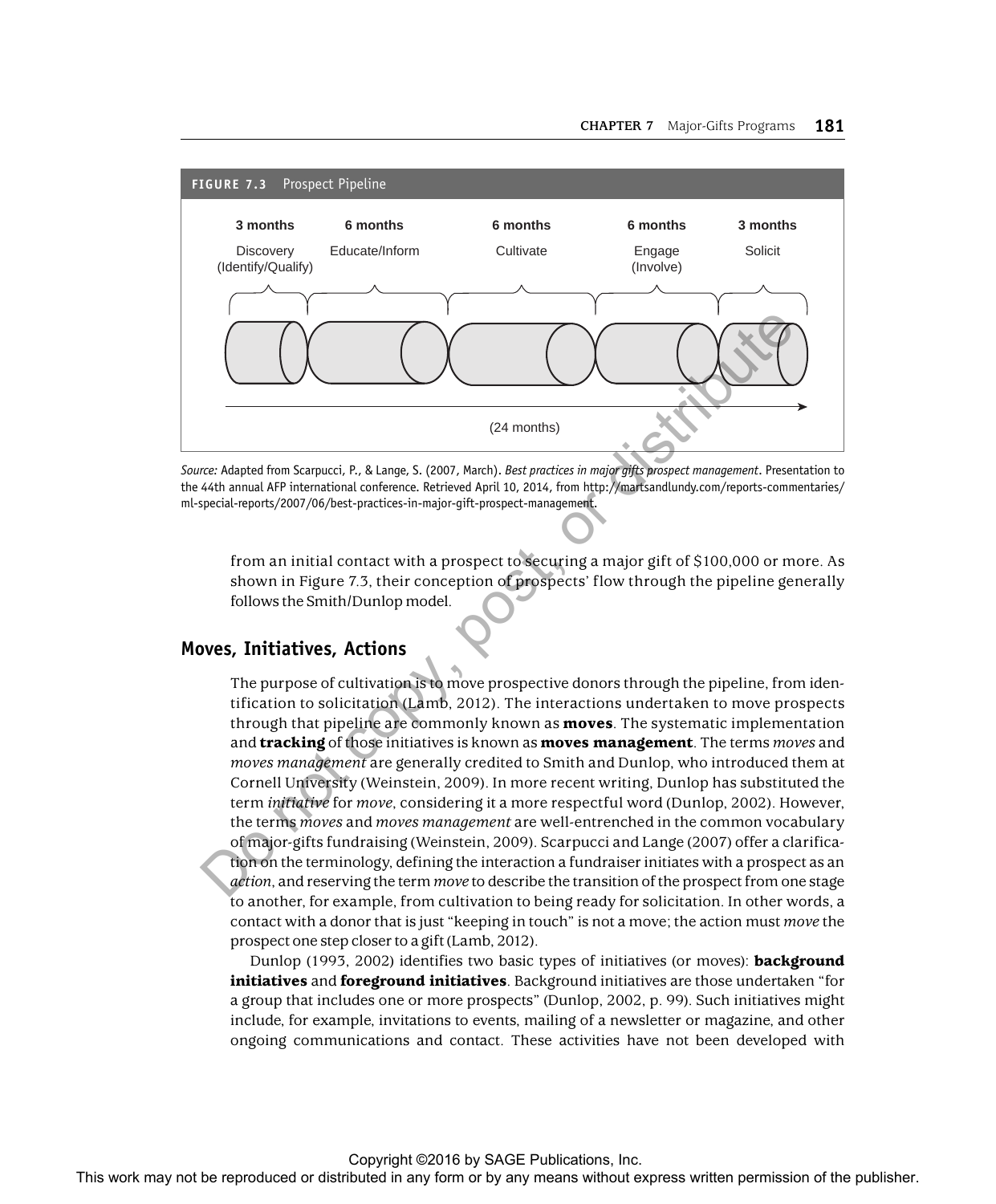regard to a particular individual; they are going on anyway. The major-gifts fundraiser simply includes them in the program of communication and interaction with the prospect. On the other hand, a foreground initiative is "conceived, planned, and executed with a specific prospect in mind" (Dunlop, 2002, p. 99). Such an initiative might include, for example, setting up a meeting with the nonprofit's CEO, sending the donor a report on the impact of his or her gift, or conducting an event at which the individual donor is recognized.

A cultivation strategy encompasses a series of background and foreground initiatives (or actions) intended to advance the organization's relationship with the donor prospect and to move that prospect through the pipeline toward readiness to make a gift, according to a specific timetable.

#### **Cultivation Partners**

Recall from Chapter 5 that fundraising is most effective as a team effort. Dunlop (2002) identifies and describes specific roles in the major-gifts cultivation process, including both volunteer leaders and fundraising professional staff.

Dunlop (2002) suggests identifying **natural partners**, individuals who have a close and influential relationship with the donor prospect and who are willing to be helpful in cultivation. Some are **primes**, people "in the best position to help guide and carry out the most appropriate foreground and background initiatives" (p. 101). Others who can help are identified as **secondaries**; as the term implies, they can help, but not as much as primes. A natural partner may be a volunteer who is involved with the organization, perhaps a board member, who has some relationship with the prospect. The natural partner may be a business associate, neighbor, a golf partner, or even the prospect's legal or financial advisor; usually, partners also will be friends of the organization, so they may be enlisted as allies in cultivation. The fundraiser may talk with such partners to gain advice on the prospect's interests and the best way to approach him or her. The partners also may play an active role, for example, inviting the prospect to an event at the organization or hosting a meeting with the CEO. Remember the discussion of cultivation events from Chapter 6. The model recommended by the consulting firm Benevon includes asking donors to reach out to others with invitations to point-of-entry events, in essence, to serve as partners in the cultivation of new prospects. or a conservation of the reproduced or distributed in any form or by any means when  $\alpha$  be reproduced or the reproduced or the reproduced or the reproduced in any form or by any means when the reproduced in a specific te

Figure 7.4 depicts a process similar to the Smith/Dunlop models. Developed by Tarnside Consulting, this version emphasizes the development of identified prospects into interested and engaged individuals, called "networking," and then "setting up situations where prospective donors can not only commit funds directly but can also become advocates and champions who bring in other donors through their own networks and influence," which is called "animation" (Tarnside, 2014). This conception is similar to the Benevon model, in which individuals are engaged first as prospects and donors and then as partners in the major-gifts process. Its depiction of "taking personal responsibility" as the ultimate stage in the relationship also is reminiscent of the story of the donor with which this chapter began.

Dunlop (2002) encourages a practical view in determining who may be effective partners there are "reals" and "wannabees" (p. 102). Reals can actually help, while wannabees wish they could. There sometimes may be volunteers, board members or others, who offer to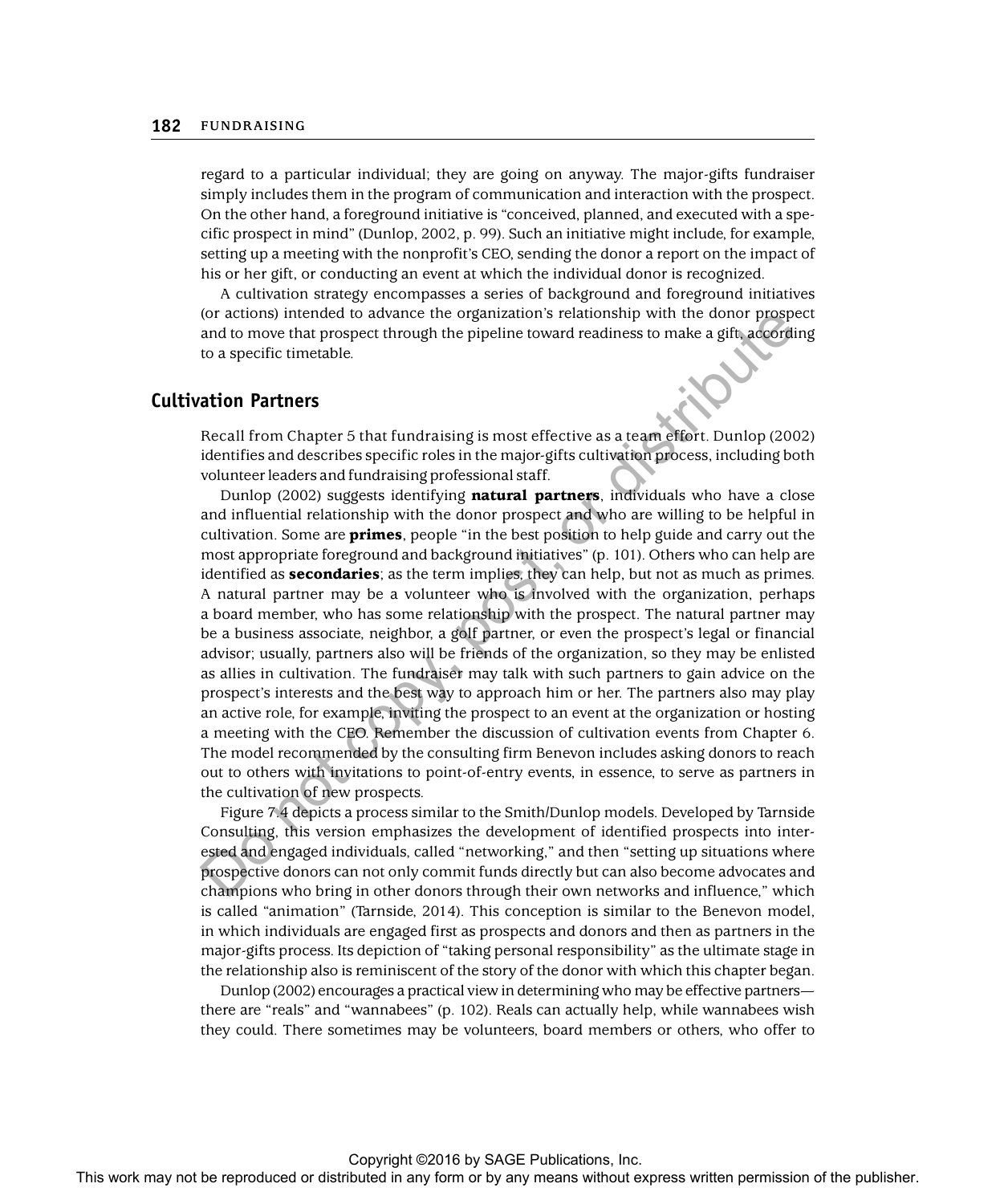

*Source:* Adapted from Tarnside Consulting, http://www.tarnside.co.uk/major\_donor\_development.php, retrieved July 28, 2014.

help with a prominent prospect at least in part because they seek an opportunity to advance their own association with that individual. But they may not be the best person to represent the organization to that prospect. This situation requires that the fundraising professional exercise judgment and diplomatically engage the reals rather than the wannabees.

Despite the importance of partners, Dunlop (2002) emphasizes the essential role of the fundraising professional, whom he calls the staff manager but who is usually called the **prospect manager** (Lamb, 2012). Some people who emphasize the importance of relationships in major-gifts fundraising use the term **relationship manager** for this role. The person who plays that role is often, by title, a **major-gifts officer**, sometimes called simply a **gift officer**. The staff professional is responsible for bringing discipline to the process, reviewing the relationship periodically, and coordinating the activities of the volunteer partners. In Dunlop's conception, the staff manager is primarily a facilitator and coordinator of initiatives—the quarterback from the football metaphor described in Chapter 5. Of course, in many development offices today, major-gifts officers are expected to facilitate and coordinate but also to engage in donor contacts, including solicitations, with specific goals for their activity.

## **MANAGING THE MAJOR-GIFTS PROGRAM**

As discussed, effective major-gifts programs are not merely the sum of random activities that occur casually over some indeterminate period of time. The process of identifying, cultivating, soliciting, and stewarding donors is planned and managed. It is important to acknowledge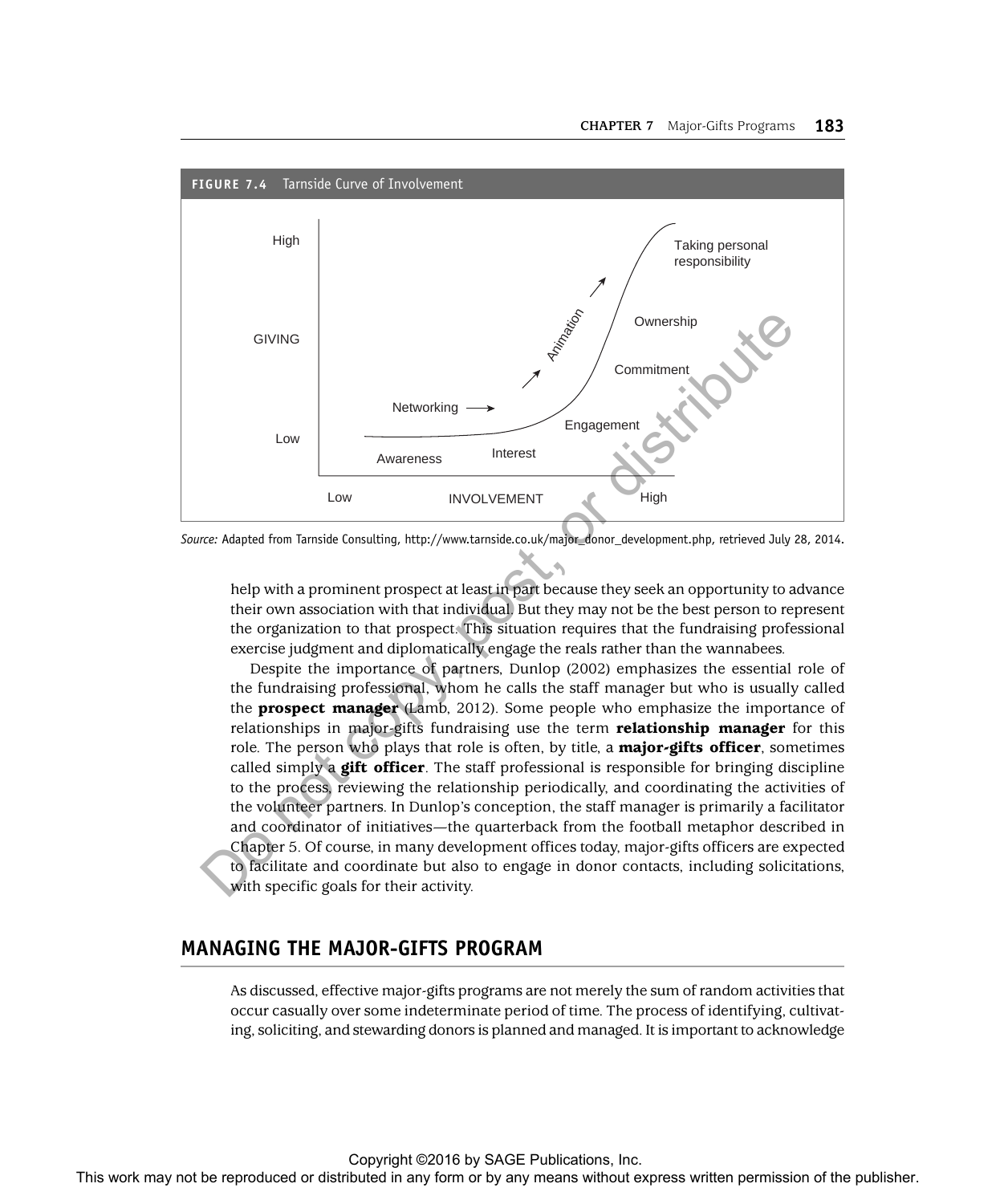that much of what is written about the management of major-gifts programs—and much of the discussion in this chapter—relates primarily to large and complex institutions. For a small nonprofit, the major-gifts program may encompass a small number of prospects, perhaps including members of the governing board and some leading local citizens. Setting priorities for cultivation may require little more than identifying a list of "Top 25" prospects and perhaps a list of the "Next 25" (Fredericks, 2010, p. 67). Major gifts may be a part of the overall responsibility of a development officer who also manages the annual fund, events, and other programs. In many nonprofits, the executive director, along with natural partners on the board, may in reality play the role of the major-gifts officer. But even on a small scale, the principles of the cultivation cycle apply and initiatives need to be carefully planned, executed, and tracked. It is possible for a small program to be overly managed, consumed with tracking and reporting to the detriment of time spent with prospects; however, there is nevertheless a need to take a disciplined approach. Larger organizations, especially those that have decentralized units or chapters, require more elaborate systems, policies, and protocols.

#### **Setting Priorities**

Chapter 5 discussed the identification and qualification of prospects and two basic variables by which prospects are rated—the financial *capacity* to make a gift and the *inclination* to do so, also sometimes called *likelihood* (Birkholz, 2008; Hogan, 2008). Some models define *interest*, *affinity*, or *connection* as rating criteria; they are essentially surrogates for inclination or likelihood. Some systems use **readiness** or **stage** as a rating variable, referring to the prospect's placement in the cultivation cycle. And some models rate prospects using more than two variables (Birkholz, 2008; Hogan, 2008). Whatever terms may be used, it is obvious that the only two relevant variables are the prospect's financial ability and some measure of the probability that he or she will make a gift to the organization. pograms. In finity according to the research of the range of the state and the range of the range of the range of the range of the range of the range of the range of the range of the range of the range of the range of the

Ratings may be developed through peer screening by volunteers, through contacts with the prospect by fundraising staff, through information obtained and analyzed by prospect researchers, through electronic database screening conducted by commercial vendors, or some combination of methods (Birkholz, 2008). Commercial vendors may have their own unique standards for rating prospects, but the two key variables remain capacity and inclination, by whatever term the latter may be identified.

One use of prospect ratings is to efficiently allocate time and attention among prospects in order to maximize gift revenue over time, that is, to establish priorities. Without a systematic approach, there can be a tendency to emphasize the short-term or to solicit the more readily available gifts while deemphasizing contacts with more capable prospects, who may not yet be ready to give but who may hold more substantial long-term potential. Table 7.1 illustrates a simple rating system that produces a priority ranking of prospects. This specific format is my creation, but the model is similar to what is used by a number of organizations. Let's walk through it.

The top portion of Table 7.1 displays the capacity ratings assigned to each identified prospect, while the middle box shows the ratings based on inclination. Both are expressed in numbers. Multiplying the two variables together yields an array of products (from 15 to 0), shown in the bottom box. This array provides a rough guide to the time and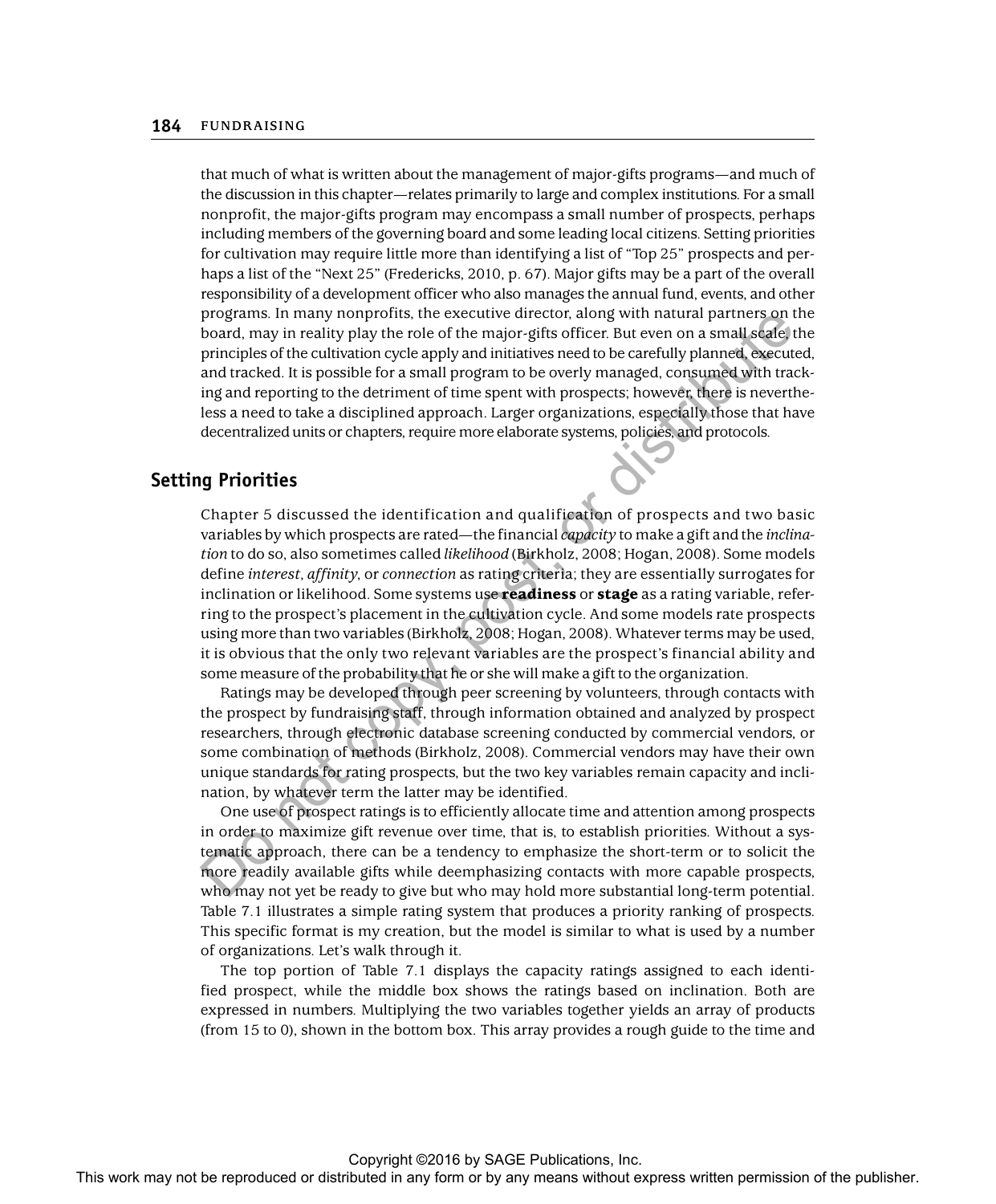| $4 = 1,000,000$           |                                                                                 |
|---------------------------|---------------------------------------------------------------------------------|
| $3 = 500,000$             |                                                                                 |
| $2 = 250,000$             |                                                                                 |
| $1 = 100,000$             |                                                                                 |
| $0 =$ Less than \$100,000 |                                                                                 |
| Inclination               |                                                                                 |
| $3 =$ High inclination    |                                                                                 |
| $2 =$ Medium inclination  |                                                                                 |
| $1 =$ Low inclination     |                                                                                 |
| $0 = No$ inclination      |                                                                                 |
|                           | Priority Rankings (Multiply Capacity and Inclination)                           |
| $5 \times 3 = 15$         | \$5 million capacity, high inclination                                          |
| $4 \times 3 = 12$         | \$1 million capacity, high inclination                                          |
| $5 \times 2 = 10$         | \$5 million capacity, medium inclination                                        |
| $3 \times 3 = 9$          | \$500,000 capacity, high inclination                                            |
| $4 \times 2 = 8$          | \$1 million capacity, medium inclination                                        |
| $3 \times 2 = 6$          | \$500,000 capacity, medium inclination                                          |
| $2 \times 3 = 6$          | \$250,000 capacity, high inclination                                            |
| $5 \times 1 = 5$          | \$5,000,000 capacity, low inclination                                           |
| $2 \times 2 = 4$          | \$250,000 capacity, medium inclination                                          |
| $4 \times 1 = 4$          | \$1 million capacity, low inclination                                           |
| $1 \times 3 = 3$          | \$100,000 capacity, high inclination                                            |
| $3 \times 1 = 3$          | \$500,000 capacity, low inclination                                             |
| $1 \times 2 = 2$          | \$100,000 capacity, medium inclination                                          |
| $2 \times 1 = 2$          | \$250,000 capacity, low inclination                                             |
| $1 \times 1 = 1$          | \$100,000 capacity, low inclination                                             |
|                           | $0 \times$ (anything) = 0 (inclination/interest but no capacity for major gift) |
|                           | (anything) $\times$ 0 = 0 (capacity but no inclination, interest)               |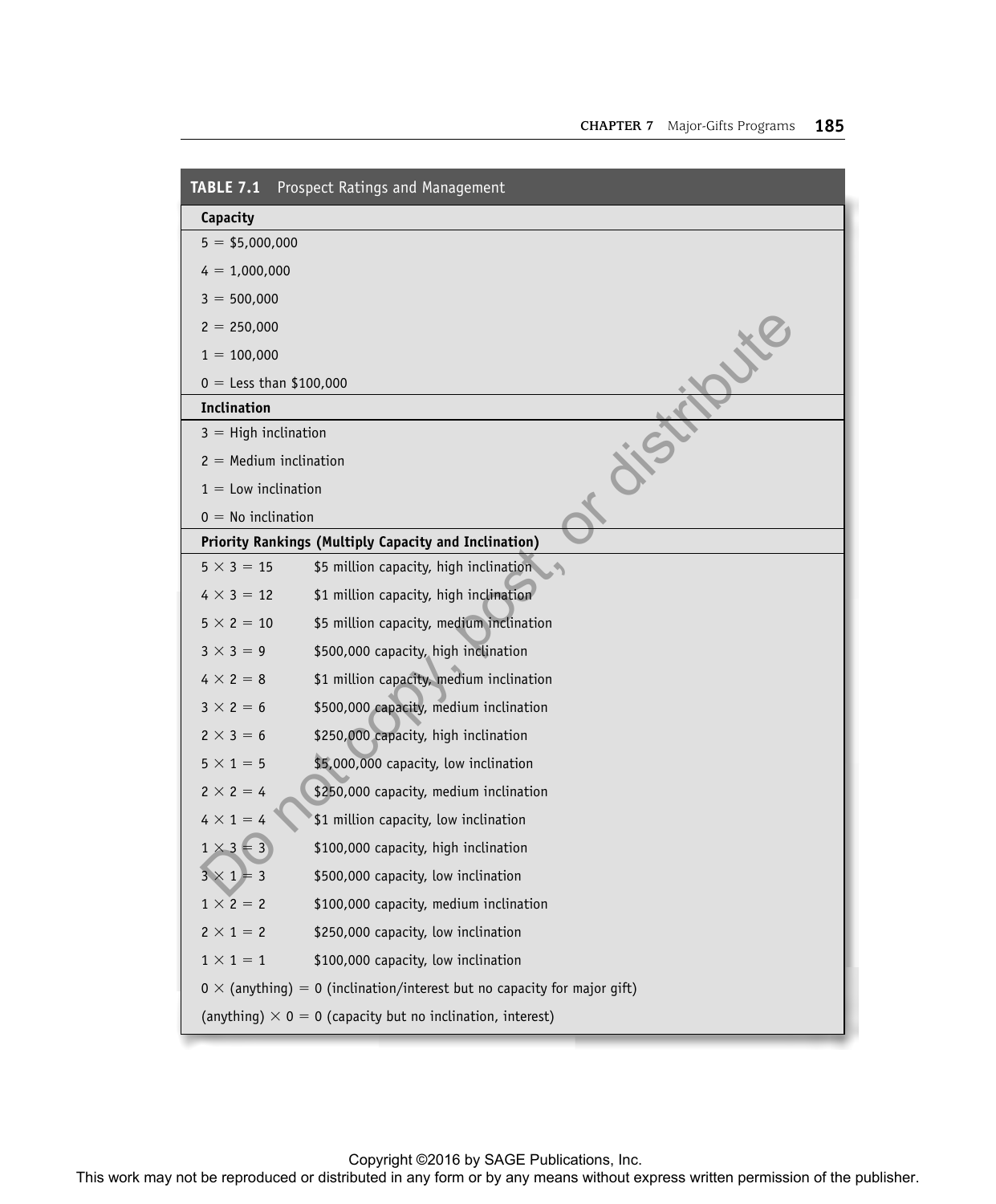attention that should be expended on prospects in various circumstances. Some of the results are entirely obvious. Surely a prospect who is capable of giving \$5 million and who is highly inclined to do so, that is, who is ready, should be the highest priority. A \$5 million prospect with a medium inclination should also receive a high level of attention, since we might think that some additional cultivation could result in completion of that gift within a reasonable time. Obviously, this prospect should receive somewhat lower priority than the \$5 million prospect who is more inclined to make the gift now, but perhaps not much less.

It may seem counterintuitive that the \$5 million prospect who is only moderately inclined should receive a somewhat higher priority than the \$500,000 prospect who is highly inclined. Would it not be better to harvest that \$500,000 gift than to spend time on the \$5 million prospect, who is less likely to commit now? In practice, that is what might occur. But the two priorities would not be mutually exclusive; soliciting the ready-now \$500,000 prospect could occur, even as the rankings remind us that continued cultivation of the not-quite-ready \$5 million prospect is also a very high priority. One benefit of the priority ratings is that they remind the relationship manager to devote time and attention to the high-capacity prospect who is not quite ready and not simply harvest smaller gifts that are available right now. This work may not be reproduced or the results of the results of the reproduced or the results of the results with the results of the results of the results of the results of the results of the results of the publisher of

Looking down through the balance of the table reveals some additional results that may initially seem to be counterintuitive but also some that make common sense. For example, prospects rated with relatively low capacity and/or who are less inclined should receive less time and effort now than those who are either more capable or more inclined. And, of course, those who lack the ability to make a major gift or who are disinclined to do so are just not relevant to the major-gifts program, although they may be fine people who are important to the organization in other ways.

The rankings are a rough guide. They are not intended to be followed blindly without further judgment. In practice, a gift officer may consider the rankings in clusters, perhaps defining just high, medium, and low priority. And there may be occasions when attention is directed to prospects of lower rank because of logistical realities; for example, a gift officer may be traveling and thus will focus on prospects in a certain location. It would make no sense to waste part of the trip by only visiting the top-rated prospects in the area, so the gift officer likely would spend some time as well with prospects of lesser immediate priority. But, again, establishing priorities helps to remind the fundraiser to focus on the long-term potential of prospects and not be distracted by more short-term opportunities.

Table 7.2 provides an interesting example of another priority-setting model, developed by the Corporation for Public Broadcasting as a resource for its member stations (Corporation for Public Broadcasting, 2012). In this model, prospects are rated on two criteria, called **affinity** and **life stage**. Again, the product of ratings on these two variables provides a priority ranking, the interpretation of which is included in Table 7.2. This model does reflect a donor-centered approach and a long-term perspective, especially as it relates to the donor's life stage, but it does not explicitly reflect financial capacity.

#### **Reporting and Tracking Activity**

Contact with a major-gift prospect is summarized in a *contact report* (or *call report*), which becomes a part of the organization's records (Lamb, 2012). Contact reports can be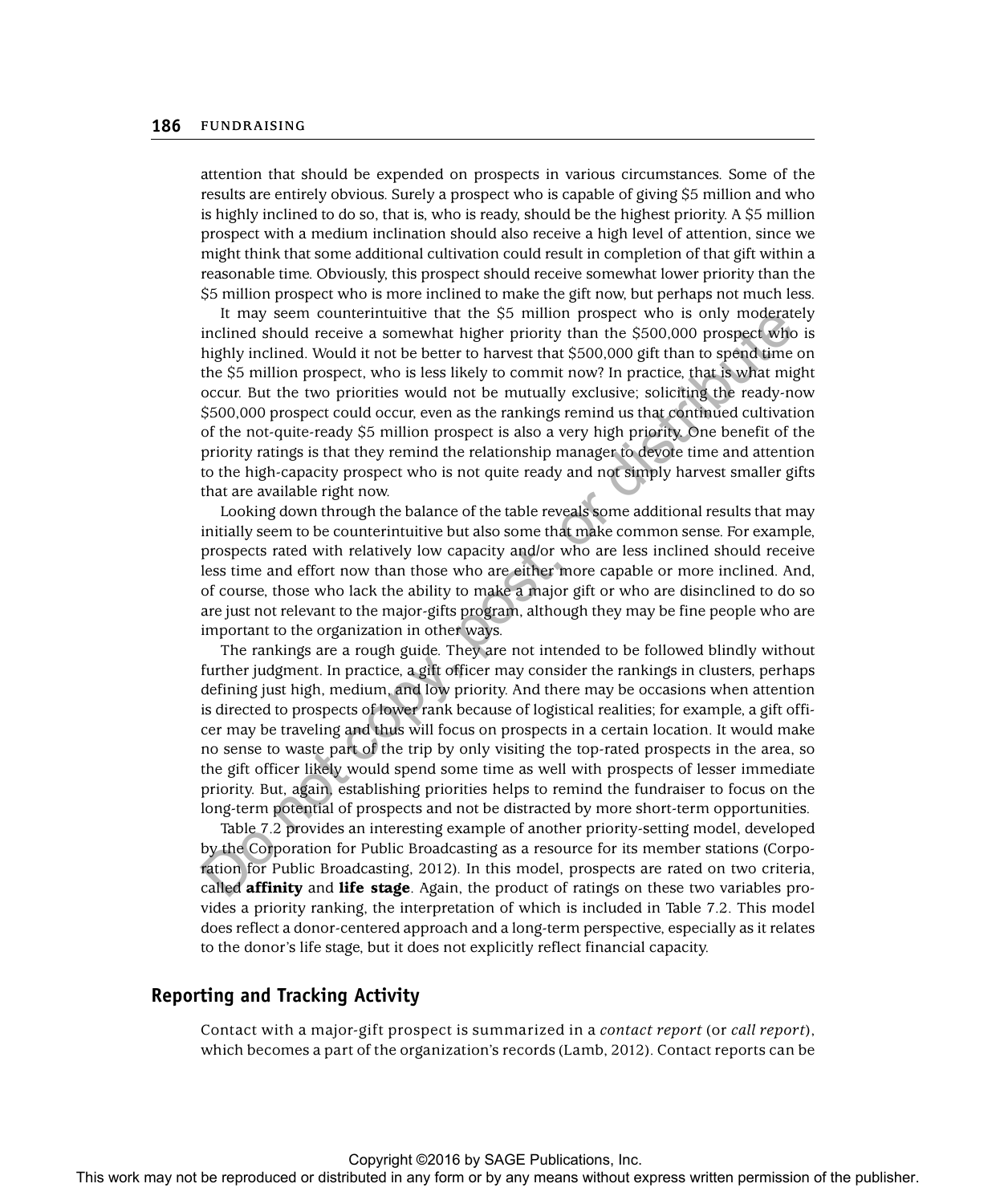| Assign each prospect a ranking of 1, 2, or 3 indicating the strength of their commitment to you.                                                                                                                                                                                                                                                                                                                                                                                                                                                                                                                                                                                                                                                                                                                                                                                                                                                             |
|--------------------------------------------------------------------------------------------------------------------------------------------------------------------------------------------------------------------------------------------------------------------------------------------------------------------------------------------------------------------------------------------------------------------------------------------------------------------------------------------------------------------------------------------------------------------------------------------------------------------------------------------------------------------------------------------------------------------------------------------------------------------------------------------------------------------------------------------------------------------------------------------------------------------------------------------------------------|
| $3$ = They place your institution among the one or two most important in their life.                                                                                                                                                                                                                                                                                                                                                                                                                                                                                                                                                                                                                                                                                                                                                                                                                                                                         |
| $2$ = They place you among the three to five most important.                                                                                                                                                                                                                                                                                                                                                                                                                                                                                                                                                                                                                                                                                                                                                                                                                                                                                                 |
| $1$ = They know of you and support you.                                                                                                                                                                                                                                                                                                                                                                                                                                                                                                                                                                                                                                                                                                                                                                                                                                                                                                                      |
| Life Stage or Where Are They in Their Life?                                                                                                                                                                                                                                                                                                                                                                                                                                                                                                                                                                                                                                                                                                                                                                                                                                                                                                                  |
| Where are they in their life in terms of ability to make a major gift?                                                                                                                                                                                                                                                                                                                                                                                                                                                                                                                                                                                                                                                                                                                                                                                                                                                                                       |
| 3 = Their children are grown and self-sufficient, or they have no children. Spouse is healthy or deceased.<br>Wealth is certain; they are ready to dispose of wealth.                                                                                                                                                                                                                                                                                                                                                                                                                                                                                                                                                                                                                                                                                                                                                                                        |
| 2 = They are at the peak of their career, their inheritance is expected. Children are beginning their own<br>careers, starting their own families. Wealth is not yet certain; they are not yet disposing of their wealth.                                                                                                                                                                                                                                                                                                                                                                                                                                                                                                                                                                                                                                                                                                                                    |
| 1 = They are young, midway through their career, children are still at home.                                                                                                                                                                                                                                                                                                                                                                                                                                                                                                                                                                                                                                                                                                                                                                                                                                                                                 |
| <b>Ranking: The Product of the Two</b>                                                                                                                                                                                                                                                                                                                                                                                                                                                                                                                                                                                                                                                                                                                                                                                                                                                                                                                       |
| Multiply these two numbers together to get one of the following combinations, visualized in the moves<br>management prioritizing grid:                                                                                                                                                                                                                                                                                                                                                                                                                                                                                                                                                                                                                                                                                                                                                                                                                       |
| 9 = These are your best prospects. They are the most committed, have the greatest disposable wealth,<br>and are most ready to give.                                                                                                                                                                                                                                                                                                                                                                                                                                                                                                                                                                                                                                                                                                                                                                                                                          |
| 6 = These come next; either they need to become more committed to you (something you can influence),<br>or they need to get older (nothing you can do here).                                                                                                                                                                                                                                                                                                                                                                                                                                                                                                                                                                                                                                                                                                                                                                                                 |
| 4 = Need both to like you better and to be in a better position to give to you. After addressing your 9s<br>and 6s, turn to this group.                                                                                                                                                                                                                                                                                                                                                                                                                                                                                                                                                                                                                                                                                                                                                                                                                      |
| Source: Corporation for Public Broadcasting (2012). Public broadcasting major gift initiative. Retrieved April 9, 2014, from<br>http://majorgivingnow.org/downloads/pdf/cultivation_system.pdf.<br>used by fundraising managers to track the movement of prospects through the pipeline,<br>that is, for moves management, and also to evaluate the performance of major-gifts officers.<br>Various types of contacts are recorded, including personal visits, telephone and e-mail<br>communications, and interactions at an event. The definition of a contact is sometimes<br>a subject for discussion in development offices, with major-gifts officers often preferring<br>a generous definition reflecting all of their activity and managers sometimes preferring a<br>narrower definition that includes only personal visits and other substantive interactions.<br>Again, not every nonprofit organization has full-time professional staff members |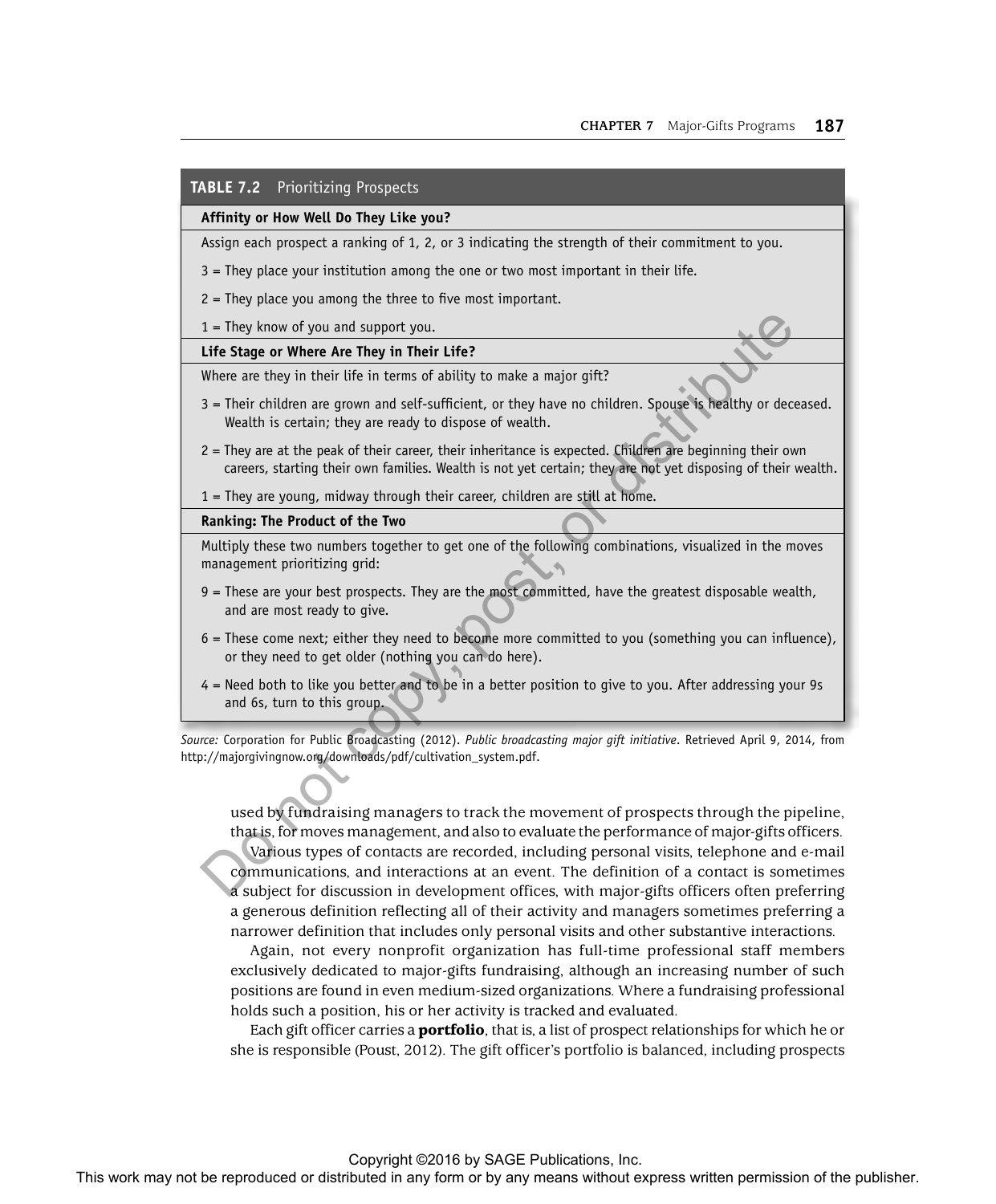in various stages of the pipeline. Some are prospects in discovery; they have been recently identified, but their interest is still unknown. Others have been identified and qualified and are in the cultivation stage of the process. Some are ready for solicitation and others have made major gifts and are in the stewardship stage. The proportion of assignments in each stage may reflect the gift officer's time in the position. For example, someone in his or her first year in the job may be expected to engage primarily on qualifying new prospects, that is, making discovery calls or visits. In the second year, the gift officer will continue to qualify new prospects, but some who were qualified in the first year now will have moved into the cultivation stage. By the third year, if things are going well, more prospects will be ready for solicitations, which the gift officer will be expected to undertake or manage, although he or she will continue to contact prospects in earlier stages, maintaining the flow through the pipeline. Over time, the gift officer's responsibilities shift toward more solicitation, as more of his or her prospects reach that stage (Grabau, 2010). Of course, a gift officer's portfolio is not static. Discovery calls may determine that some individuals really are not major-gift prospects and they will be removed from the portfolio. New prospects will be continually added. And in some cases, it may be determined that the gift officer assigned is not the best person to be managing a particular relationship—for reason of personal chemistry or something else—and the prospect may be moved to another officer's portfolio.

The definition of gift officers' portfolios also may reflect the status of the organization's fundraising program. As Scarpucci and Lange (2007) suggest, the distribution of prospects by stage may vary depending on whether the organization's program is a start-up or mature and if it has recently completed a campaign. In a new program, most prospects have been recently identified and few are ready for solicitation. In a mature program, portfolios may be relatively balanced, with a constant flow of new prospects into the pipeline, others in cultivation or ready for solicitation, and others who are in stewardship after having made a recent major gift. At the conclusion of a campaign, there may be more donors than prospects, at least in the short term, as campaign pledges are fulfilled, so there may not be many individuals in the earlier stages of the pipeline, at least until the next turn of the cycle. Table 7.3 summarizes the proportions suggested by Scarpucci and Lange, although they are only illustrative and may or may not apply in a given situation. quality of possibles to actual the rest in any form or by any first or the publisher.<br>
This work may not be reproduced or distributed in any form or by any means which the reproduced or the state in any form or by any me

| <b>TABLE 7.3</b> | Prospect Portfolios |                                |              |
|------------------|---------------------|--------------------------------|--------------|
|                  | Start-Up Effort     | <b>Balanced/Mature Program</b> | Postcampaign |
| <b>Discovery</b> | 75%                 | 25%                            | 15%          |
| Cultivation      | 10%                 | 25%                            | 15%          |
| Solicitation     | 10%                 | 25%                            | 20%          |
| Stewardship      | 5%                  | 25%                            | 50%          |

*Source:* Adapted from Scarpucci, P., & Lange, S. (2007, March). *Best practices in major gifts prospect management*. Presentation to the 44th annual AFP international conference. Retrieved April 10, 2014, from http://martsandlundy.com/reports-commentaries/ ml-special-reports/2007/06/best-practices-in-major-gift-prospect-management.

#### Copyright ©2016 by SAGE Publications, Inc.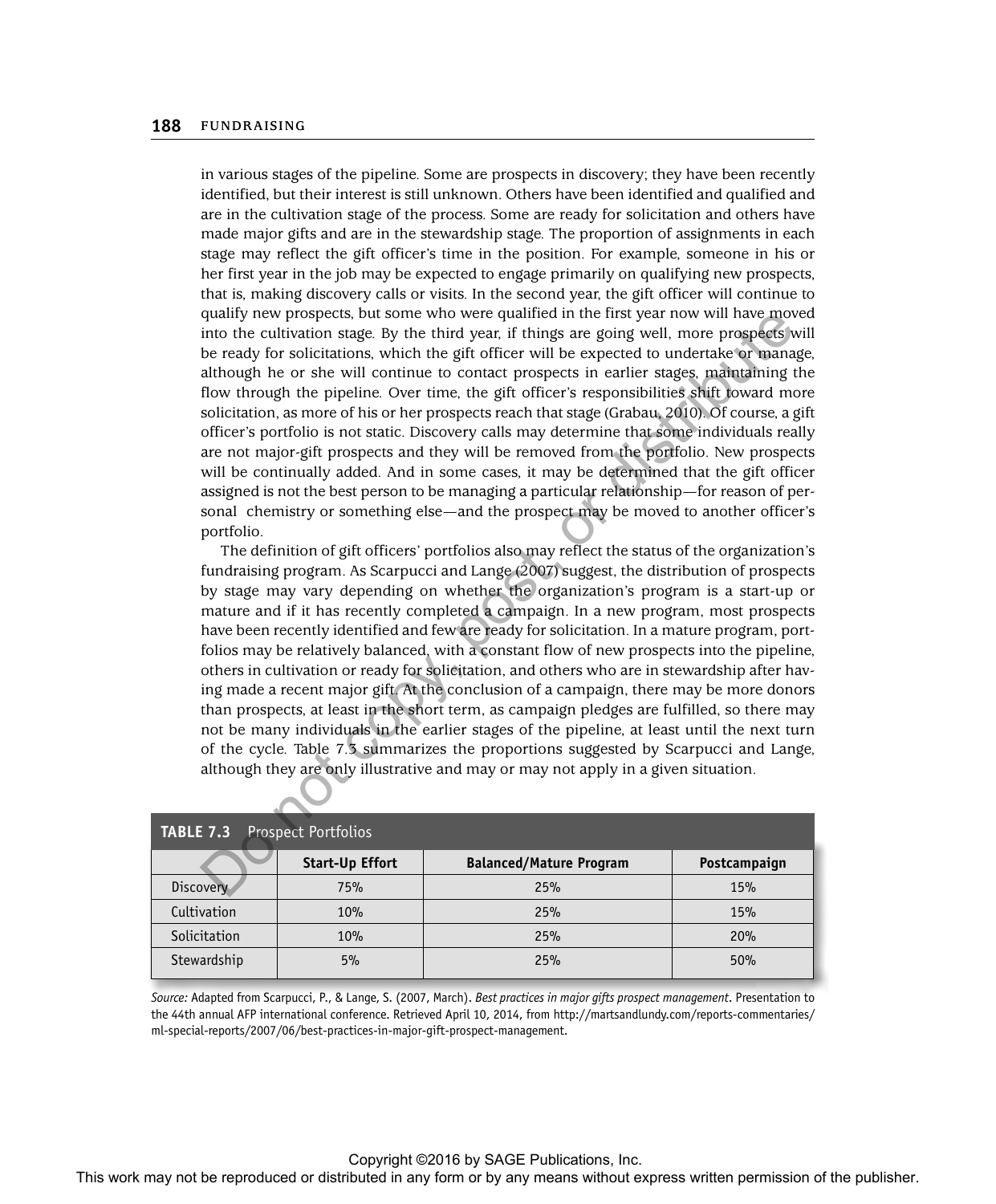How many prospects should comprise a gift officer's portfolio? The answer depends, of course, on a variety of factors. If the gift officer has job responsibilities other than fundraising, for example, perhaps managing other staff members, then that person will be able to manage fewer prospects than one who has no such responsibilities. A gift officer whose portfolio includes prospects in various locations may be able to manage fewer relationships than a gift officer whose prospects are geographically concentrated, since some of his or her time will be used up in travel. A portfolio of highly rated prospects, for example, principal-gift prospects, may require that more time be spent with each and thus includes a smaller number of assignments. A range commonly recommended for a gift officer's portfolio is seventy-five to one hundred fifty prospects (see, e.g., Poust, 2012). That range was developed by fundraising practitioners and consultants, but it has some interesting theoretical support. Evolutionary psychologist Robin Dunbar studied social connections among groups of monkeys and then extended his research to various human situations. He determined that the capacity of the human brain permits us to maintain close relationships with no more than about 150 people. This has become known as Dunbar's number. Clans of ancient hunter-gatherers as well as military units have tended toward that limit. Although Dunbar does not specifically address major-gifts fundraising, his findings coincide with the conventional wisdom of practitioners. As an interesting aside, he does suggest that the number applies as well to social networking relationships, since the average number of friends on Facebook is about 130. As Dunbar notes, this is "just short enough of Dunbar's number to allow room for grandparents and babies" (Dunbar, 2010). planes are proposed. This work may not be reproduced to the reproduced or distributed in any form or by any means which contains the theoretical support. Evolutionary providing permission or but it is have the representati

## **Prospect Management Policies**

In large and complex organizations, there are often internal debates about who should be permitted to interact with donors and prospects. For example, this was an issue between the American Red Cross national headquarters and its local chapters as discussed in Case 5.1. It is also a common topic for discussion at universities, museums, and other large organizations with units that enjoy some degree of autonomy and have fundraising staff specifically dedicated to them. The absence of policies and procedures can lead to competition for access to prospects and multiple solicitations that may produce less revenue overall than a more coordinated approach. A fragmented approach may make the organization appear undisciplined to prospective donors, causing them to question its overall management. It also makes it difficult for the organization's senior leadership to develop comprehensive relationships with donors, like the Red Cross' partnership with Nationwide Insurance discussed in Case 5.1, or to obtain support for programs and projects that cut across departments, chapters, and other units.

Prospect management policies, commonly called **protocols**, define who is permitted to contact prospects and establish procedures for obtaining approval to do so. Such policies commonly permit anyone within the organization to interact with a prospect for purposes of cultivation but require explicit approval from the relationship manager assigned to that prospect before a solicitation can be undertaken. Contacts with prospects for principal gifts often are subject to more rigorous control, requiring approval from the relationship manager assigned and a development office official. For example, Box 7.1 includes policies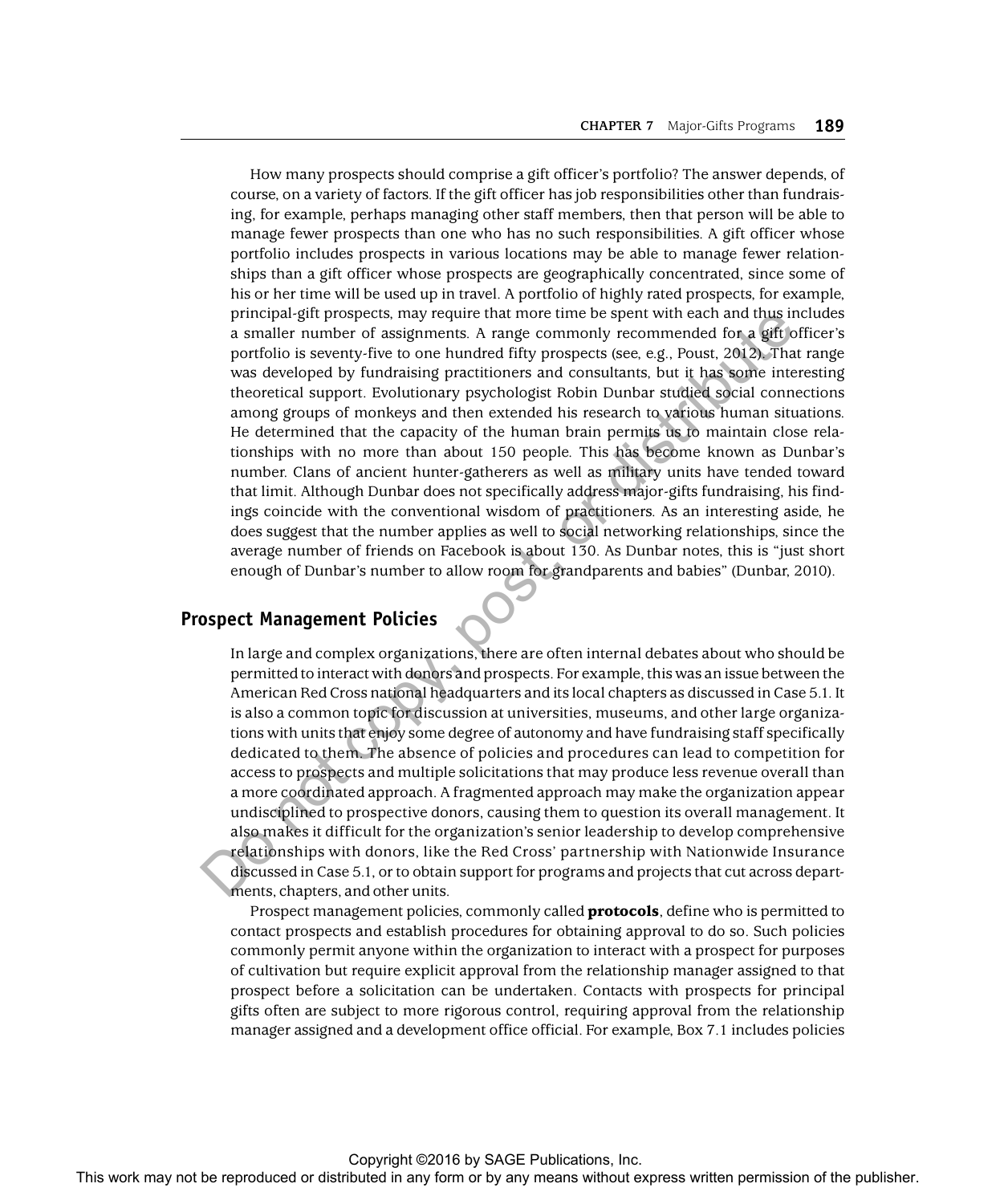#### **BOX 7.1** Prospect Activity and Contact Protocol

Contact report required fields in the . . . database include: Date of Contact, Contact Type, Purpose, Description (brief title) and Text or Attachment. This information must be entered in order for the contact report to be filed in the database. Prospect managers and team members who request administrative professionals to file contact reports on their behalf should provide administrative staff with data for all contact report required fields.

Prospect managers should update prospect stages with a contact report. Operations staff will change stages weekly based on the filing of a stage-change contact report.

Prospects with no record of activity within a 3-month period are subject to reassignment pending submission and review of proposed next steps in a strategy contact report to the research staff and the two AVPs of development.

Prospect managers should do a quarterly review of all prospects assigned and update ratings or request release. A contact report is required for release. (Suggest new assignment, if appropriate, through research staff.)

Cultivation efforts should begin immediately as part of a broader moves-management strategy for the prospect.

Initial solicitation is expected within 12 months of assignment at the minimum amount of \$1,000 (President's Associates level).

A special gift or major gift solicitation (\$10,000+) is expected within 23 months of assignment.

No one may contact an assigned prospect on matters related to a personal solicitation without the consent of the prospect manager.

Assigned prospects will not be automatically excluded from central or college-based direct mail solicitations.

Assigned prospects will not be automatically excluded from event mailings (golf tournaments, Front and Center, Vision and Visionaries, regional alumni gatherings, seminars, receptions, etc.).

Assigned prospects may be automatically excluded from central or college-based telemarketing programs by request.

The Alumni Association may mail membership material to assigned prospects.

Disagreements in strategy or assignments may be resolved through the appropriate AVP, dean, and/or the vice president for university advancement. The university president is the final arbiter in prospect assignment matters.

Senior university administrators are exempt from prospect management guidelines.

*Source:* Cal State Fullerton website (http://www.fullerton.edu/advancement/operations/research/contact-protocol .asp), retrieved July 28, 2014. (Policies in effect as of 11/20/12).

in effect at the California State University Fullerton in 2012. It articulates expectations of prospect managers for the movement of prospects through the pipeline, defines policies for contact with assigned prospects, and describes a process for the resolution of disagreement. Again, such formal policies would be overkill for small, centralized organizations Properties the reproduced or distributed in any form of the reproduced or distributed in any form or by any means which properties without a single the publisher. The publisher was not be reproduced of a consider stribute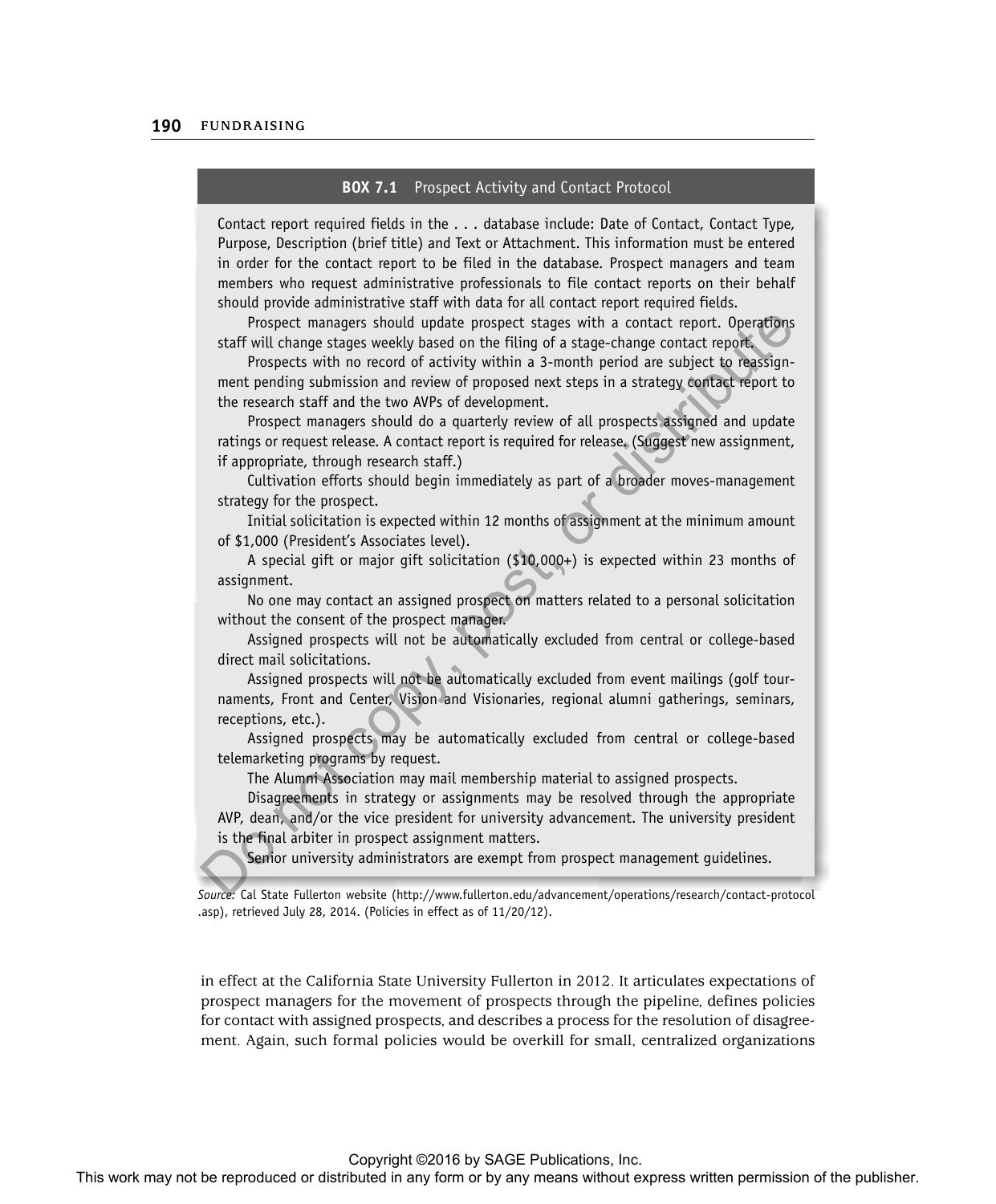with few major-gift prospects but are essential to maintain an organized approach in larger, decentralized institutions. Some examples of such policies can be found on the web.

## **Gift Officer Performance Evaluation**

The standards by which major-gifts officers' performance is evaluated vary among organizations. Some may be judged entirely by how much money they secure. But that raises issues and concerns. Some of those are ethical concerns, which are discussed further in Chapter 14, but some are practical considerations. For example, if a gift officer is evaluated only by dollars raised, he or she may have an incentive to ignore priority rankings like those depicted in Table 7.1, focusing attention on those prospects most likely to give something this year and ignoring those who may not be ready to give until later, even though they may have greater financial capacity. That approach could maximize the gift officer's total this year, perhaps resulting in a raise, but it might be detrimental to the longrun interests of the organization. In complex organizations, especially with decentralized units, this method of evaluation also may create competition for the most promising prospects and discourage teamwork. And an exclusive focus on dollars could create an incentive for an unscrupulous fundraiser to pressure or mislead prospective donors, with obvious negative implications.

| obvious negative implications.                     | officer's total this year, perhaps resulting in a raise, but it might be detrimental to the long-<br>run interests of the organization. In complex organizations, especially with decentral-<br>ized units, this method of evaluation also may create competition for the most promising<br>prospects and discourage teamwork. And an exclusive focus on dollars could create an<br>incentive for an unscrupulous fundraiser to pressure or mislead prospective donors, with<br>An alternative approach is to evaluate gift officers based on their productive activity,<br>that is, on what they do, with thoughtfully designed objectives. Consider Table 7.4, which<br>depicts a tool developed by Richard Dupree for the Corporation for Public Broadcasting<br>(Dupree, n.d.). It is similar to models used by a variety of nonprofit organizations and<br>institutions. In this model, the gift officer is evaluated based on a possible 100 points. An |
|----------------------------------------------------|---------------------------------------------------------------------------------------------------------------------------------------------------------------------------------------------------------------------------------------------------------------------------------------------------------------------------------------------------------------------------------------------------------------------------------------------------------------------------------------------------------------------------------------------------------------------------------------------------------------------------------------------------------------------------------------------------------------------------------------------------------------------------------------------------------------------------------------------------------------------------------------------------------------------------------------------------------------|
|                                                    |                                                                                                                                                                                                                                                                                                                                                                                                                                                                                                                                                                                                                                                                                                                                                                                                                                                                                                                                                               |
| Major-Gifts Officer Evaluation<br><b>TABLE 7.4</b> |                                                                                                                                                                                                                                                                                                                                                                                                                                                                                                                                                                                                                                                                                                                                                                                                                                                                                                                                                               |
|                                                    |                                                                                                                                                                                                                                                                                                                                                                                                                                                                                                                                                                                                                                                                                                                                                                                                                                                                                                                                                               |
|                                                    | <b>Points</b>                                                                                                                                                                                                                                                                                                                                                                                                                                                                                                                                                                                                                                                                                                                                                                                                                                                                                                                                                 |
| Dollar goal (cash and pledges)                     | 25                                                                                                                                                                                                                                                                                                                                                                                                                                                                                                                                                                                                                                                                                                                                                                                                                                                                                                                                                            |
| Proposals submitted                                | 25                                                                                                                                                                                                                                                                                                                                                                                                                                                                                                                                                                                                                                                                                                                                                                                                                                                                                                                                                            |
| Contacts                                           | 25                                                                                                                                                                                                                                                                                                                                                                                                                                                                                                                                                                                                                                                                                                                                                                                                                                                                                                                                                            |
| Quality of work                                    | 25                                                                                                                                                                                                                                                                                                                                                                                                                                                                                                                                                                                                                                                                                                                                                                                                                                                                                                                                                            |
| A. Success rate                                    | 5                                                                                                                                                                                                                                                                                                                                                                                                                                                                                                                                                                                                                                                                                                                                                                                                                                                                                                                                                             |
| <b>B.</b> Prospecting                              | 5                                                                                                                                                                                                                                                                                                                                                                                                                                                                                                                                                                                                                                                                                                                                                                                                                                                                                                                                                             |
| C. Cultivations                                    | 5                                                                                                                                                                                                                                                                                                                                                                                                                                                                                                                                                                                                                                                                                                                                                                                                                                                                                                                                                             |
| D. Use of management/leadership                    | 5                                                                                                                                                                                                                                                                                                                                                                                                                                                                                                                                                                                                                                                                                                                                                                                                                                                                                                                                                             |
| E. Budget management                               | 5                                                                                                                                                                                                                                                                                                                                                                                                                                                                                                                                                                                                                                                                                                                                                                                                                                                                                                                                                             |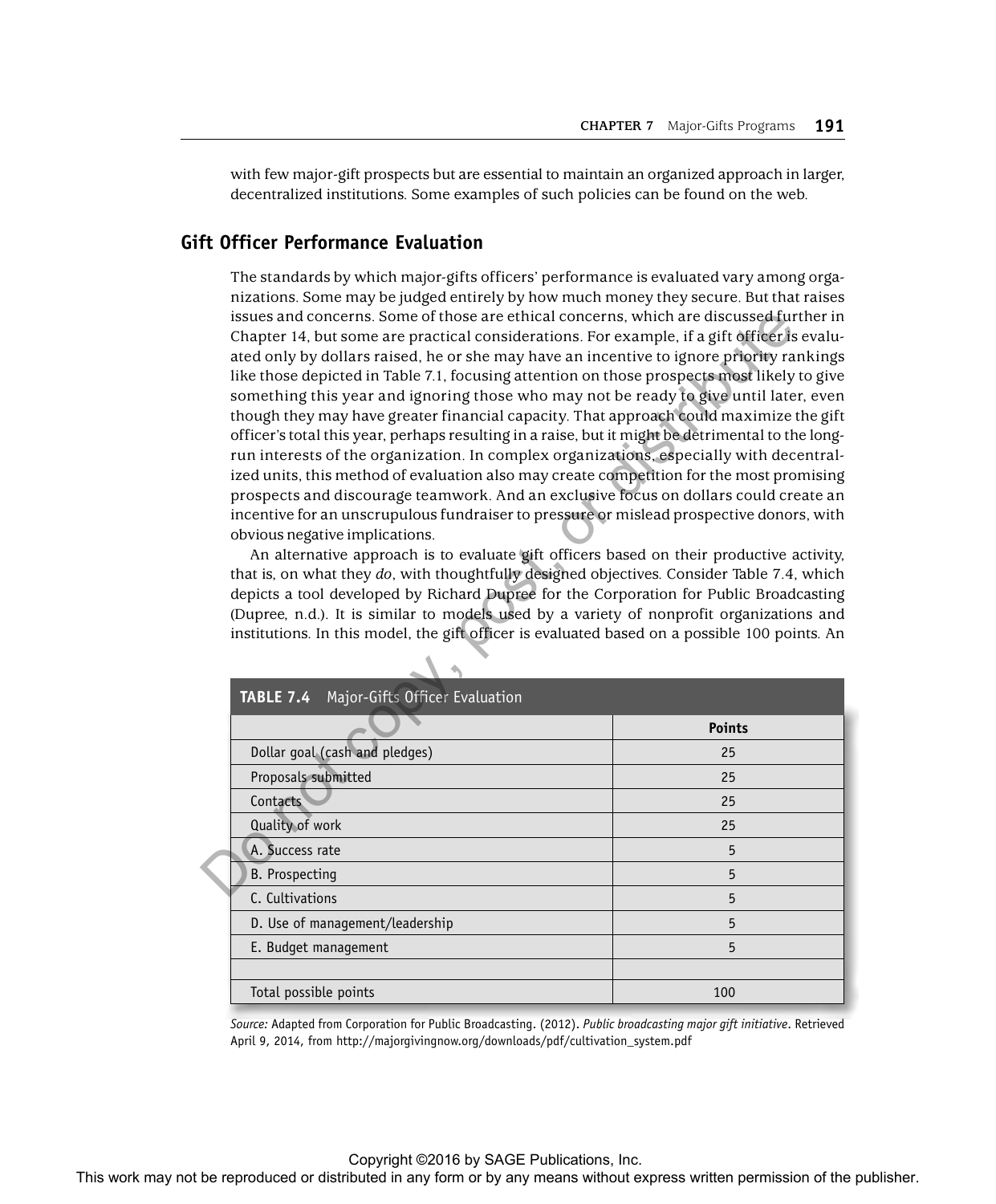individual earning 75 points would meet expectations and likely remain employed. Fewer than 75 points might be grounds for probation and eventual dismissal. A total of 80 points or more could qualify the gift officer for an increase in compensation.<sup>1</sup>

Only 25 points can be earned based on dollars raised. To be successful the gift officer also needs to demonstrate a level of activity in submitting proposals, undertaking contacts with prospects, and measures related to quality of work. The criteria can, of course, be modified in order to alter the individual's anticipated behavior and to reflect the organization's priorities.

Again, if dollars raised was the only criterion of good performance, that could lead to a focus on short-term successes rather than long-term revenue or, in the case of a gift officer who closed a big gift in January, a disincentive to continue working hard the balance of the year. But neither situation is likely to occur if the gift total accounts for only 25 percent of the individual's overall performance. On the other hand, if performance were evaluated only on the basis of such metrics as contacts completed and proposals submitted, that could result in a gift officer who generates much activity but raises little money, so dollars need to be considered. A balanced approach to evaluation may result in an allocation of time and effort that is aligned with the organization's immediate and long-term goals and consistent with the priority ratings of prospects in the pipeline. In addition, the quality-ofwork metrics included in the model can be varied to create incentives for cooperation and teamwork and to discourage destructive internal competition, often a concern in large and decentralized institutions (Dupree, n.d.). profits. The control or the complete or distributed in a specifical control of  $\sim$  distributed in the reproduced in the publisher or control or distributed in any field in any field in any field in any field in any field

## **DEVELOPING DONOR RELATIONSHIPS**

Personal interaction with prospective donors is a hallmark of major-gifts fundraising. This section considers principles related to those interactions and common advice for developing relationships during the cultivation phase.

## **Donor Interaction Models**

Schervish and Havens (2002) argue that "the prevailing strategies used by charity advocates" reflect a presumption that donors are disinclined to give. As they describe, in this view, "the demands of [donors'] needs are presumed to be so numerous and important, and the willingness of donors to be so meager and hesitant, as to warrant an attitude, if not an actual fund-raising practice, that enlists as it allies guilt, embarrassment, comparison shaming, and imposed obligation" (p. 223). These assumptions about donors lead to what Schervish and Havens (2002) label the **cajoling** (or **scolding) model** of fundraising, in which donors are presented, at least implicitly, with messages constructed in both negative and positive formulations, both unflattering:

#### *Negative formulation*

- 1. You are not giving enough
- 2. to the right causes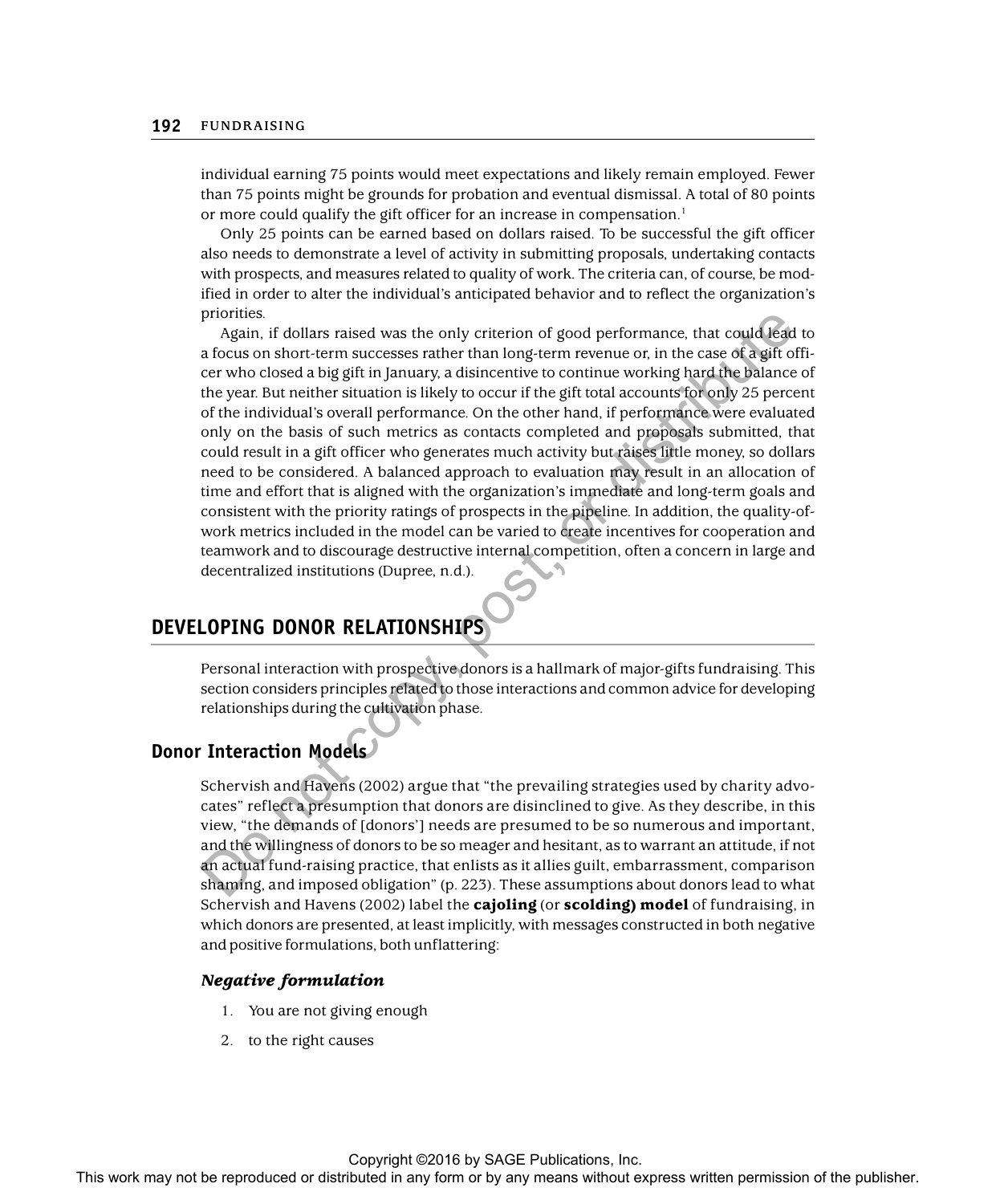- 3. at the right time
- 4. in the right way.

#### *Positive formulation*

- 1. You ought to give this amount
- 2. to these causes
- 3. at this time
- 4. and in this manner. (pp. 223–224)

However, the authors argue, donors—especially wealthy donors—are *inclined* to be philanthropic. Thus, they recommend that fundraisers follow an **inclination** (or **discernment) model**, in which donor prospects are guided to be self-reflective in order to discover what gifts might be most fulfilling to them. Although the questions may not be asked explicitly in exactly this form, fundraisers who assume donors are positively inclined might lead a prospect to consider questions such as the following (Schervish  $\&$ Havens, 2002):

- 1. Is there something that you want to do with your wealth
- 2. that fulfills the needs of others
- 3. that you can do more efficiently and more effectively than government or commercial enterprise
- 4. and that expands your personal happiness by enabling you to express your gratitude and actualize your identification with the fate of others? (p. 226)

Again, it would be awkward and unnatural for a fundraiser to ask a donor these four questions as written, and Schervish and Havens (2002) do not intend to provide a script. But a fundraiser following the discernment model would be advised to listen more than talk, ask the prospect open-ended questions that invite him or her to reveal values and priorities, and to be alert to how the latter may align with the values, priorities, and needs of the organization. In other words, the emphasis in cultivation should be on advancing the relationship with the prospect, from which gifts eventually will flow, rather than rushing to make the sale. 3. at this time<br>
4. and this is non-term angles. donore-especially weaking advantant to the published or distributed in any form or but is information of the full content or distributed in any form or distributed in any f

#### **Appropriate Pace of Cultivation**

In developing relationships with major-gift prospects, fundraisers are advised to proceed at an appropriate pace. As Dunlop (1993) suggests, "Let your friendships grow naturally. Don't assume familiarity that is not based on the experience of your relationship with the prospect. The best way I have found to judge the appropriateness of initiatives is to apply the same standards you use in your personal friendships" (p. 109). Maintaining an appropriate pace during the cultivation phase may at times conflict with the urgency of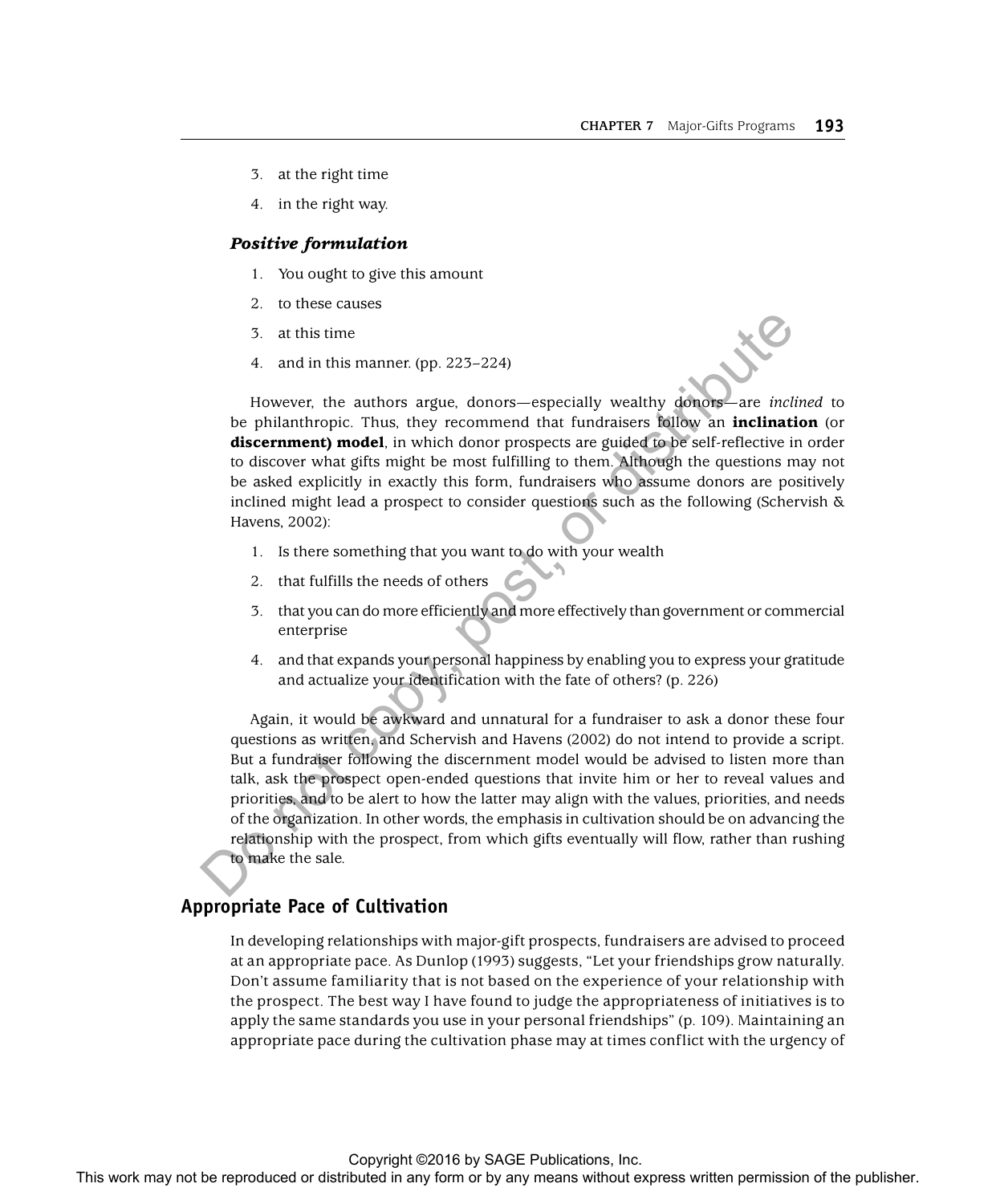the organization's needs and the expectations placed on a gift officer to close the gift. That is one argument for establishing criteria for evaluation that are not exclusively focused on dollars raised, as discussed earlier. The right pace is one that proceeds deliberately and is mindful of the organization's goals but not so quickly as to offend or alienate the prospect. In addition to appropriate incentives, this requires sensitivity and judgment.

#### **Appropriate Tone and Style**

It is essential that a fundraiser maintain an appropriate tone and style in contacts with prospective donors. As Tempel (2013) observes, "The *organization* owns the relationship" (p. 410; italics added). That means that the fundraiser's relationship must remain professional and be focused on building the donor's relationship with the nonprofit, not personally with the development officer. Assuring that the relationship is between the donor and the organization is of particular importance in view of the high turnover among gift officers.

Kelly (1998) notes another reason for maintaining clarity about the nature of the relationship between the fundraiser and the prospect: it "guards against inappropriate behavior on both sides" (p. 495). The relationship between a gift officer and a prospect or donor can easily feel like personal friendship. As Kelly notes, multiple meetings may occur in personal homes or over meals, which may include alcohol. The focus is on building a relationship, and with increasing familiarity conversation can easily drift into personal matters. But the fundraiser is building a professional relationship with the donor as an agent of a nonprofit organization that he or she represents and it is essential that both parties understand and respect that distinction. It is essential that a fundraistic maintain an appropriate tools and style in control or propries control. The operator of the reproduced or stributed in any means of the reproduced in any means we can be reproduced in a

## **VISITS AND PURPOSES**

Personal contacts are characteristic of major-gifts fundraising and, as discussed earlier, visits to the prospective donors occur in various stages of the cycle. Each type of visit has a different purpose and objective.<sup>2</sup>

## **Discovery Visits**

Once a potential prospect has been identified, the first contact is a **discovery visit** (Birkholz, 2008), also commonly referred to as a *discovery call*. This visit is often undertaken by a fundraising professional, although sometimes a prospect may not be open to even an initial meeting with anyone who is not the CEO of the organization or a peer. The purpose of the discovery visit is to qualify the potential prospect with regard to the "I" of LAI, that is, to determine interest, and also to obtain additional information and insight that will add to the existing research regarding the individual's financial capacity (the "A").

The individual conducting the discovery visit listens more than talks and asks the prospect open-ended questions that may invite him or her to be forthcoming (Fredericks, 2010). For example, the fundraiser might ask biographical questions, such as, "Where did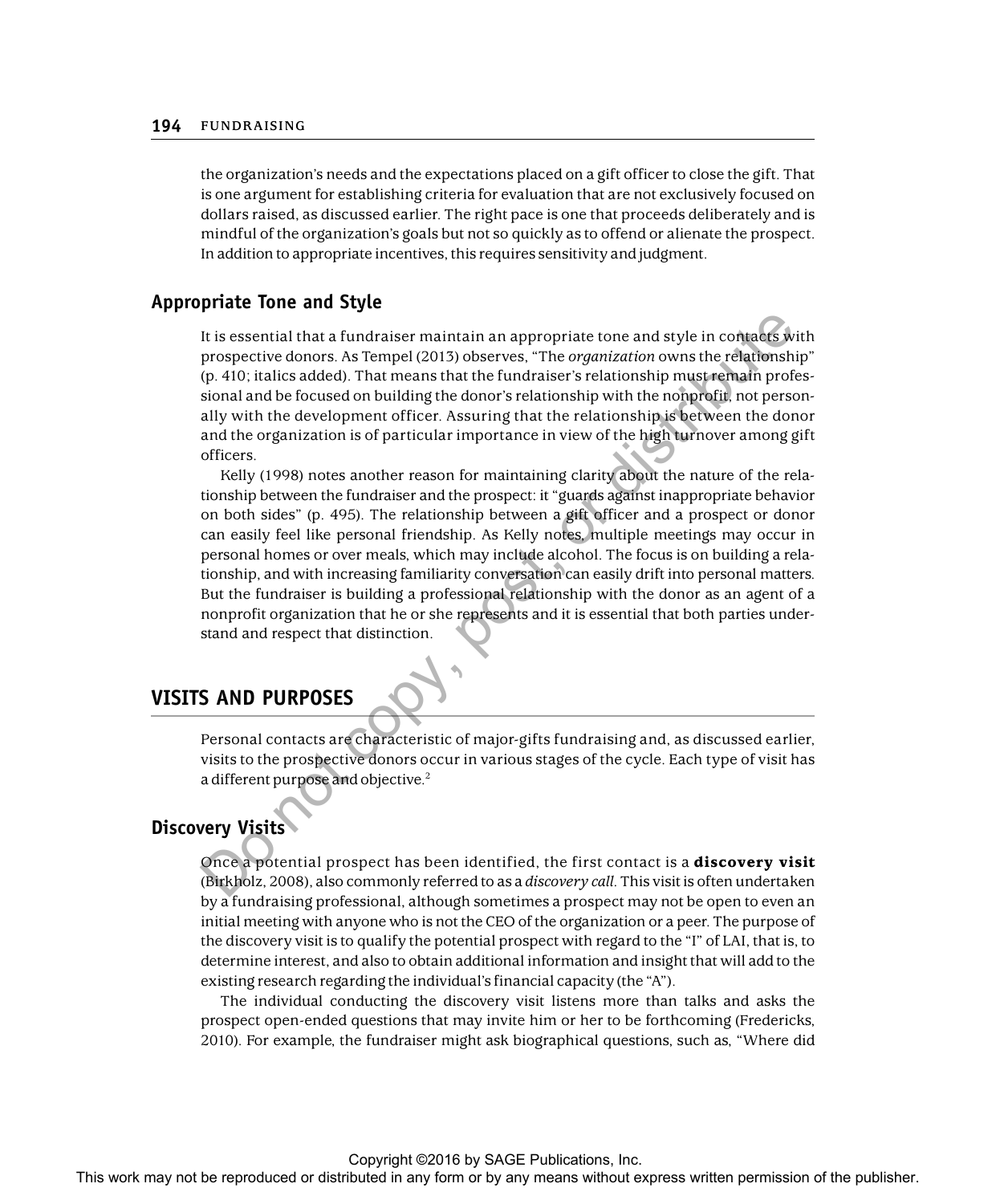you grow up?" "How did you come to enter your current profession/business?" and "What are your volunteer interests in the community?" Such questions may put the donor at ease and encourage him or her to engage in conversation, perhaps providing clues as to his or her values and interests. For prospects who are already donors at some level, the questions might be even more specific. As Fredericks (2010) suggests, the discussion could provide especially useful insight if the prospect responds to questions such as "How did you come to be interested in our organization?" "Out of all the organizations . . . why did . . . you support us?" (p. 62). Responses to such questions reveal the prospect's attitudes about his or her experience with the organization and begin to explore the individual's interests and motivations. Thinking back to the seven faces of philanthropy discussed in Chapter 3, the discovery visit can be the first step toward identifying the prospect's donor type.

## **Cultivation Visits**

**Cultivation visits** are undertaken with a qualified prospect to advance the relationship and pursue common interests. Such visits provide information to the prospect (one of the Five I's), including updates and reports on the organization's activities. A primary purpose of discussion on cultivation visits is to match the organization's programs and needs with the donor's interests. Some version of Schervish and Haven's (2002) questions may be useful but need to be asked naturally, not in a tone that suggests a scripted interrogation. Once a donor's interests have been determined, cultivation may include visits that introduce some new faces and begin to strengthen the prospect's relationship with the organization. For example, a program director might be invited to join a visit to discuss his or her work in more detail than a fundraising professional is able to do, or the prospect might be invited to visit the organization's facility to see its programs in action. Including others also helps to assure that the prospect develops relationships that go beyond one person, that is, that he or she builds a relationship with the organization itself and the various personalities who represent it. sing the representation or distributed in any form of the publisher and the publisher or distributed in any form or by any means which are the publisher. The means were represented in a content of the publisher or the pub

Some authors have applied **coorientation theory** to the process of matching donor interests and organizational needs (e.g., Lindahl, 2010). Developed by Newcomb (1953) and expanded by McLeod and Chaffee (1973), coorientation theory explains how the relationship between two individuals interacts with an object, or an idea, about which they are communicating. If they see it differently, that causes a tension that is resolved either through deterioration in the relationship or through some evolution in their perceptions toward a more common view. The theory suggests the importance of maintaining a positive relationship and of ongoing communication to achieve understanding and consensus. In other words, it calls for developing a relationship, which may not unfold neatly or efficiently but requires give and take and mutual adjustment to the other person's viewpoint.

## **THE ASK**

The cultivation process culminates in a solicitation—what is often called **the ask***—*which some people may consider to be the essence of fundraising (Fredericks, 2010). If the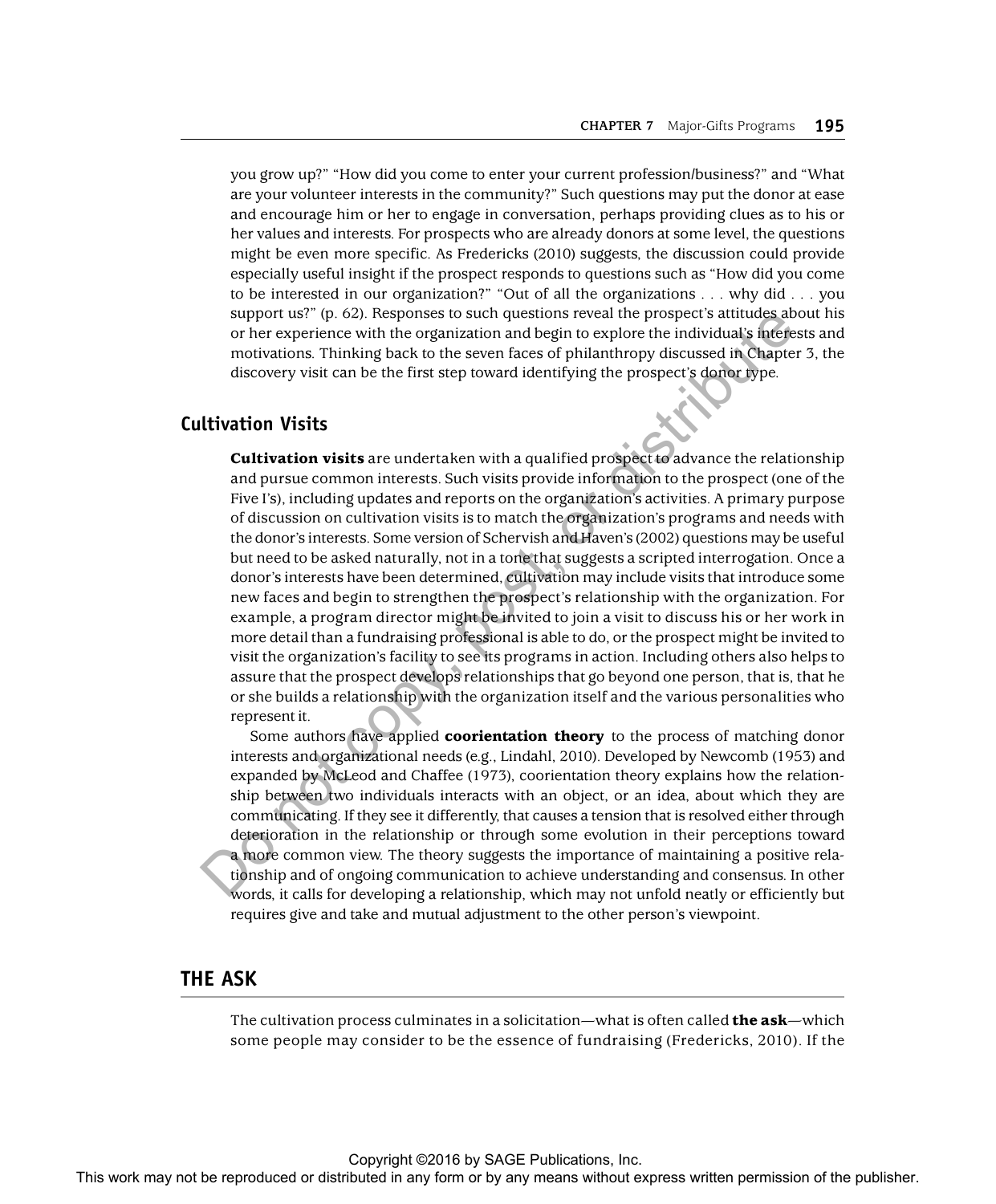objective is a major gift, the solicitation is almost always undertaken face-to-face. The ask involves a process of its own.

#### **Getting in the Right Mind-Set**

Before undertaking a solicitation, fundraisers are advised to be self-reflective and to get in the right mind-set to ask. That may include examining their own personal experiences, assumptions, and biases with regard to money.

Fredericks (2010) observes that money can be an emotional topic, with just the word bringing back memories of past struggles in one's own or family life. As she explains, "If money is viewed in negative terms, it becomes much more difficult during the [solicitation] because these negative feelings can sabotage [a solicitation] or make it extremely uncomfortable and unnatural when asking for money" (p. 4). Matheny (2010) likewise notes psychological barriers that may stand in the way of asking for a gift, including fear of failure, fear of rejection, and fear of losing control.

Most fundraising professionals and most nonprofit CEOs are not individuals who possess significant personal wealth. That reality may lead to an attitude toward money that stands as an obstacle to communication on the subject with individuals whose assets far exceed their needs. Of course, the potential for a problematic difference in perspective is reduced when a volunteer leader is involved in the discussion with a prospective donor. As discussed further soon in this chapter, that scenario is recommended as the most desirable, in part for this reason (Fredericks, 2010). For fundraising professionals and nonprofit CEOs, any psychological obstacle to asking may diminish with experience and, especially, with positive results. Example the reproduced or the reproduced or distributed in any form or by any form or by any copyright the state of the publisher. The response the reproduced in any form or by any copyright the state of the publisher. Th

## **Planning the Solicitation Meeting**

The solicitation of a major gift is too important to proceed on the fly. In other words, it is essential that the individuals who will participate in the solicitation meeting are wellprepared with a plan for how they intend the meeting to unfold. If the solicitor is one individual, perhaps a major-gifts officer, that individual nevertheless needs to have a roadmap in mind for how the conversation with the donor will unfold and, indeed, may benefit from a rehearsal with a supervisor or colleagues (Gattle, 2011).

Questions to be considered in advance include the following:

- Who should be involved in the meeting, including both the individuals who will be part of the solicitation team and on the donor's side of the conversation?
- Where should the solicitation meeting be held?
- What gift amount should be solicited?
- What should be the purpose of the proposed gift?
- How should the meeting unfold; in other words, who should speak when?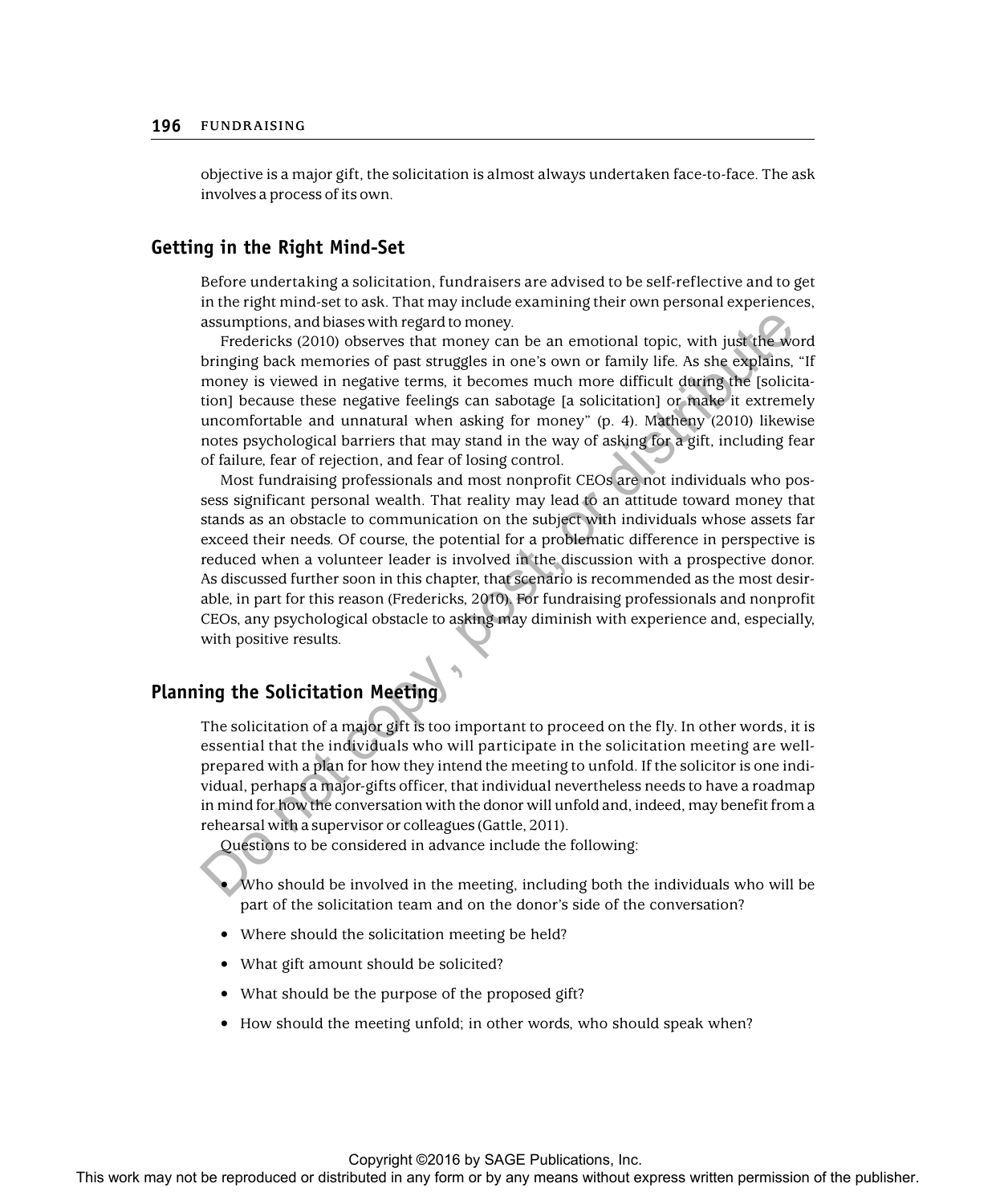- What are possible concerns or issues that the prospect might raise, known as *objections*, and what responses might be offered to each?
- How should the meeting end, under scenarios in which the donor's response is positive, negative, or ambiguous? (Fredericks, 2010)

#### **Solicitation Team**

The often-cited formula for a successful solicitation—sometimes called the **Five R's***—*is "the right person asking the right person at the right time for the right amount for the right project" (Calhoun & Miller, 2004, p. 11). Most authors agree that the right "person" is often a team rather than one person, although major-gifts officers do solicit gifts alone. Fredericks (2010) argues that "the higher the Ask amount, the more imperative it is to have someone in a leadership role at the organization to do the Ask" (p. 84). She calls the combination of CEO and board chair the "dream team" and suggests it be used when soliciting the largest gifts" (p. 92).

A volunteer may bring special authenticity and credibility to the meeting. If a volunteer is part of the solicitation team, then it is common wisdom that the volunteer needs to have already made a gift at the level being solicited or above. Recall from Chapter 4 that this principle was articulated by Seymour in 1966; it has been endorsed by many others since (e.g., Fredericks, 2010; Gattle, 2011). However, some offer a modification, requiring that the volunteer solicitor be recognized as having made a **stretch gift**, which will be perceived as sacrificial in proportion to his or her means and not necessarily as much as is requested from a prospect known to have greater capacity (Fredericks, 2010). But if the volunteer solicitor is known to be capable of more than he or she has given and is soliciting another person for a larger gift, that volunteer is unlikely to bring much credibility to the ask. The representation of the reproduced or distributed in any form or the representation of the representation or the representation of the representation of the representation of the representation of the representation of t

How many members should be on the solicitation team? Fredericks (2010) recommends two, noting than "four eyes are better than two" in observing body language and the nuance of a prospect's words (p. 80). In addition, two solicitors give each other courage and assure that the report of what transpired in the meeting will reflect the consensus of two people, rather than the (perhaps) overly positive or negative perception of just one.

Sometimes the solicitation team can include more than two people; for example, it might include the CEO or a volunteer leader, the director of the program for which the gift is sought, and the chief development officer who has cultivated the relationship with the donor. But too many is a mistake and is likely to make the prospect feel overwhelmed.

## **Solicitation Location**

There is something close to consensus in the literature regarding the ideal location for a major-gift solicitation. Fredericks (2010) recommends the prospect's home or office or an office or conference room at the organization's location, citing advantages of each setting. She advises against asking in a restaurant, due to the potential for interruptions and distractions. The choice between the prospect's office or home may depend on whether the individual is still working or retired and whether his or her spouse also should be included in the meeting.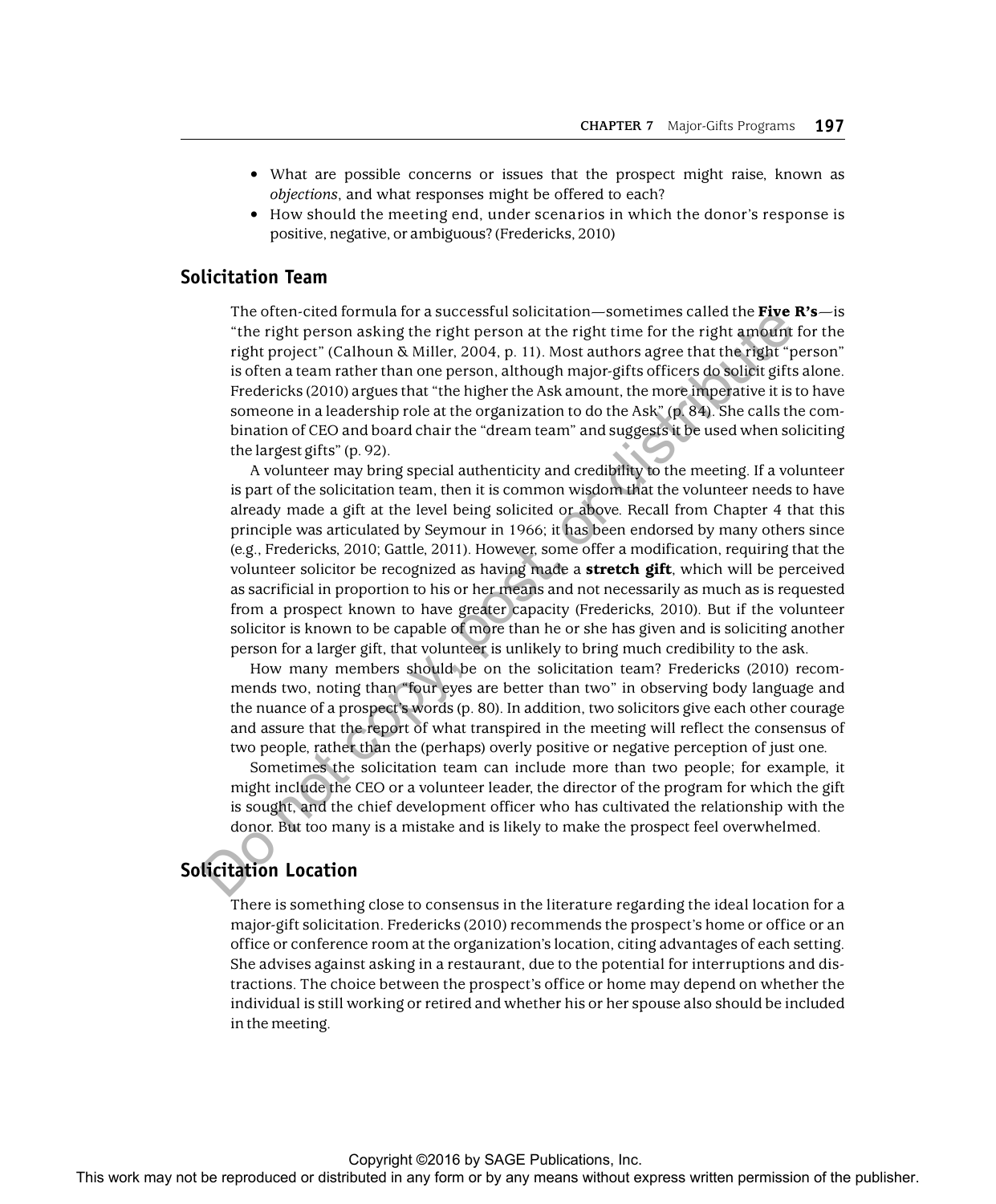#### **Amount and Purpose**

A major gift is most often designated to a specific purpose, in line with the prospect's interests as discovered and developed in the course of cultivation. Accordingly, the gift proposed in the solicitation relates to that purpose. But there are two questions on which opinions sometimes diverge: whether to ask for a specific amount or whether to take an alternative approach; and whether to present a written proposal at the solicitation meeting.

Fredericks (2010) is adamant: "If you don't ask the person for a specific amount, she may supply her idea of an appropriate sum, and it may be well below what you are anticipating or dreaming she will give" (p. 39). However, this approach assumes that prospect research and the cultivation process have resulted in assessments of the donor's financial capacity and inclination that are reasonably accurate. If they are not, it could result in an amount requested that is too low. The prospect may readily agree, but the organization may be leaving money on the table. An alternate approach, discussed in Chapter 6 in the context of telephone solicitation, is the door-in-the-face technique (Dillard  $\&$  Knobloch, 2011). This involves asking for a high amount, while being prepared to negotiate to something lower if the donor provides a negative response to that initial request. Matheny (2010) suggests beginning with the *purpose* of the gift, for example, using phrasing such as "to establish a chair in dramatic arts would require \$500,000." This might be followed by the statement, "We were wondering if you could consider a gift in the range of \$500,000 to establish . . ." (p. 73). As Matheny observes, this phrasing immediately establishes the purpose of the gift, presents an exploratory amount, and leaves the door open to a wider range of responses than the simple statement "Please give \$500,000" (p. 73). The this work of any form or by and the publishering specific annotation and the reproduced in any form or distributed in any form or by any means which is the publisher or distributed or distributed in the publisher. Thi

The question of whether to prepare a written proposal that is delivered to the prospect at the solicitation meeting receives various answers. Broce (1986) expressed the classic view that the solicitor should "present the individually tailored written proposal . . . and review it quickly page by page" (p. 187). Kelly (1998) also describes a scene in which a prepared proposal, "clearly marked as a draft," is given to the prospect (p. 494). But Fredericks (2010) urges caution. Sending a proposal in advance may be a mistake, since it is equivalent to asking on paper rather than in person. Having a written proposal prepared for presentation to the prospect after the gift has been requested verbally may be an acceptable technique, but it is always possible that the discussion will go in unanticipated directions, perhaps inconsistent with the proposal that was written in advance. So the proposal had best be kept in the briefcase while the conversation unfolds. Fredericks (2010) suggests sending a written proposal (or letter) *following* the meeting. In that way, the proposal can refer to points discussed in the meeting and reflect the donor's responses. It also can provide an opening for a follow-up conversation with the donor, which is especially important if his or her response has been ambiguous.

#### **Anticipating Objections**

Not every solicitation results in an immediate positive response. Prospects may raise **objections**, although the term implies more negativity than is generally present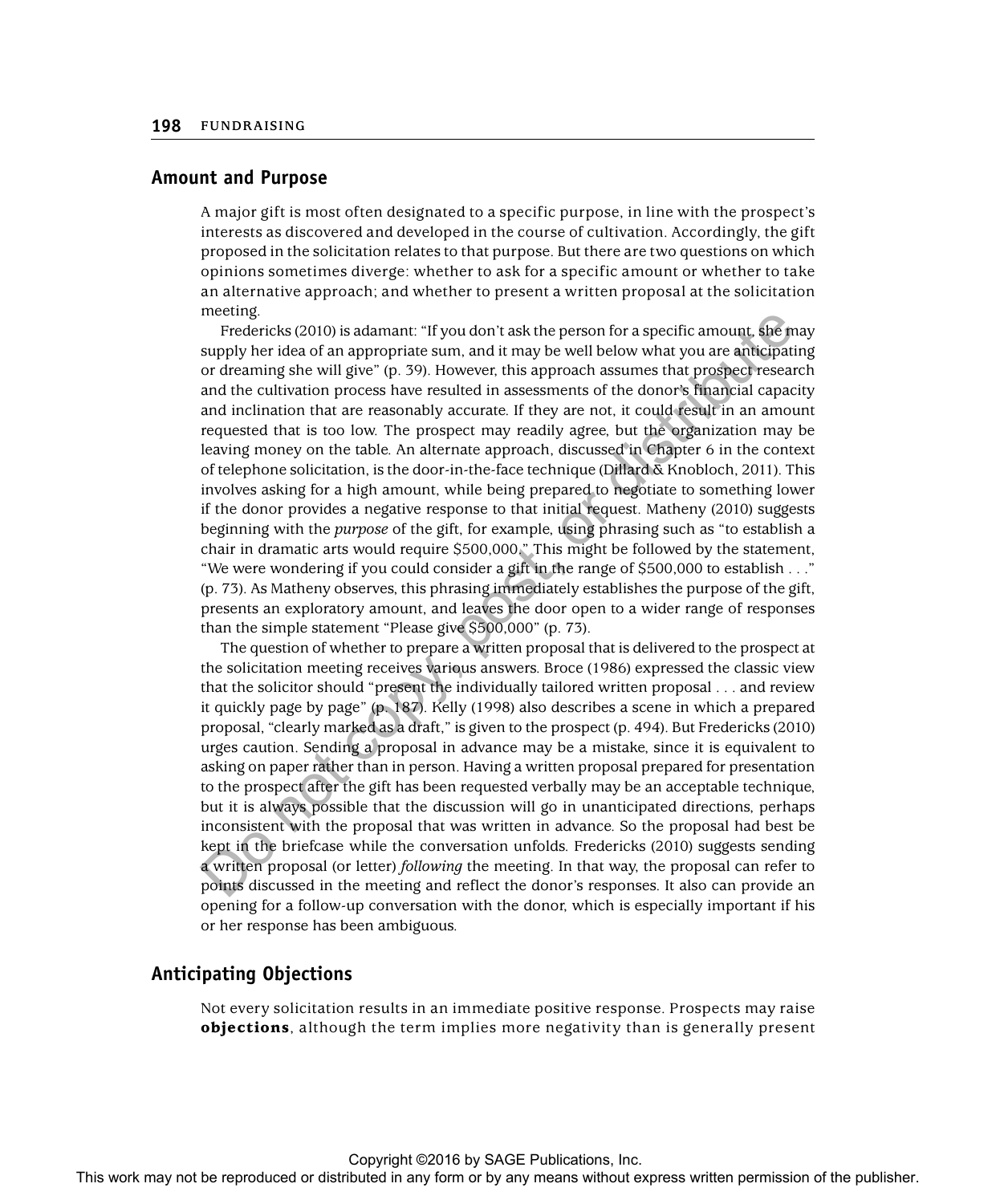( Fredericks, 2010). Objections are issues or concerns that the donor may express and that need to be addressed before the gift can be made.

Matheny (2010) identifies common objections in categories, including the following:

- *Focus of the gift.* The donor may propose a use of the gift that is different from what the solicitor initially had in mind, requiring further discussion of alternative possibilities.
- *Timing of the gift.* The schedule for payment of the gift is a matter for discussion and negotiation. For example, a donor may offer a five-year pledge when the solicitor has requested three years.
- *Size of the gift.* As discussed earlier, the amount of the gift can be approached in various ways. If the solicitor requests a specific amount and the donor objects, that is, indicates that it is too much, then the solicitor needs to be prepared with alternatives.
- *Administration of the gift.* Administrative issues, such as the valuation of gifts of certain securities or the applicability of any overhead assessed against gifts by the organization, may require negotiation.
- *Stewardship.* Recognition of the donor, the donor's involvement in the use of the gift, and reporting may be topics that require discussion.

Matheny (2010) emphasizes that responding to objections may require flexibility on the part of the solicitor and the organization. If the prospect is generally favorable to the idea of making the gift but needs additional details in order to decide, objections may need to be addressed through follow-up communications, perhaps including a written proposal, additional information on planned giving, and other materials (Calhoun & Miller, 2004). As Matheny (2010) emphasizes, the priority throughout the process should be on maintaining the positive relationship with the donor. This work may of the gift. This schedule for paying and the gift is an answer form or by any measure of the gift  $\Delta t$  measured in the representation of the subicide representation of the publisher. The subicide in any fi

## **ANATOMY OF THE SOLICITATION VISIT**

Various authors have described in some detail the unfolding of a solicitation visit and the various turning points that occur in the dialogue (e.g., Broce, 1986; Fredericks, 2010; Gattle, 2010). Some (e.g., Fredericks, 2010) provide sample scripts. There is a high degree of consistency in the scenarios suggested; as a composite, the following phases of the solicitation visit are generally identified:

- Greeting and small talk
- Transition to the ask
- The ask
- Pause to hear response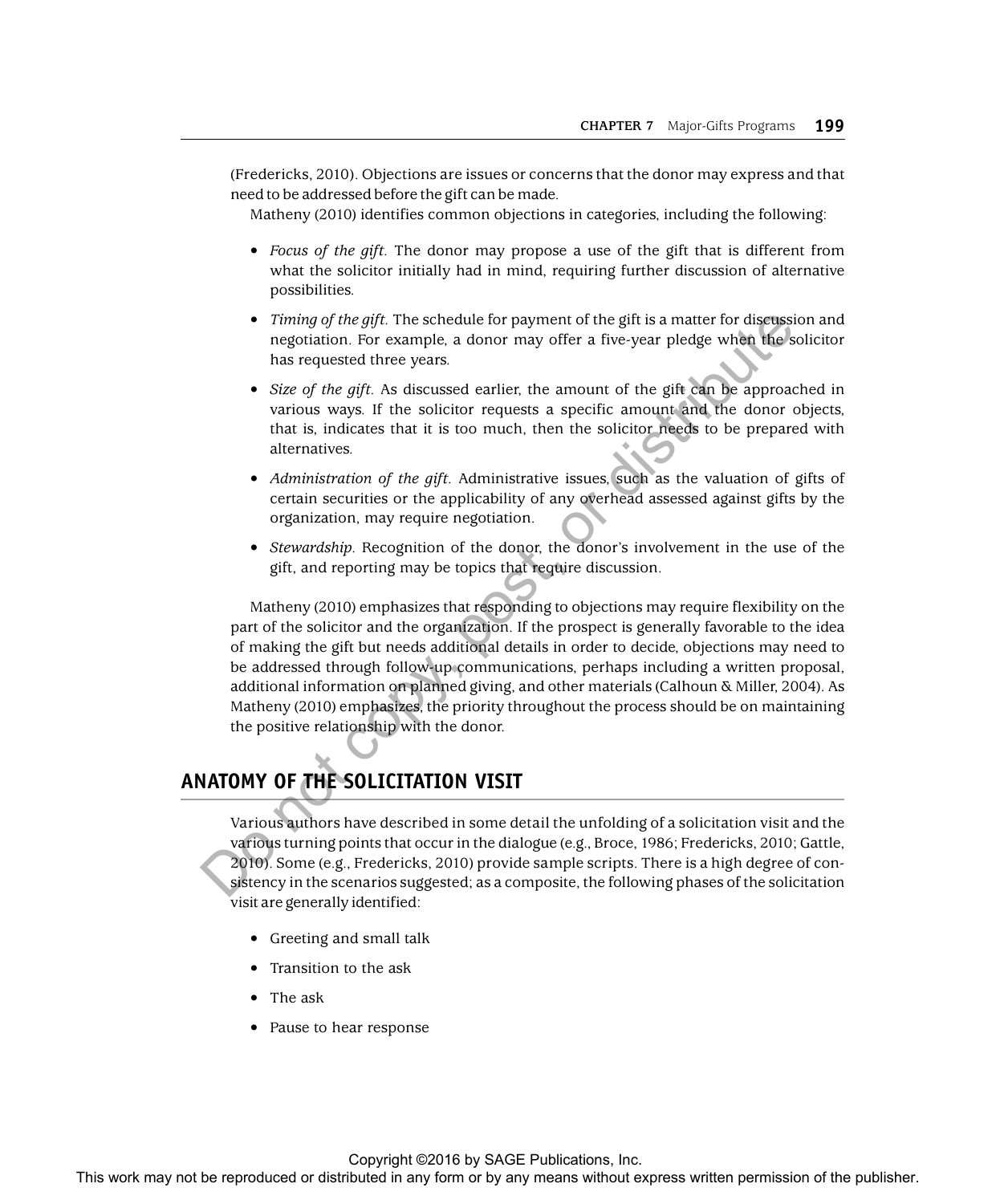- Listening and responding to concerns and objections
- Conclusion and plan for follow-up, if indicated

Critical points in the visit include the transition from introductory conversation to the business at hand, the ask, and then pausing to hear the donor's response before continuing (Gattle, 2010). Preparation for the visit should establish a clear plan for which member of the solicitation team will undertake the transition and which will make the ask (Fredericks, 2010). If the donor readily agrees to the gift, the solicitors move to a timely conclusion of the meeting. If the response is a flat negative, the solicitors remain gracious, thank the individual for taking the time to meet, and retreat to consider where their planning went awry. In many instances, however, prospects may provide an ambiguous response, perhaps including the expression of objections, a request for more information, or the need to consult with advisors and/or family members. In such instances, the solicitors suggest a specific next step, which may include a written proposal, another meeting, a visit to the organization's facility, or some other activity that will keep the discussion alive and move it toward an eventual conclusion.

## **FOLLOW UP, NEGOTIATION, AND GIFT AGREEMENTS**

Major gifts represent a significant financial commitment by the donor, and it is common that full agreement cannot be reached in a single meeting. There may need to be a period of extended negotiation, involving numerous conversations and meetings, during which the terms of the gift are negotiated. This may be especially true if the donor's desire is to designate the gift for a program or purpose that is not exactly aligned with the organization's plans; for example, think back on Lindahl's case discussed in Chapter 1, in which a donor solicited for a health clinic offered to establish a dental clinic instead. In this scenario, and in others less complex, the organization may need to revisit its own goals and priorities and make decisions before returning for further discussion with the donor. Negotiation of the gift also may be prolonged and involve various financial and legal experts, especially if some component of the overall commitment is a planned gift, something we consider in detail in the next chapter.

Concern with **donor intent** has become heightened in recent years as a result of some high-profile cases in which an organization's use of a gift was challenged (Lewin, 2008). Some of these cases have resulted in negative publicity and even legal action, but all have reinforced the understanding that a major gift is a contractual relationship between the donor and the recipient organization. Carefully documenting the terms of the gift, both with regard to its payment and purposes, is of increasing importance the larger the amount and the more lasting the purpose. For example, a gift intended to create an endowment fund will be administered by people in the future, after the lifetimes of those who were involved in the conversations leading to the gift. Documenting understandings and agreements in writing is not only advisable from a legal perspective but consistent with an organization's moral obligation to remain faithful to the intentions of a donor who has provided a gift it has accepted. These understandings may be documented in a formal contract or in a **memorandum of understanding**, a hypothetical example of which is provided in Box 7.2. 2010). If the door readship gacers or the given in any form or to a limely consider the more in any form or between the readship or the publisher or the more in a mean to mean the readship or the publisher. The publisher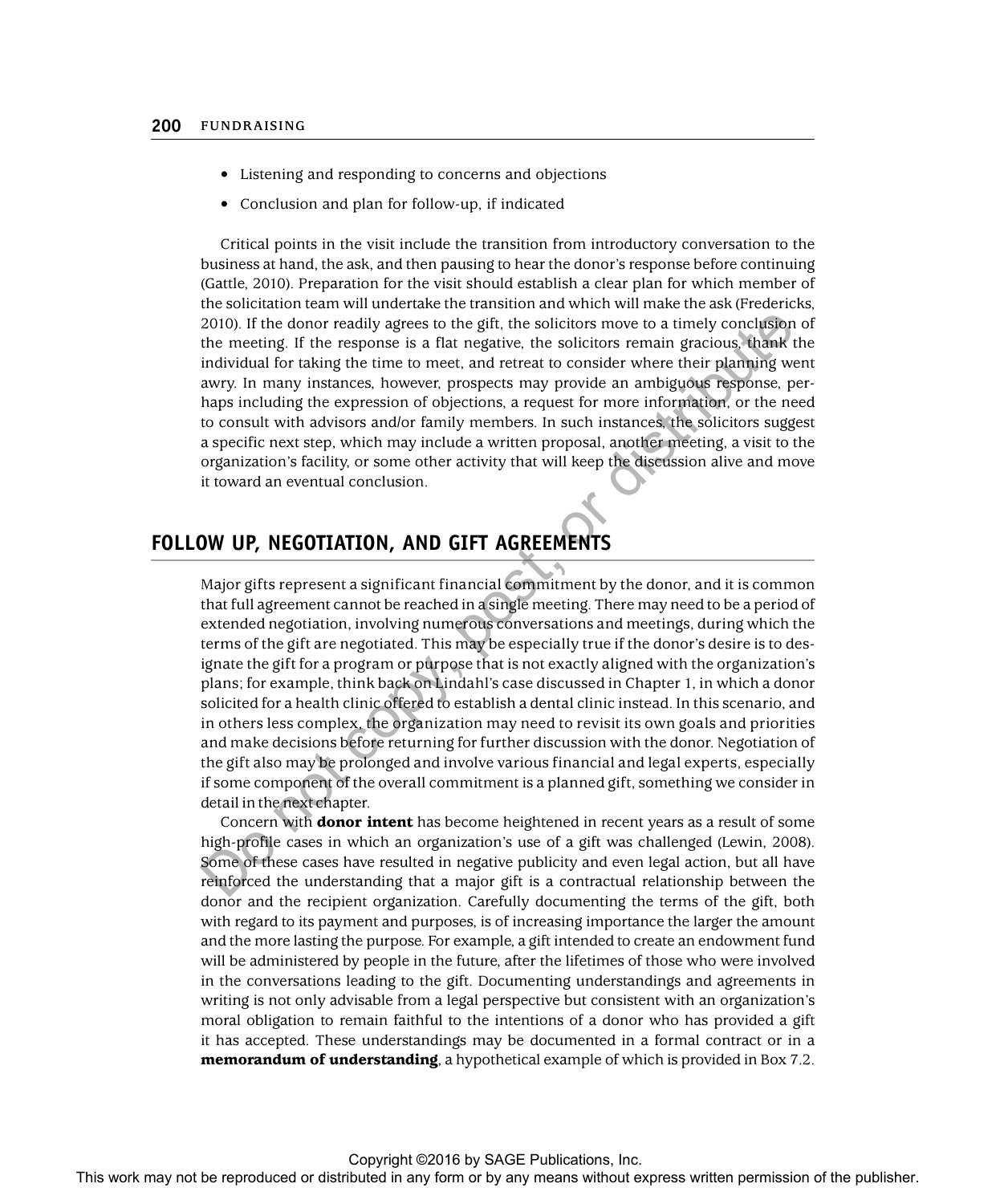#### **BOX 7.2** Sample Memorandum of Understanding

#### **Memorandum of Understanding Concerning the Jane and John Doe Endowment at the Center for American Understanding**

Jane and John Doe ("the Donors") have expressed their desire to make a gift to the Center for American Understanding ("the Center"), to establish an endowed fund ("the Fund"), to be administered by the Center in perpetuity. This memorandum describes the terms and conditions of the gift and the mutual understandings of the Donors and the Center. It will be made a part of the Center's permanent file regarding the Fund, as a guide to those who will administer the Fund in the future.

#### *About the Donors*

Jane and John Doe are long-standing friends of the Center, and Mrs. Doe has served as a member of its board of trustees since 2010. Mrs. Doe is the chairman and chief executive officer of Jones International Trading Corporation, engaged in the management of relationships among governments and private firms throughout the Western Hemisphere. Mr. Doe is a retired foreign service officer, whose experience included service in several Latin American nations. Both Jane and John Doe believe that the future of prosperity throughout the hemisphere will require increased understanding among citizens of all nations, and their gift to the Center is intended to advance that goal. to be animalized by the Granited in any firstic in any firstic is the publisher and the reproduced or distributed in any form or by any means with the control of the publisher. The reproduced or the first or by any means

#### *Name and Purpose*

The Fund will be known as "The Jane and John Doe Endowment." Its purpose will be to provide annual income in perpetuity to support activities of the Center described below.

### *Funding and Investment*

The Fund will be established with gifts from Jane and John Doe totaling one million dollars (\$1,000,000). These gifts will be paid with cash or negotiable securities in five equal installments of no less than two hundred thousand dollars (\$200,000) each, payable annually on or before December 31 from 2016 to 2020.

These gifts will comprise the original corpus of the Fund, to be invested and reinvested in perpetuity under policies established by the Center's board of trustees. The Fund may be comingled with other endowments of the Center for purposes of investment, but a separate accounting of principal and income attributable to the Fund shall be maintained.

Investment earnings of the Fund may be expended for purposes described below. The amount of earnings available for spending in any given year will be determined according to policies established by the Center's board of trustees.

#### *Uses of Income*

Annual earnings of the Fund may be expended at the discretion of the Center's president to support any of the following activities. 1) Stipends for student interns working at the Center, with preference to be given to young men and women who express an intention to

*(Continued)*

Copyright ©2016 by SAGE Publications, Inc.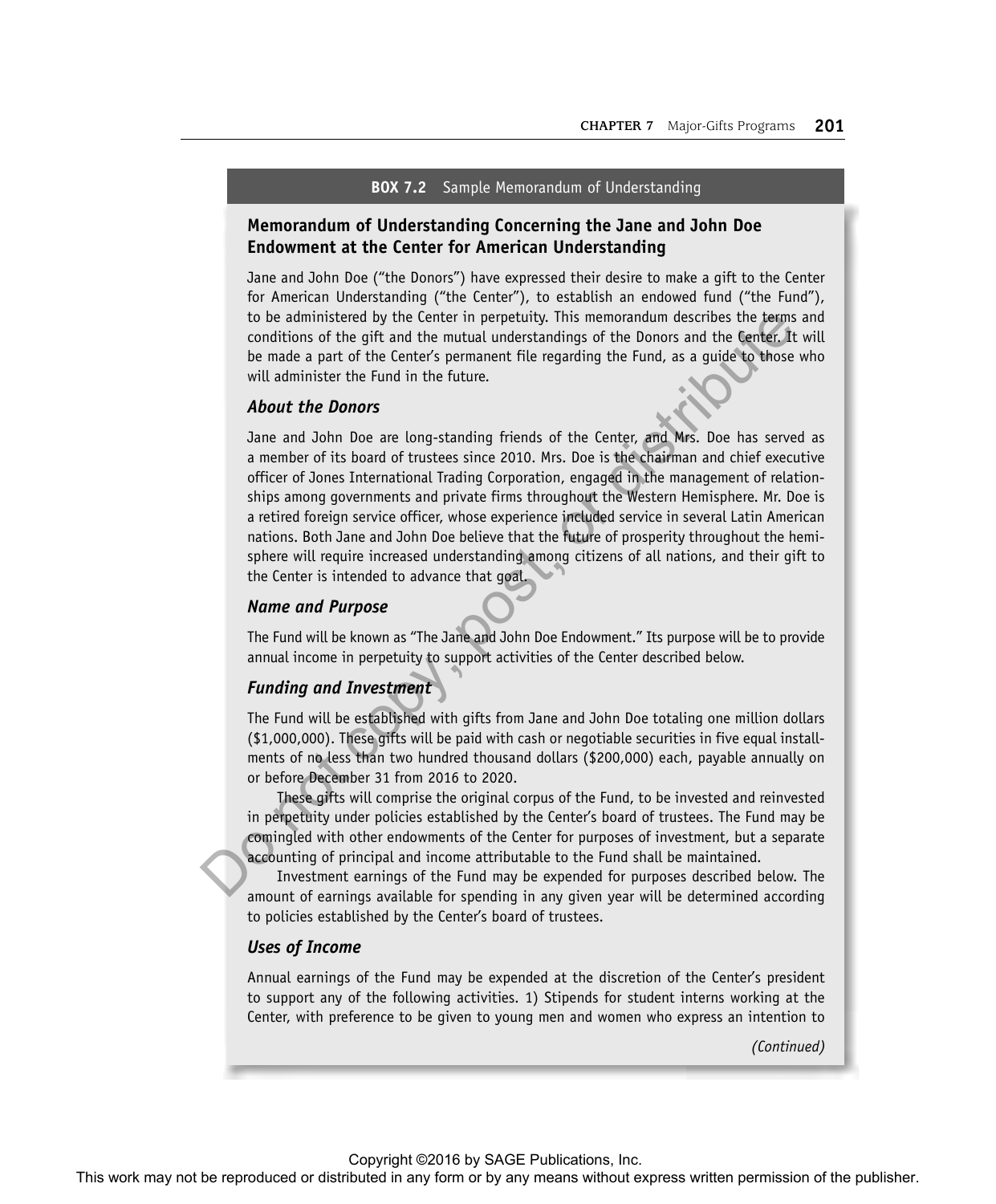#### (Continued)

pursue careers in international business related to the Americas. 2) Costs of bringing guest lecturers to the Center or for sponsoring seminars concerning relationships among nations of the Americas. Such costs supported by the Fund's income may include honoraria, travel and lodging for lecturers or seminar participants, costs of publicizing the lectures or seminars, related social activities, and the printing and distribution of proceedings. 3) Research related to economic cooperation among the nations of the Americas.

#### *Recognition and Reporting*

The Center will include the Fund in its listing of endowed funds in every annual report. The names of Jane and John Doe will be included as "Benefactors of the Center" on the donor wall in the president's suite. So long as one of them is living, the Center will provide an annual report to Jane and John Doe concerning the status of the Fund and activities undertaken with its support.

#### *Changed Conditions*

If at some future time it becomes impossible for the Fund to serve the purposes for which it was created, the Center's board of trustees shall direct that its principal and income be devoted to alternative purposes of the Center that it deems to be most consistent with the original intentions of the Donors.

#### *Mutual Understanding*

We agree that this memorandum accurately reflects our mutual understandings concerning the gift from Jane and John Doe to the Center and the Center's administration of the Fund.



*Note:* This sample was developed by the author. It is hypothetical and illustrative only. It is not intended as a draft to be adopted for any legal purpose. Gift agreements or memoranda of understanding should be drafted and reviewed by legal counsel of the nonprofit organization and the donor.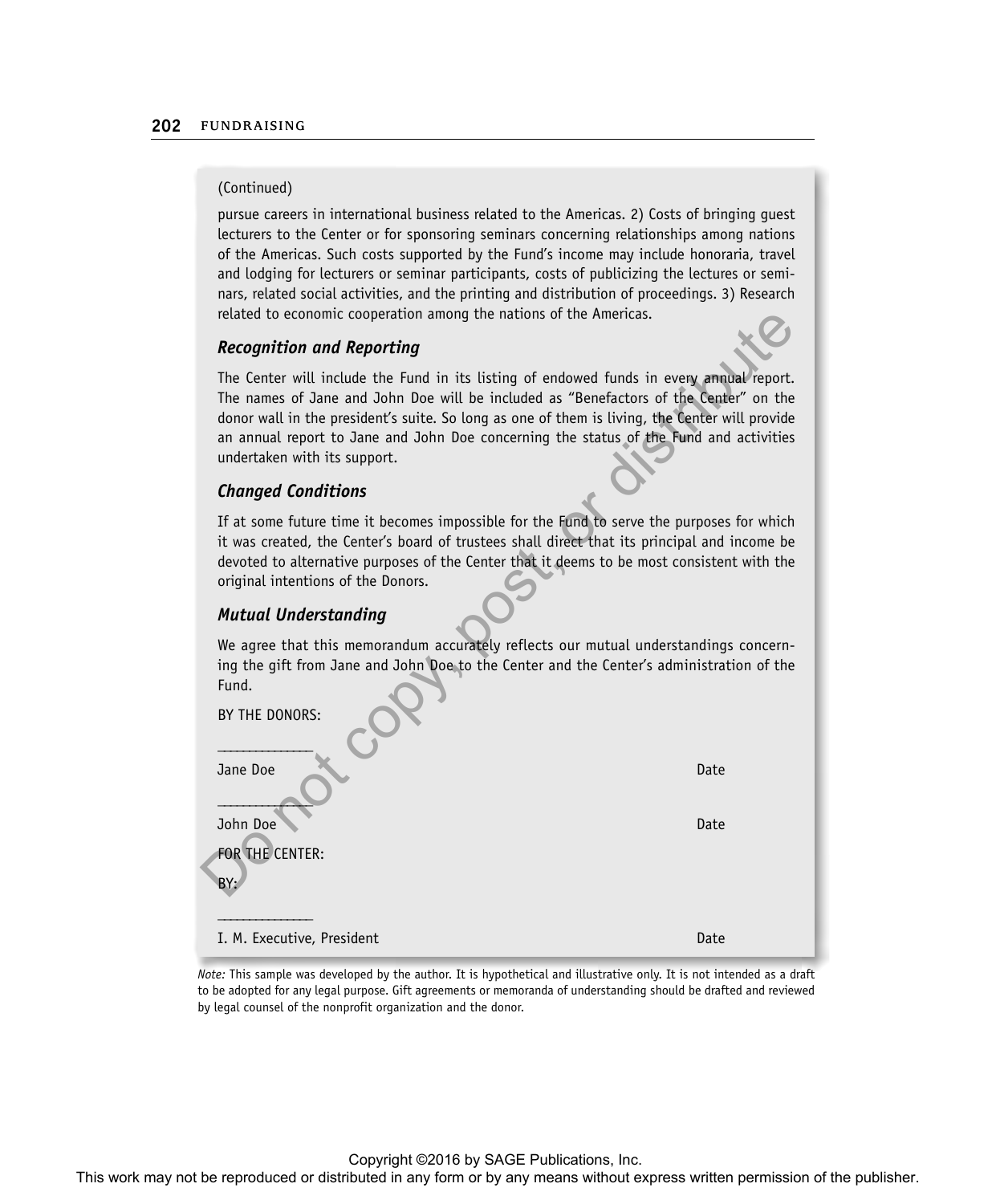## **MAINTAINING CLARITY OF PURPOSE**

As mentioned previously, some people may find the vocabulary and methods of major-gifts fundraising to be uncomfortable or even offensive. It may imply the manipulation of people for the purpose of inducing them to part with their money. Surely it is important for fundraisers to avoid using the jargon of their field in the presence of prospective donors, who might experience such a reaction.

But it is also important to maintain clarity about the purpose of major-gifts fundraising. In the end, it is not about obtaining money but about advancing the programs and causes of nonprofit organizations and institutions, which are important and worthy of a professional, well-managed, and effective approach. And it is essential to remember that making a gift is not something onerous but rather an action that brings great satisfaction to those able to apply their wealth to noble ends. In the conclusion to his *Handbook for Educational Fund Raising*, Pray (1981) expressed a similar sentiment in words that continue to be true even decades later. He writes, "[This is] a world in which greed and need and misery are still all too dominant, but [it is also] a world in which some of the more decent of human . . . urges and needs can come together with some hope of making a significant impact on the future." He adds in a message to fellow fundraising professionals, "To be a part of the line of contact between the institution and the better impulses of humanity outside is a privilege we share with relatively few others" (p. 403).

## **CHAPTER SUMMARY**

A major gift may be five to twenty times as much as a donor's annual gift (Dunlop, 2002), is usually made to meet a special need of the organization, and may be paid from the donor's income or assets. Many are pledged and are paid in installments over time.

The process for raising major gifts is a particular application of the generic fundraising cycle, including the identification and qualification of prospects, cultivation, solicitation, and stewardship. The cultivation phase is also a cycle that includes distinct stages. Smith (1977) identified the *Five I's* of identification, interest, information, involvement, and investment. Dunlop (2002) offers a similar model with different terms and additional phases: identification, information, awareness, understanding, caring, involvement, and commitment. Both models are in some respects consistent with theory regarding donor motivations (Schervish & Havens, 2002), but they are also *domino models* in that they imply one step automatically follows the other, which is contradicted by theory (Kelly, 1998). Both have intuitive appeal and seem to be consistent with some donor accounts of their experiences. A critical step in both models is the involvement of the prospective donors in program, that is, in substance, which leads to psychological identification with the organization and its cause (Schervish & Havens, 2002; Seymour, 1966). People involved in an organization also tend to give because of the *rule of consistency* (Cialdini, 2003), which suggests that individuals are motivated to behave in ways consistent with the commitments they have made in the past or that are reflected through their actions. This is to be reproduced or the rest of the rest of the rest or distributed in any form or by any means when  $\alpha$  composite or distributed in any form or by any means when  $\alpha$  the rest or distributed in any form or by an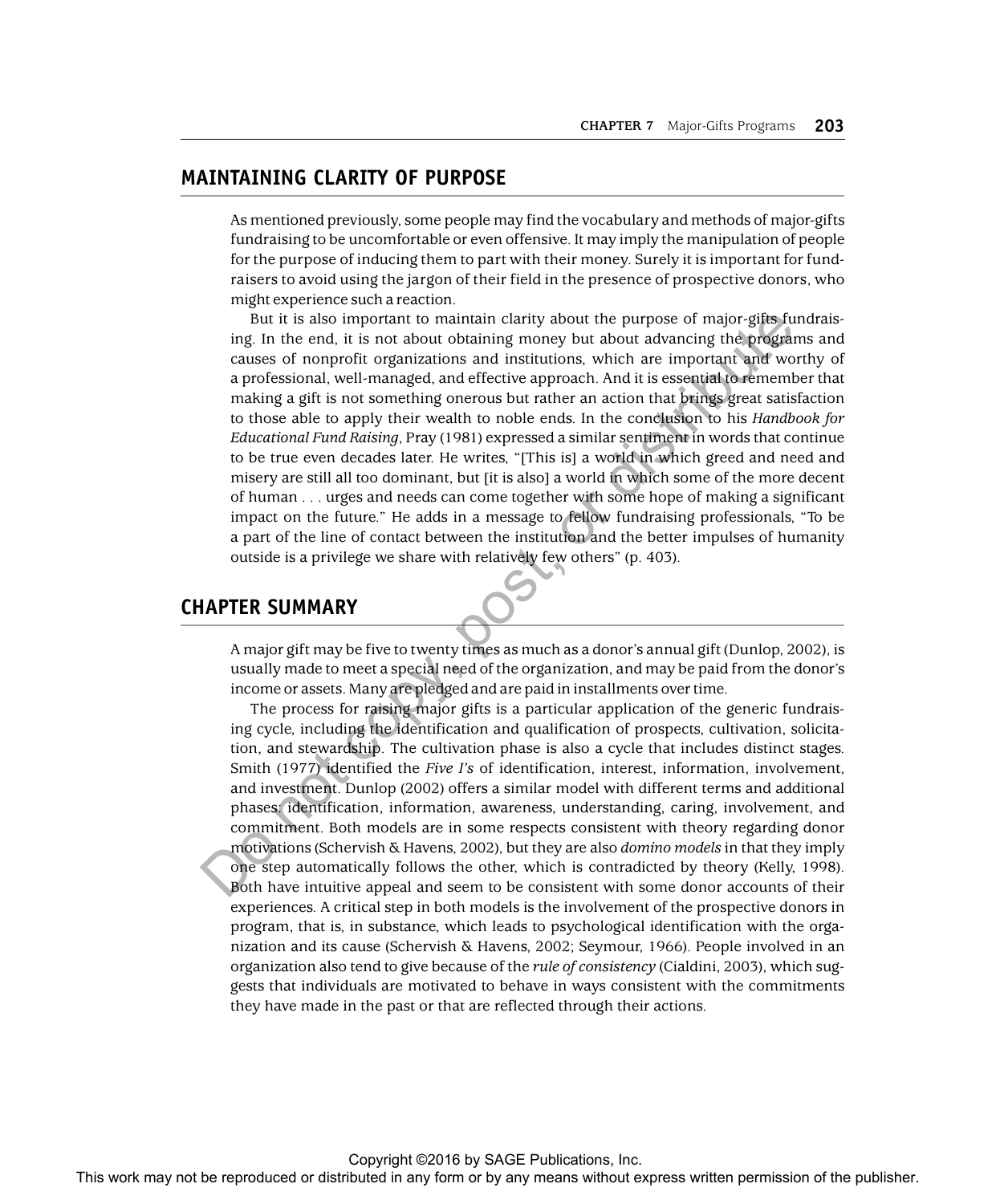Relationships with prospective donors are cultivated in a planned and systematic manner. Staff members of the nonprofit are assigned as *relationship managers* or *prospect managers*. They are often *major-gifts officers* (or just *gift officers*). They maintain a *portfolio* of prospective donors and engage in actions intended to move prospects through the *pipeline*, from identification to a major gift, within about eighteen to twenty-four months ( Scarpucci & Lange, 2007). The actions are commonly known as *moves* (or *initiatives*), and an organized approach to making them is *moves management*. Initiatives include *foreground initiatives* and *background initiatives* and often are undertaken with *natural partners*, people who know the prospect and can help (Dunlop, 1993, 2002).

Management of major-gifts fundraising may be relatively simple for small organizations, which may just maintain a list of their top twenty-five or so prospects. Larger organizations require more complex systems and policies governing contact with donors and prospects. Prospects are prioritized according to their financial *capacity* and *inclination* to give, with time and attention allocated accordingly in order to achieve maximum longterm support. Other variables, including some related to the donor's life stage, are used by some organizations to establish similar priority rankings (Dupree, n.d.).

Prospect managers' activity is planned and tracked. Assigned prospects may be in different *stages* of the *cultivation cycle*, including discovery, cultivation, solicitation, or stewardship. A typical portfolio includes seventy-five to one hundred fifty prospects, which is possibly the maximum number of relationships an individual can maintain (Dunbar, 2010; Scarpucci & Lange, 2007). In large and especially decentralized organizations, contact with prospects is regulated by formal policies, or *protocols*, that may require prior clearance and *contact reports* (Birkholz, 2008). Gift officer performance is evaluated by various criteria, which should include productive activity rather than just the amount of money raised, in order to assure that their time and effort are consistent with prospect priority rankings and the priorities of the organization (Dupree, n.d.).

Relationships with donors are developed through personal contacts. Since major donors are inclined to give, an *inclination* or *discernment* approach is recommended, rather than a *scolding* or *cajoling model* (Schervish & Havens, 2002). Relationships should be developed at an appropriate pace and with an appropriate tone (Dunlop, 2002; Kelly, 1998). Donor relationships should be with the organization, of which the fundraiser is an agent, and not be viewed as a personal relationship by either party (Temple, 2011).

Personal visits may be for the purpose of discovery, cultivation, solicitation, or stewardship. During cultivation, the fundraiser and the prospective donor mutually consider gift opportunities, and *coorientation theory* may explain the process through which a common perspective is achieved (McLeod & Chaffee, 1973; Newcomb, 1953). Solicitation visits are carefully planned with regard to who should be involved, the location, the amount and purpose of the gift to be requested, the assignment of speaking roles, appropriate endings under various conditions, and responses to anticipated donor concerns, called *objections*  (Fredericks, 2010; Matheny, 2010). Most experts think that a solicitation team is most effective, with a combination of the CEO and a volunteer who has already given advanced as an ideal. A solicitation team of at least two people offers advantages, but too many people can be problematic. Most experts recommend that a solicitation occur at the prospect's home or office and that a specific amount be requested. There are differences of opinion regarding the use of written proposals (Fredericks, 2010). *Propriates* and exception of the reproduced or distributed in any form or distributed in any produced or distributed in any form or by any means which may be reproduced a content of the publisher. The publisher or any f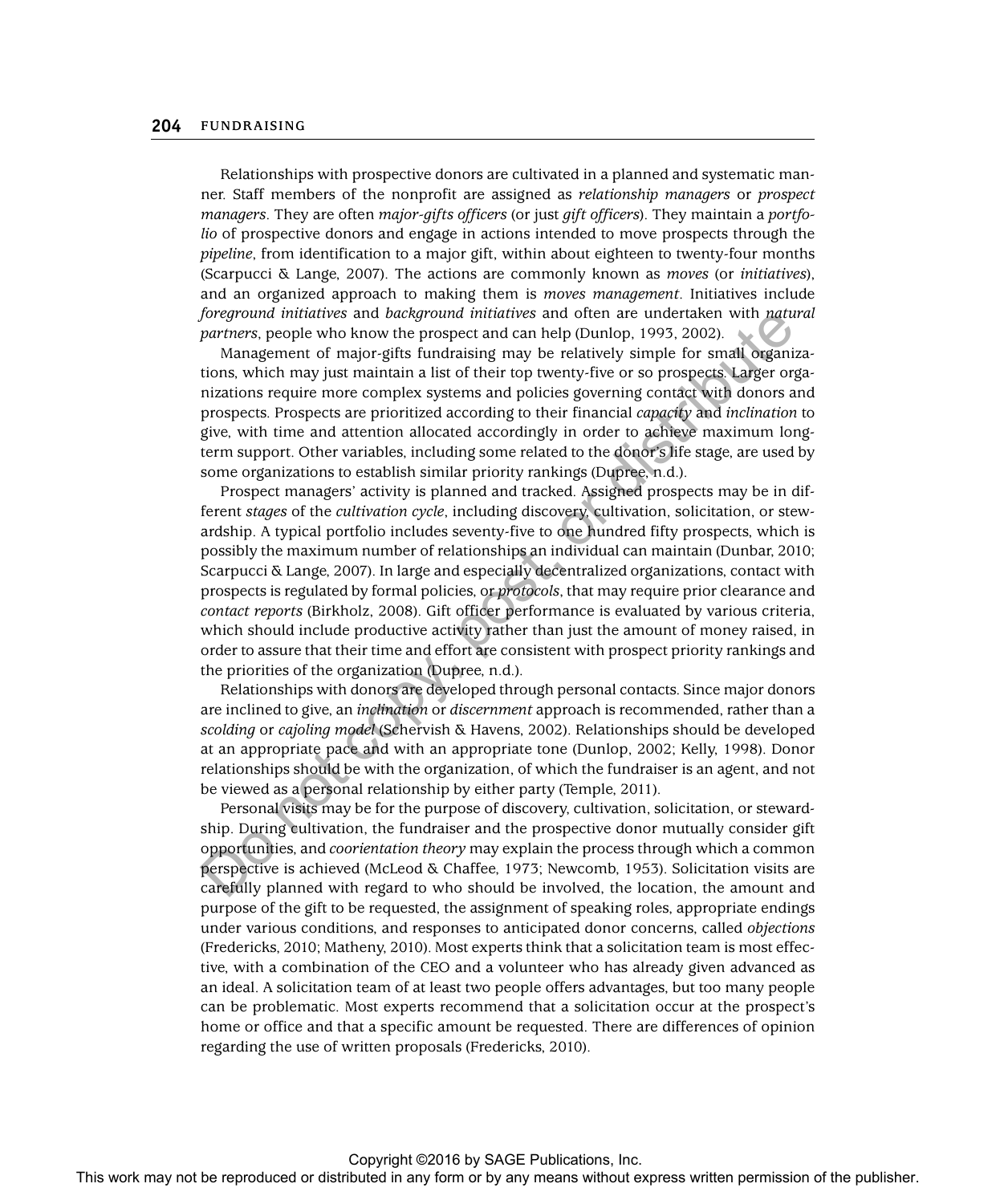Solicitation meetings follow a format that is commonly prescribed, including opening conversation, a transition to the ask, the ask, a period of silence while the prospect responds, responses to objections, and a conclusion that includes a specific plan for follow-up. The follow-up may include additional meetings, negotiation, and the drafting of a formal gift agreement or *memorandum of understanding*.

Some people may find the vocabulary and methods of major-gifts fundraising to be uncomfortable, but it is important to remember the noble purposes for which gifts are solicited and made.

| Affinity (of prospect)           | Inclination model                                                                                                                                                                                                                                                                                                                                                                                 | Portfolio                        |
|----------------------------------|---------------------------------------------------------------------------------------------------------------------------------------------------------------------------------------------------------------------------------------------------------------------------------------------------------------------------------------------------------------------------------------------------|----------------------------------|
| The ask                          | (discernment                                                                                                                                                                                                                                                                                                                                                                                      | Pre-ask conversation             |
| Background                       | model)                                                                                                                                                                                                                                                                                                                                                                                            | Primes                           |
| initiative                       | Life stage (of                                                                                                                                                                                                                                                                                                                                                                                    | Principal gift                   |
| Cajoling model                   | prospect)                                                                                                                                                                                                                                                                                                                                                                                         | Prospect manager                 |
| (scolding model)                 | Major-gifts officer                                                                                                                                                                                                                                                                                                                                                                               | Protocols                        |
| Coorientation                    | (gift officer)                                                                                                                                                                                                                                                                                                                                                                                    | Readiness                        |
| theory                           | Memorandum of                                                                                                                                                                                                                                                                                                                                                                                     | Relationship manager             |
| Cultivation visit                | understanding                                                                                                                                                                                                                                                                                                                                                                                     | Rule of consistency              |
| Discovery visit                  | Moves                                                                                                                                                                                                                                                                                                                                                                                             | Secondaries                      |
| Domino model                     | Moves management                                                                                                                                                                                                                                                                                                                                                                                  | Special gift                     |
| Donor intent                     | Natural partners                                                                                                                                                                                                                                                                                                                                                                                  | Stage                            |
| Five I's                         | Objections                                                                                                                                                                                                                                                                                                                                                                                        | Stretch gift                     |
| Five R's                         | Pipeline (of                                                                                                                                                                                                                                                                                                                                                                                      | Tracking (of                     |
| Foreground<br>initiative         | major-gifts<br>prospects)                                                                                                                                                                                                                                                                                                                                                                         | initiatives/moves)<br>Trial gift |
| Don R. N. Blitzer<br>Case $7.1:$ |                                                                                                                                                                                                                                                                                                                                                                                                   |                                  |
| <b>SCENARIO</b>                  |                                                                                                                                                                                                                                                                                                                                                                                                   |                                  |
|                                  | The executive director and director of development of College Opportunity, a nonprofit that<br>assists high school students gain admission to college, plan to visit Don at his office to solicit<br>his gift to a campaign for renovation and expansion of its headquarters building, where most<br>programs are conducted. Given plans for the project, the gift could be paid over five years. |                                  |
|                                  |                                                                                                                                                                                                                                                                                                                                                                                                   |                                  |
| <b>PROSPECT PROFILE</b>          |                                                                                                                                                                                                                                                                                                                                                                                                   |                                  |
| Age: 50                          |                                                                                                                                                                                                                                                                                                                                                                                                   |                                  |
|                                  | Family: married (wife Donna), two children in college                                                                                                                                                                                                                                                                                                                                             |                                  |

## **Case 7.1: Don R. N. Blitzer**

#### **SCENARIO**

#### **PROSPECT PROFILE**

#### *Age*: 50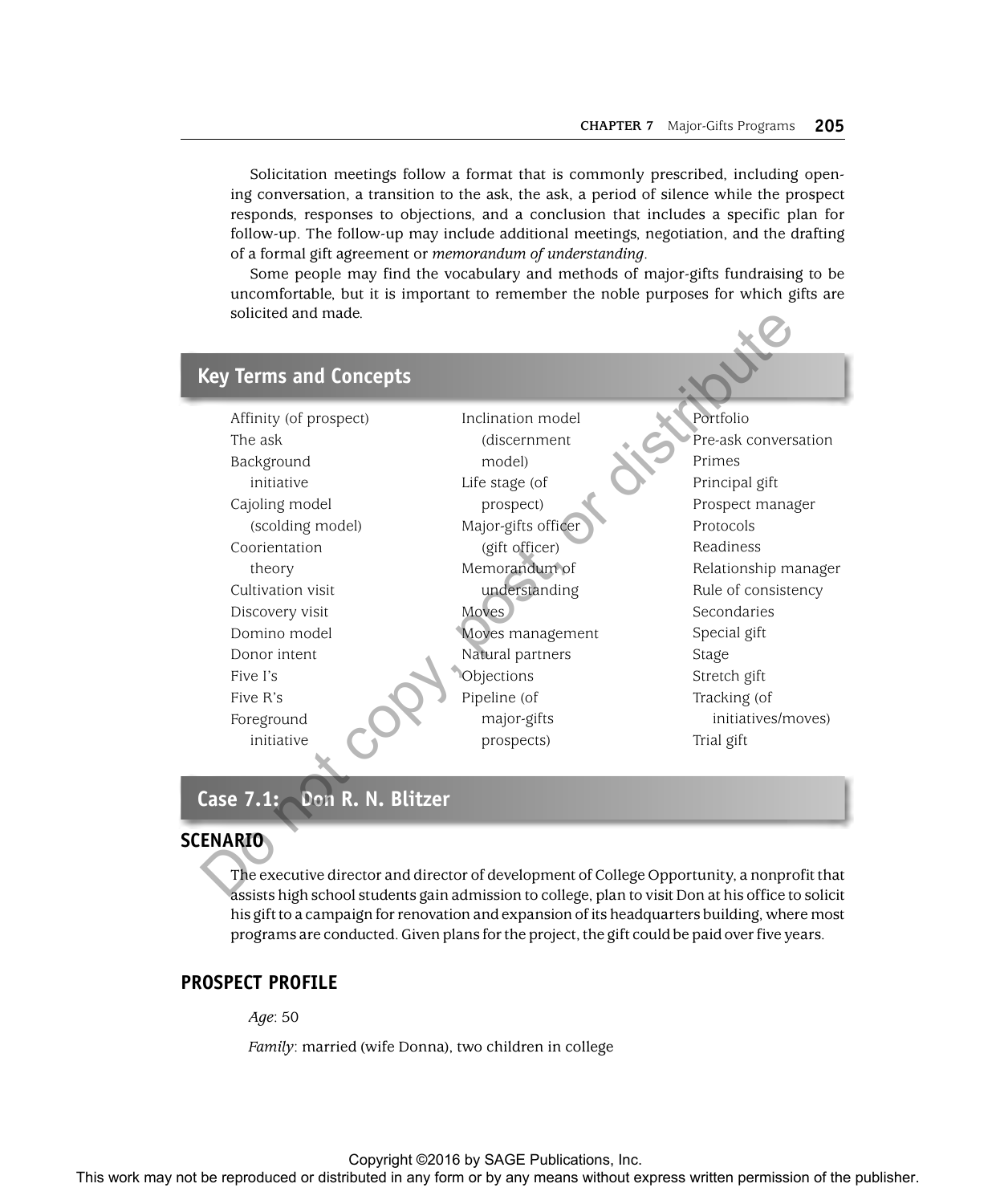*Business*: independent home building contractor

*Relationship*: Don is a member of the College Opportunity board of directors, serving his first three-year term. He was recruited to the board by its chair, who knew him through a business relationship.

*Gift history*: The Blitzers have made annual-fund gifts for years, usually ranging from \$1,000 to \$2,500. Since Don was elected to the board of directors two years ago, their annual gift has been \$5,000. The Blitzers, or Don's company, also are listed as annual donors to other organizations, with gifts ranging from \$100 to \$5,000. Donna has been a volunteer at College Opportunity, counseling young people about college admissions.

*Assets/capacity*: Don is a home builder. The business is a private company, so no information on revenues or profits is available, but most people say that Don has been very successful. The Blitzer home, located across town from the College Opportunity facility, is valued at \$1 million. Don Blitzer is also the owner of a small office building where his company and other commercial tenants are located. The building has an appraised value of \$2 million. The development office rates the Blitzers as capable of a \$500,000 gift, payable over five years.

*Previous contacts*: The chair of the College Opportunity board knew Don Blitzer through business. He invited Don to join the board. Don was reluctant at first, saying he is overcommitted, but then accepted. He has attended most board meetings but has not participated on a committee. The executive director visited Don and his wife, Donna, at their home a year ago, shortly after Don had joined the board, and discussed the plan for the facility expansion. She did not solicit a gift. Donna did not seem interested and left the room to do other things several times during the meeting. The executive director gained the impression that she was not interested in the discussion and maybe was uncomfortable with it. Don showed considerable interest and mentioned that since he is a builder, he would be willing to provide advice on the project. and gat the section or the section of the section of the representation or the representation or the representation of the publisher.<br>
Sometimes in a mean bandle in a bandle in a bandle space was convenient and the publis

*Project*: College Opportunity is expanding its headquarters facility, which is also the site at which most of its programs are offered. The total project cost is \$10 million, all to be funded through philanthropy. The project will include refurbishing of the existing building and construction of two new wings. The building currently has no name, and the level for a naming gift has been set at \$5 million. Each of the new wings can be named for \$1 million and each of several study rooms for \$500,000 each. Donors of gifts below \$500,000 will be listed on a plaque in the lobby.

## **Case 7.2: Phillis N. Thropist**

## **SCENARIO**

The executive director and a trustee of an art gallery, now known as City Gallery, are planning to visit Phillis at home to solicit her gift to the gallery's campaign.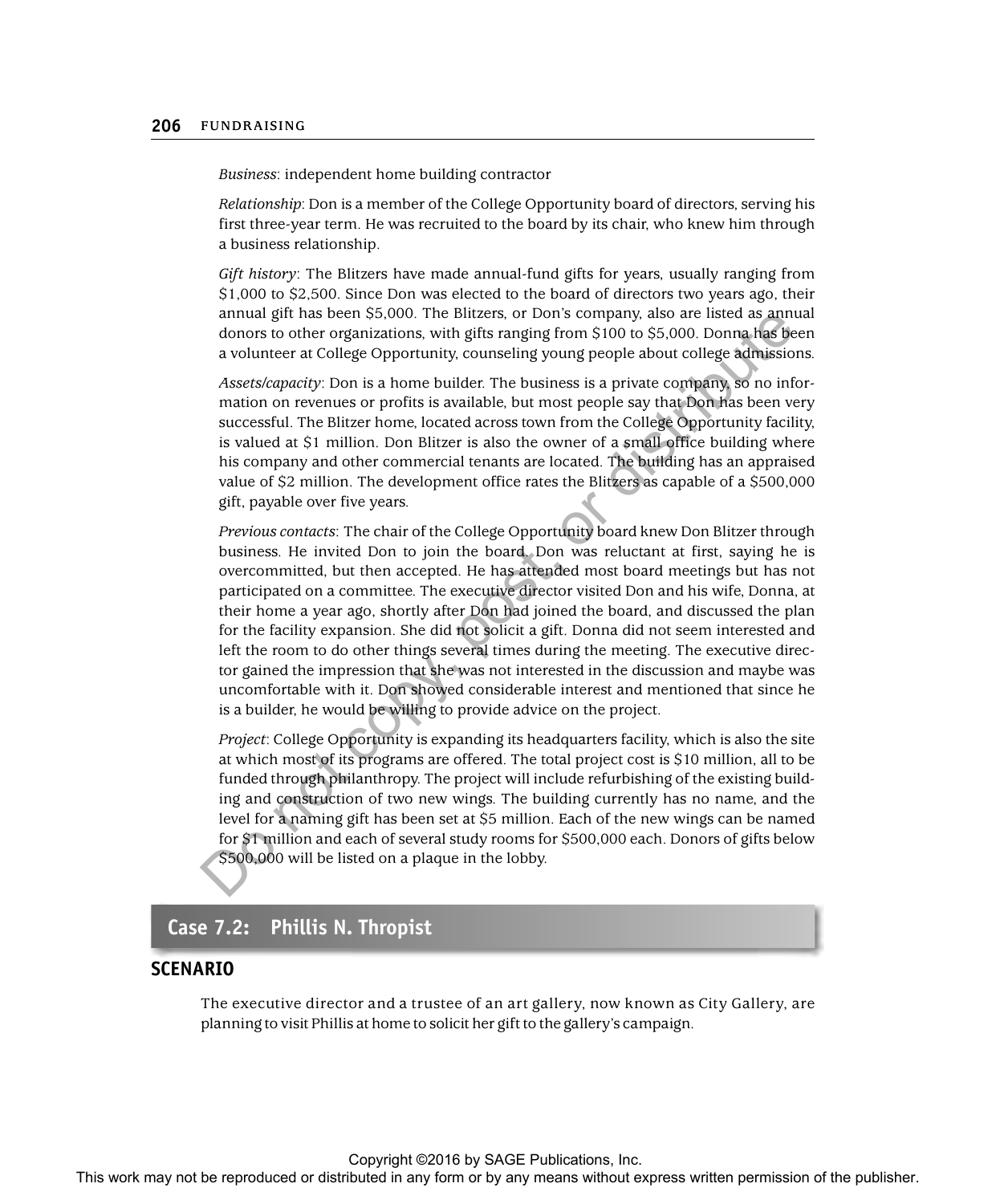#### **PROSPECT PROFILE**

*Age*: 70

*Family*: widowed, no children

*Business*: Phillis's late husband, Sam, was a corporation executive and a trustee of the gallery. He passed away shortly after retiring at age sixty-five. Phillis is an artist who sells some of her work at regional art shows and fairs.

*Relationship*: When Sam was a trustee of the gallery, Phillis attended many events with him. She has not attended many events since his death.

*Gift history*: When Sam was alive, the Thropists regularly gave \$10,000 to the annual fund. Since Sam's death, Phillis has continued to give but at the \$5,000 level.

*Assets/capacity*: Phillis lives in the same house she and Sam occupied while he was alive, in the next town over from the where the gallery is located. It is a modest house, which includes her art studio. It is appraised at \$250,000. We have little additional information about her assets but presume that she continues to receive income from Sam's retirement. Phillis is rated by the development office as a prospect for a \$50,000 gift, payable over five years.

*Previous contacts*: Phillis's annual gift qualifies her as a member of the gallery's Director's Circle. She came to a few luncheons right after Sam passed away, but she has not been at the gallery lately. The curator of the gallery knows Phillis. She occasionally visits Phillis at her home to discuss art and says that Phillis is especially interested in opportunities for young artists and students pursuing careers in gallery administration. Phillis also has mentioned to the curator how much Sam enjoyed serving on the gallery's board and said she would like to "give something back" someday. The curator thinks that Phillis has "some money" but doesn't know anything more detailed. She says that Phillis should be solicited for a gift to the campaign but thinks the amount requested should not be "too ambitious." State solution or the reproduced or the reproduced or distributed in any form or between states with the film Sheet based of the simulation of the based of the simulation of the publishers. We also contributed in any mean

*Project*: The overall campaign is for \$2 million. Of that amount \$1 million will be for renovation of the gallery. Since it is now known merely as City Gallery, it could be renamed to recognize a \$500,000 gift toward the renovation. In addition, the campaign will raise \$1 million to endow internships for students who work at the gallery, and a fund/internship can be named with a \$50,000 gift.

## **Case 7.3: Martha and Fred Generous**

#### **SCENARIO**

The president and a major-gifts officer from Siwash College are planning to visit Martha and Fred together at home to solicit a major gift toward the college's campaign.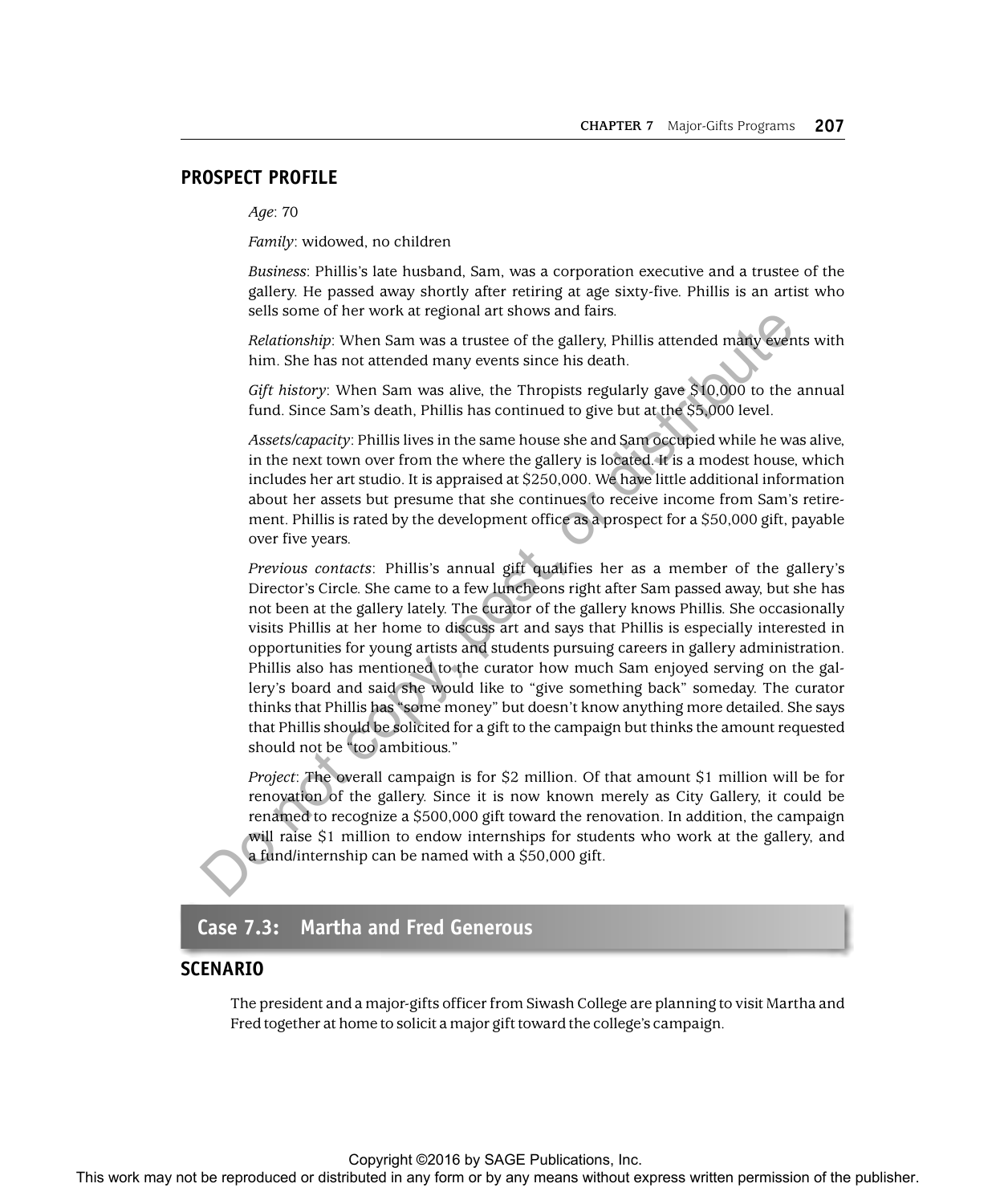#### **PROSPECT PROFILE**

*Ages*: 62, 60

*Family*: Married, two grown children.

*Business*: Martha and Fred own and operate a large local building supply company.

*Relationship*: Martha and Fred graduated from college in another state. But they have developed a relationship with Siwash over the past twenty years. Their daughter is an alumna. They live near the campus and see it as important to the local economy. They have provided part-time jobs to many students from the college. Martha serves on the board of trustees. Fred was active as an annual-fund volunteer when their daughter was a student at the college but has not been active since. decretion in the representation of the past vector the state or distributed in any form or be reproduced in any means when the college Marchan Control permission of the best of the taxe models permission of the publisher

*Gift history*: Martha and Fred give \$1,000 to the annual fund every year. In the college's last campaign, they gave \$25,000, paid over five years. That was when their daughter was a student. It is known that they recently made \$50,000 gifts to building projects at their church and at a local nonprofit.

*Assets/capacity*: Martha and Fred's home is appraised at \$350,000, and it is known that Martha has investments inherited from her father, who was a stockbroker. The development office has rated Martha and Fred as prospects for a \$100,000 gift.

*Previous contacts*: Martha is well aware of the college's campaign. As a member of the board of trustees, she was present in all the planning discussions and voted to approve the campaign. She belongs to the same private club as the chair of the college's board of trustees. On one occasion, she told the chair casually, "I know someone will be coming to see me about the campaign. Fred and I are discussing it now."

*Project*: The college is in a special capital campaign for a library renovation project. The total cost is \$5 million; \$2 million already has been committed by the chair of the board and another \$1 million from a major bank serving the region.

#### **Case 7.4: Ellen Entrepreneur**

## **SCENARIO**

The chief development officer and a board member of Brilliant Science Center (BSC) are visiting Ellen at her apartment in New York to solicit her gift to the center's campaign.

#### **PROSPECT PROFILE**

*Age*: 40

*Family*: Ellen is single

*Business*: Ellen is a technology entrepreneur. She started her own software business shortly after graduating from college and ten years later sold her company. She now is

Copyright ©2016 by SAGE Publications, Inc.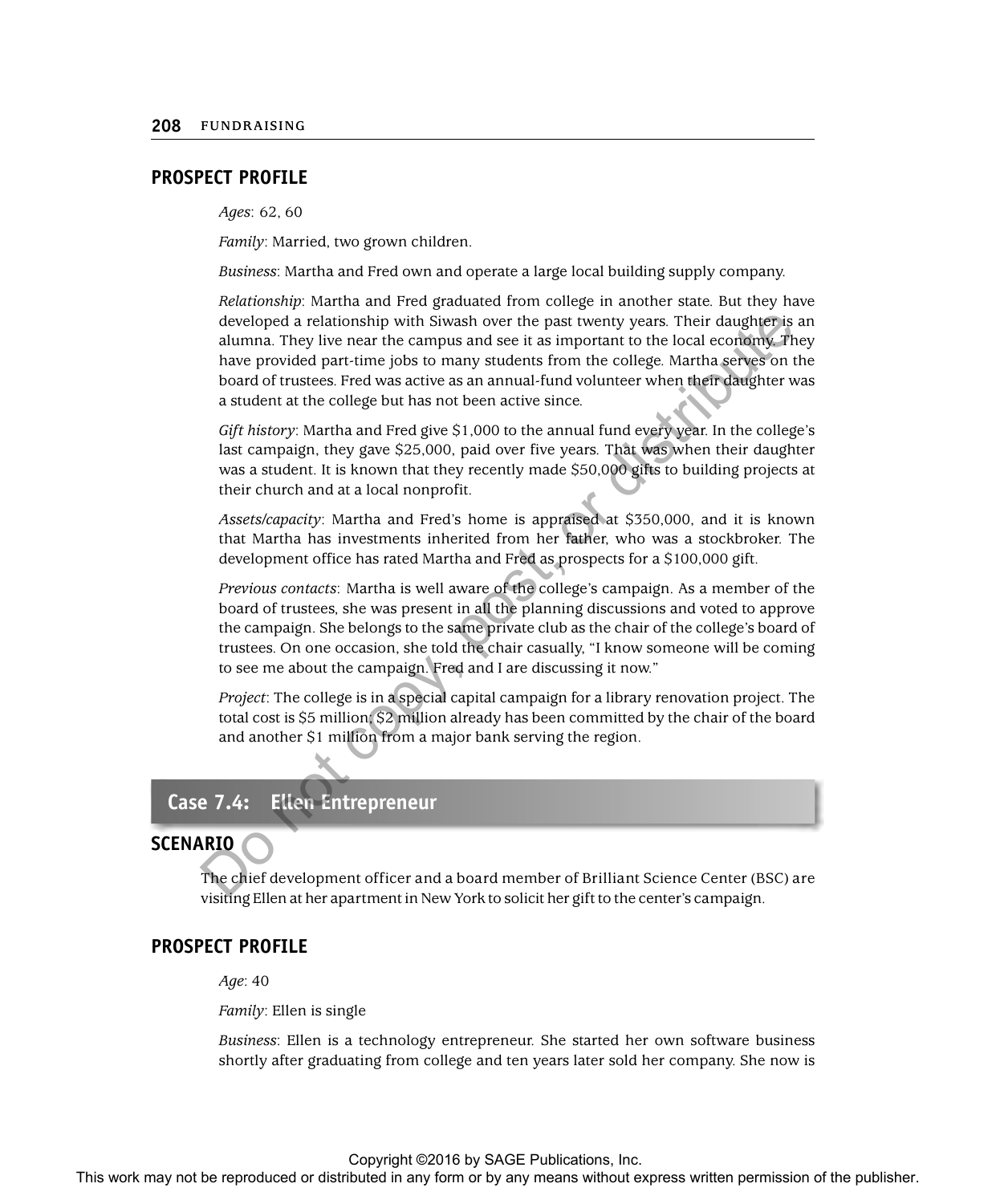an investor who spends part of the year in New York and part of the year in California. She is involved in a variety of new start-up companies.

*Relationship*: Ellen had a postdoctoral research fellowship at the Brilliant Science Center after she finished graduate school but left after her first year to start her company.

*Gift history*: Ellen has made a few gifts to the annual fund in the \$500 to \$1,000 range but also misses some years. Three years ago, she gave the center a gift of \$100,000, paid in cash, to provide scholarships for young people from urban backgrounds who would attend a new summer program aimed at increasing their interest in science and technology careers. She is on the board of a small nonprofit in New York that works with low-income children to help them go to college.

*Assets/capacity*: Ellen's apartment in New York is valued at \$2.5 million. Her second home, in California, is valued at \$1.5 million. We know that she received \$20 million from the sale of her company, but we do not know the nature of private investments she now holds. The center's development office has Ellen rated as a prospect for a \$1 million gift.

*Previous contacts*: Ellen stays in touch with some of the full-time researchers at the center, and a few were early investors in her company. Her \$100,000 gift was solicited by one of them, who also was a donor to the special summer program. The center's director visited her once to thank her for her \$100,000 gift and asked her if she would consider joining the center's board. She said she was too busy and declined. The chief development officer has tried to visit Ellen on several previous occasions, but she always has been traveling or unavailable, so he is pleased to have secured this appointment and thinks maybe having a board member involved made the difference. paid in case, the repression of the publishering or the reproduced in any form or by any means which are the reproduced in any form or by any means with the repression of the repression of the publisher of the publisher o

*Project*: The center is in a comprehensive campaign for \$50 million, including \$40 million for endowment. This will provide support for ongoing research projects, reducing the center's reliance on annual grants, and will support more postdoctoral fellowships like the one Ellen held. Based on the amount of fellowship stipends that are provided and in light of the center's investment policies, a fellowship can be endowed and named with a gift of \$750,000.

## **Questions for Discussion**

Suppose you are a member of the major-gifts team for the nonprofit described in each of the previous cases and are asked to participate in a discussion to develop a strategy for each solicitation visit. For each case, consider the following questions. (Of course, each profile is quite brief, so your answers will require some speculation and perhaps imagination.)

- 1. Based on the history described in the profile, do you think the prospect is ready to be solicited? If not, why?
- 2. Do you think the planned scenario—that is, the time, place, and participants in the meeting—is the right one? Should other people have been involved? Are there obvious natural partners who should be consulted about the best way to proceed? Are there others who should be included in the meeting? Why?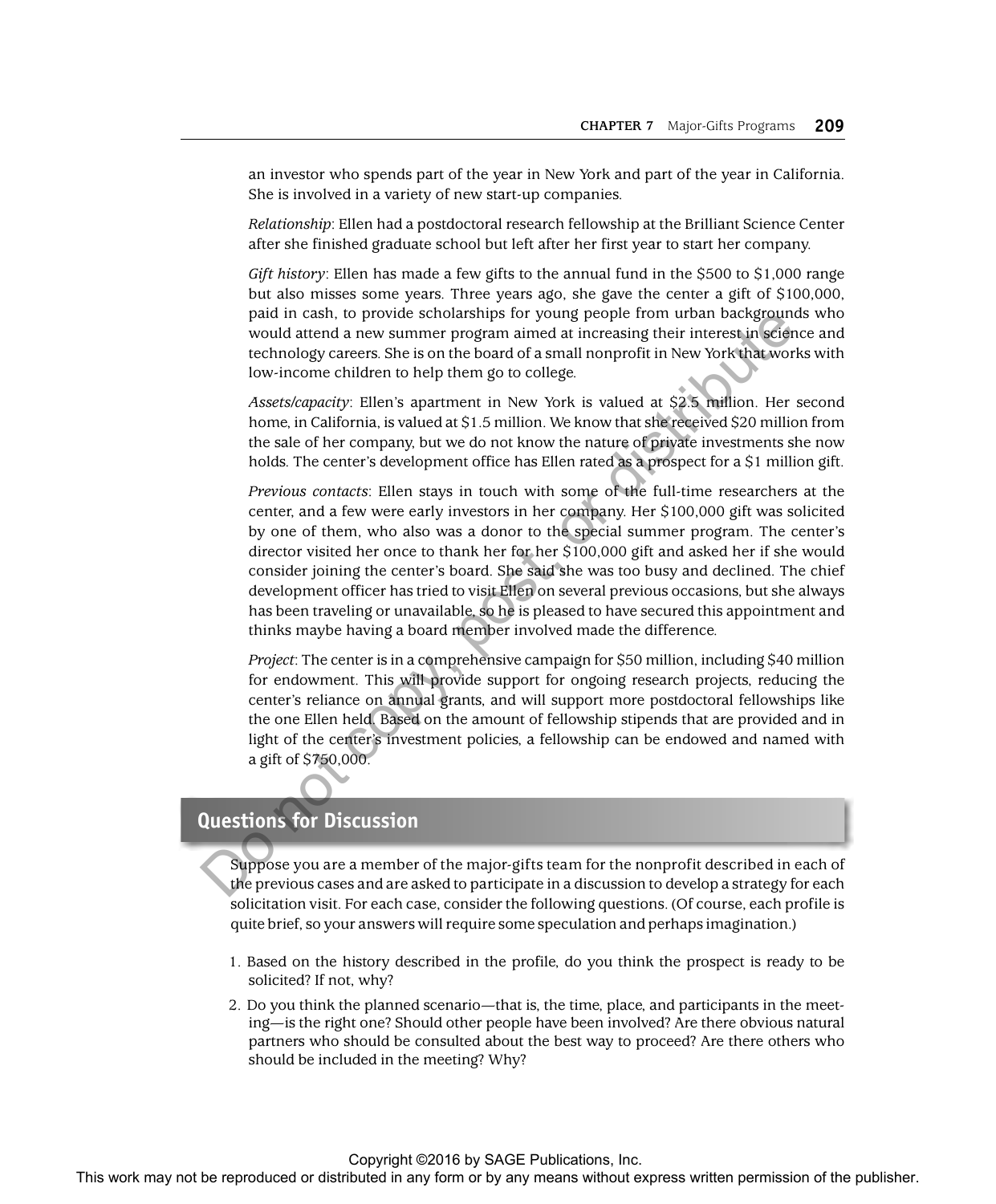- 3. What do you think motivates this prospect? What can you discern about this from his or her past giving and overall relationship with the organization? Do the theories of donor motivation discussed in Chapter 3 add to understanding of the donor's motivational type?
- 4. Assuming the solicitation visit goes forward as described, how should the discussion unfold—which member of the team should start the conversation, which should ask for the gift, which should decide when to close the meeting, and so forth? Why? What might be the pros and cons of various alternatives?
- 5. Considering what you know about each prospect, how should the solicitors make their case? What arguments might be most effective with each of these prospects? What points should be emphasized? How much emphasis should they give to naming opportunities?
- 6. What should be the ask amount? Should they ask the prospect for a specific amount? If so, based on the prospect's profile, what should that amount be? Should they ask for the amount suggested in the profile or suggest a larger gift first, then be prepared to negotiate to a lesser amount? Should they begin with a general range and be guided by the prospect's response? What might be the benefits and risks in each of these approaches? 5. Considering which are also because and the publisher and the selection angle and the reproduced or distributed in any form or by any means which are also selected in any form or by any means when  $\frac{1}{2}$  we also any
	- 7. Should the solicitors prepare a written proposal in advance of the solicitation meeting? Why or why not?
	- 8. What questions or concerns (objections) might the donor raise, and how should the solicitors be prepared to respond to each?
	- 9. Assume that the prospect does not make a decision during the solicitation visit. How should the solicitors finish the meeting, and what follow-up should they propose?

### **Suggestions for Further Reading**

#### **Books**

Fredericks, L. (2010). *The ask: How to ask for support for your nonprofit cause, creative project, or business venture*. San Francisco: Jossey-Bass.

Matheny, R. E. (2010). *Major gifts: Solicitation strategies*. Washington, DC: Council for Advancement and Support of Education.

Walker, J. I. (2006). *Nonprofit essentials: Major gifts*. Hoboken, NJ: Wiley.

#### **Book Chapter**

Dunlop, D. R. (2002). Major gift programs. In Worth, M. J. (Ed.), *New strategies for educational fund raising* (pp. 89–104). Westport, CT: American Council on Education and Praeger. (Note: This work is dated but considered a classic, in which Dunlop defines many of the terms and concepts used in major-gifts fundraising today.)

#### **Articles**

Knowles, P., & Gomes, R. (2009). Building relationships with major-gift donors: A majorgift decision-making, relationship-building model. *Journal of Nonprofit & Public Sector Marketing*, 21(4), 384–406.

Copyright ©2016 by SAGE Publications, Inc.